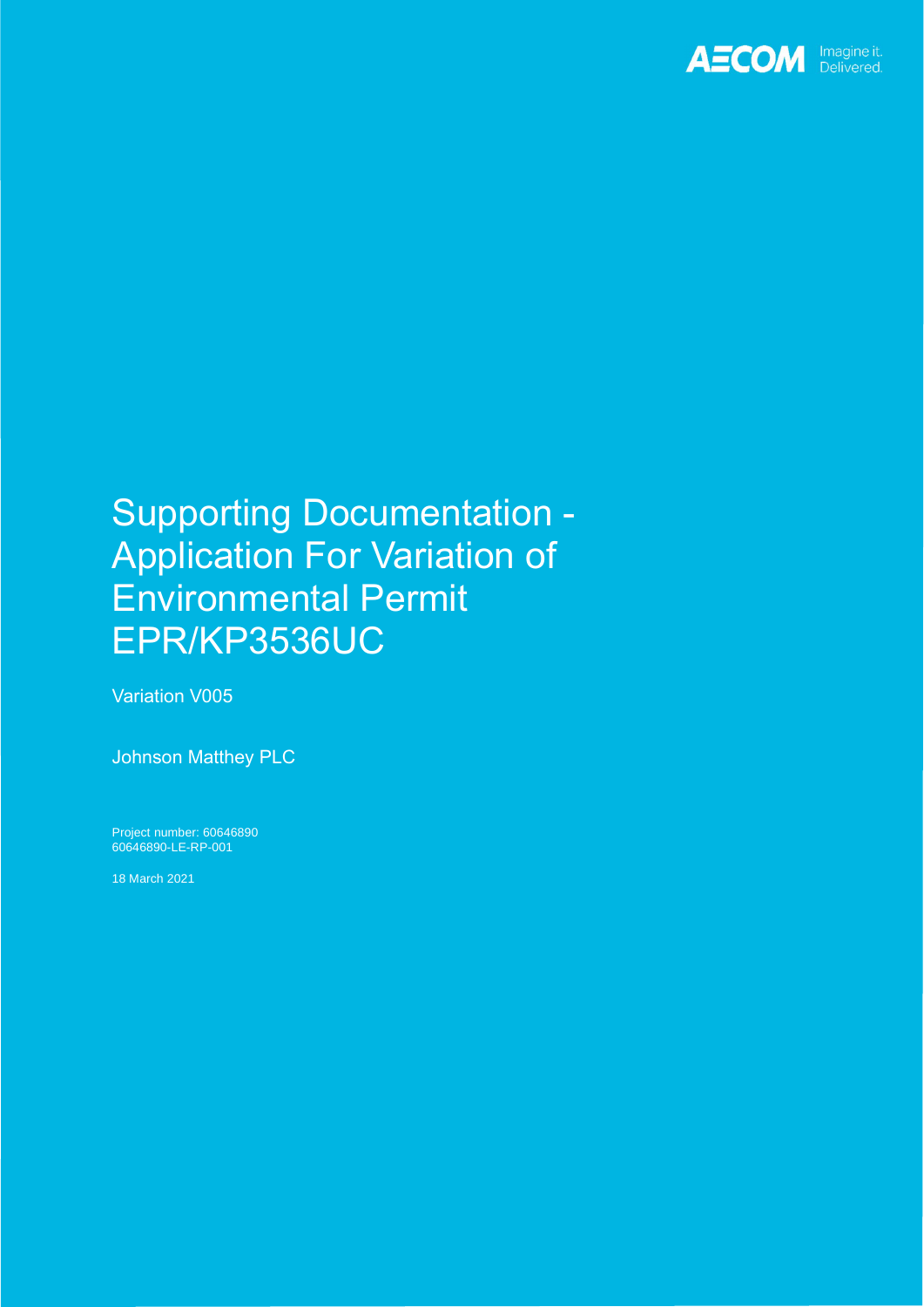## Quality information

| <b>Prepared by</b>                         |                      | <b>Checked by</b><br>Helen alberton | <b>Verified by</b><br>Narle Webb |             | <b>Approved by</b><br>Marle Well       |  |
|--------------------------------------------|----------------------|-------------------------------------|----------------------------------|-------------|----------------------------------------|--|
| <b>AECOM</b>                               |                      | Helen Watson<br>Associate Director  | Mark Webb<br>Technical Director  |             | Mark Webb<br><b>Technical Director</b> |  |
| <b>Revision History</b><br><b>Revision</b> | <b>Revision date</b> | <b>Details</b>                      | <b>Authorized</b>                | <b>Name</b> | <b>Position</b>                        |  |
| 1                                          | 18/03/2021           | <b>Final Report</b>                 | Marle Well                       | Mark Webb   | Technical<br>Director                  |  |
|                                            |                      |                                     |                                  |             |                                        |  |

## Distribution List

**# Hard Copies PDF Required Association / Company Name**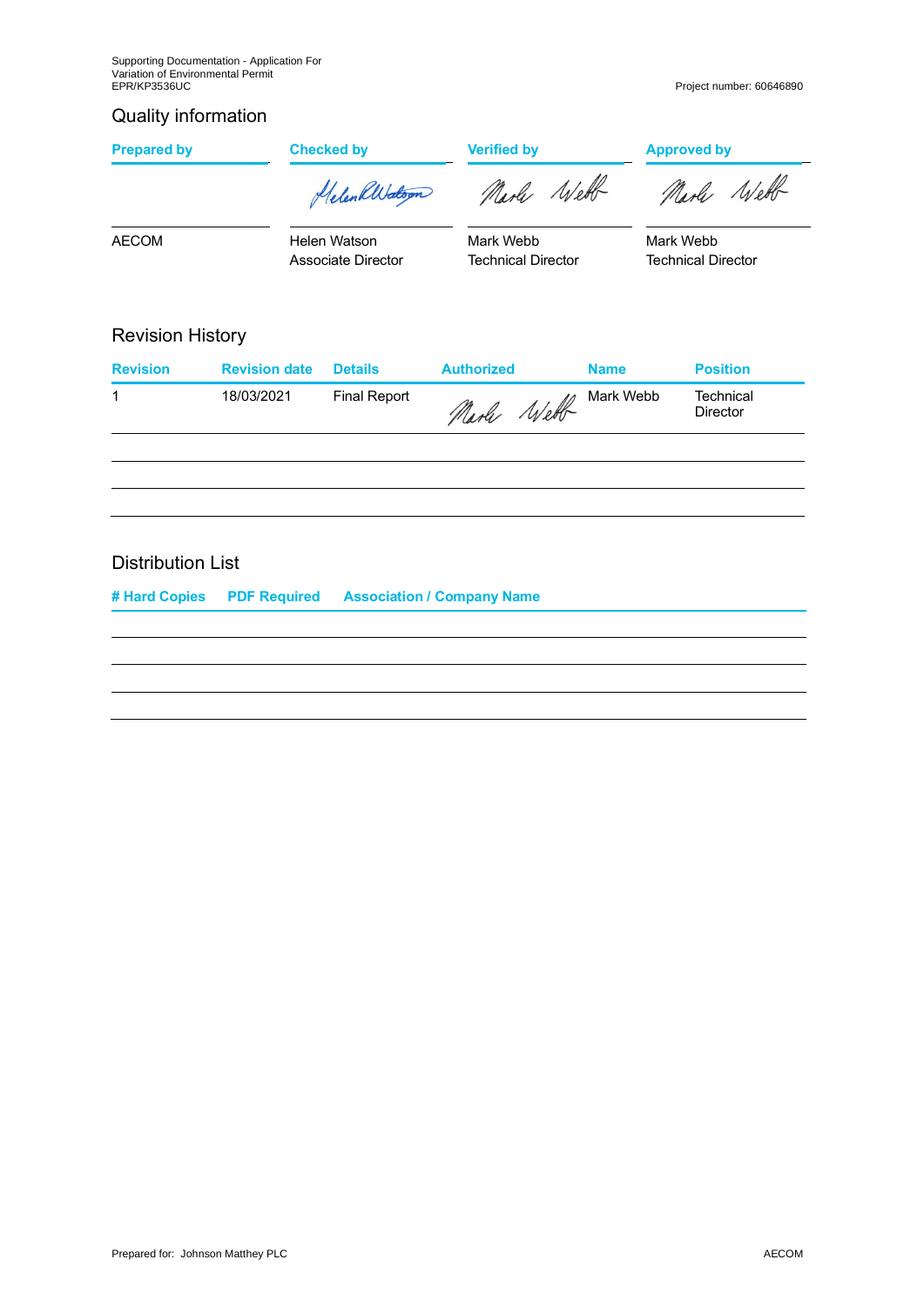## Prepared for:

Johnson Matthey PLC PO Box 1 Belasis Avenue Billingham Cleveland TS23 1LB

Prepared by:

Mark Webb Technical Director T: 01904 686616 M: 07881 511280 E: mark.x.webb@aecom.com

AECOM Limited One Trinity Gardens, First Floor **Quavside** Newcastle-upon-Tyne NE1 2HF United Kingdom

T: +44 (191) 224 6500 aecom.com

© 2021 AECOM Limited. All Rights Reserved.

This document has been prepared by AECOM Limited ("AECOM") for sole use of our client (the "Client") in accordance with generally accepted consultancy principles, the budget for fees and the terms of reference agreed between AECOM and the Client. Any information provided by third parties and referred to herein has not been checked or verified by AECOM, unless otherwise expressly stated in the document. No third party may rely upon this document without the prior and express written agreement of AECOM.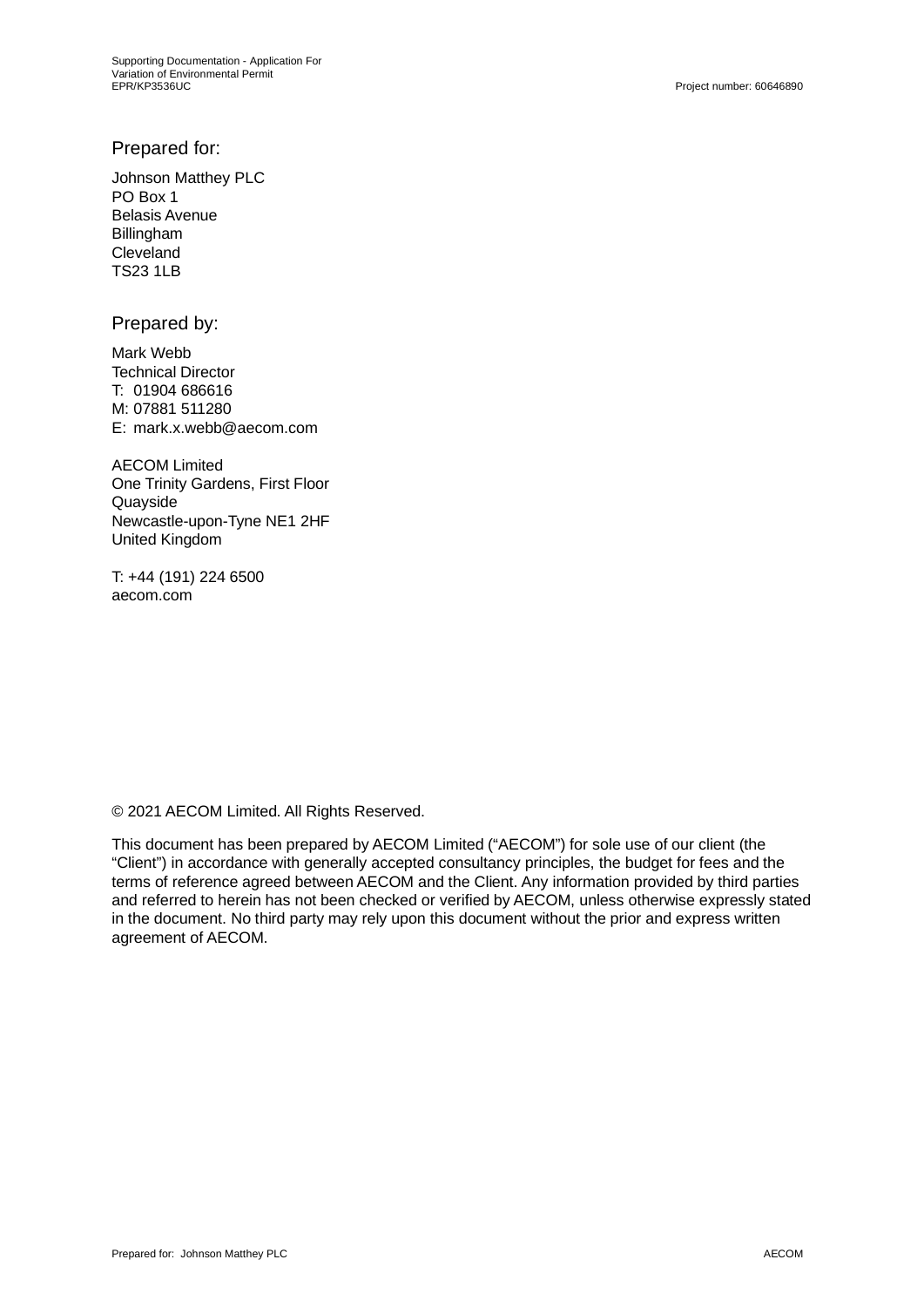## **Table of Contents**

| 1.  |                                                                                 |  |
|-----|---------------------------------------------------------------------------------|--|
| 2.  |                                                                                 |  |
|     | 2.1                                                                             |  |
|     | 2.2                                                                             |  |
| 3.  |                                                                                 |  |
|     | 3.1                                                                             |  |
|     | 3.2                                                                             |  |
|     |                                                                                 |  |
|     |                                                                                 |  |
|     | 3.3                                                                             |  |
|     |                                                                                 |  |
|     |                                                                                 |  |
|     | 3.4                                                                             |  |
|     |                                                                                 |  |
|     |                                                                                 |  |
|     | 3.4.2.1                                                                         |  |
|     | 3.4.2.2                                                                         |  |
|     |                                                                                 |  |
|     |                                                                                 |  |
|     |                                                                                 |  |
|     |                                                                                 |  |
|     | 3.5                                                                             |  |
|     | 3.6                                                                             |  |
|     | 3.7                                                                             |  |
|     |                                                                                 |  |
|     |                                                                                 |  |
|     | 3.7.2.1                                                                         |  |
|     | 3.7.2.2                                                                         |  |
|     |                                                                                 |  |
|     | 3.7.3.1                                                                         |  |
|     | 3.7.3.2                                                                         |  |
|     |                                                                                 |  |
|     |                                                                                 |  |
|     | 3.8                                                                             |  |
| 4.  |                                                                                 |  |
| 5.  |                                                                                 |  |
| 6.  |                                                                                 |  |
|     | Monitoring Requirements Previously Agreed with the Environment Agency 31<br>6.1 |  |
|     |                                                                                 |  |
|     |                                                                                 |  |
| 7.  |                                                                                 |  |
| 8.  |                                                                                 |  |
| 9.  |                                                                                 |  |
| 10. |                                                                                 |  |
| 11. |                                                                                 |  |
| 12. |                                                                                 |  |
| 13. |                                                                                 |  |
|     |                                                                                 |  |
|     |                                                                                 |  |
|     |                                                                                 |  |
|     |                                                                                 |  |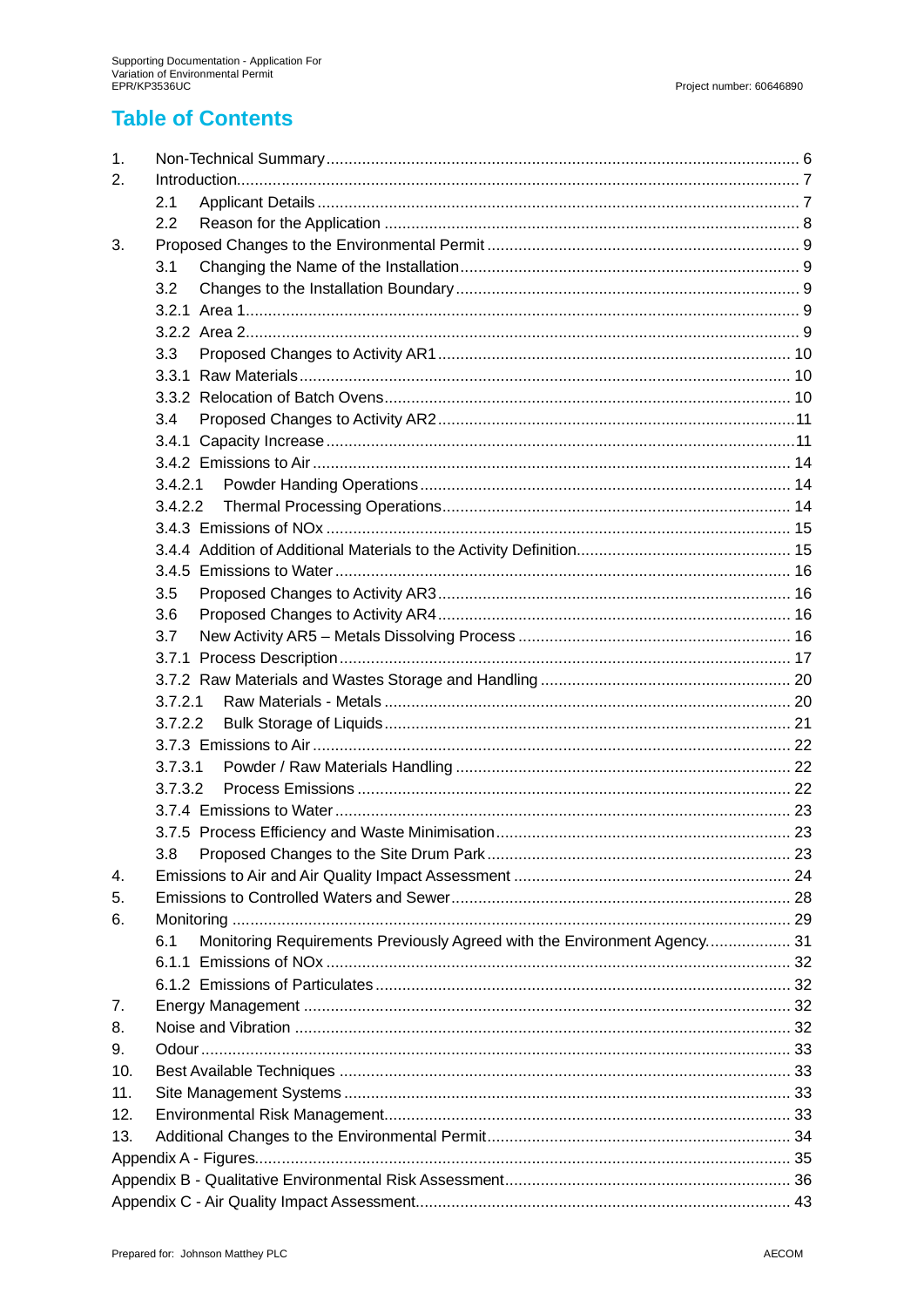## **Figures**

| Figure 4. Proposed Layout Changes to the Drum Park and New Building for Activity AR5  35 |  |
|------------------------------------------------------------------------------------------|--|

## **Tables**

| Table 3 Unit Operations Associated with the Capacity Increase to Activity AR211 |
|---------------------------------------------------------------------------------|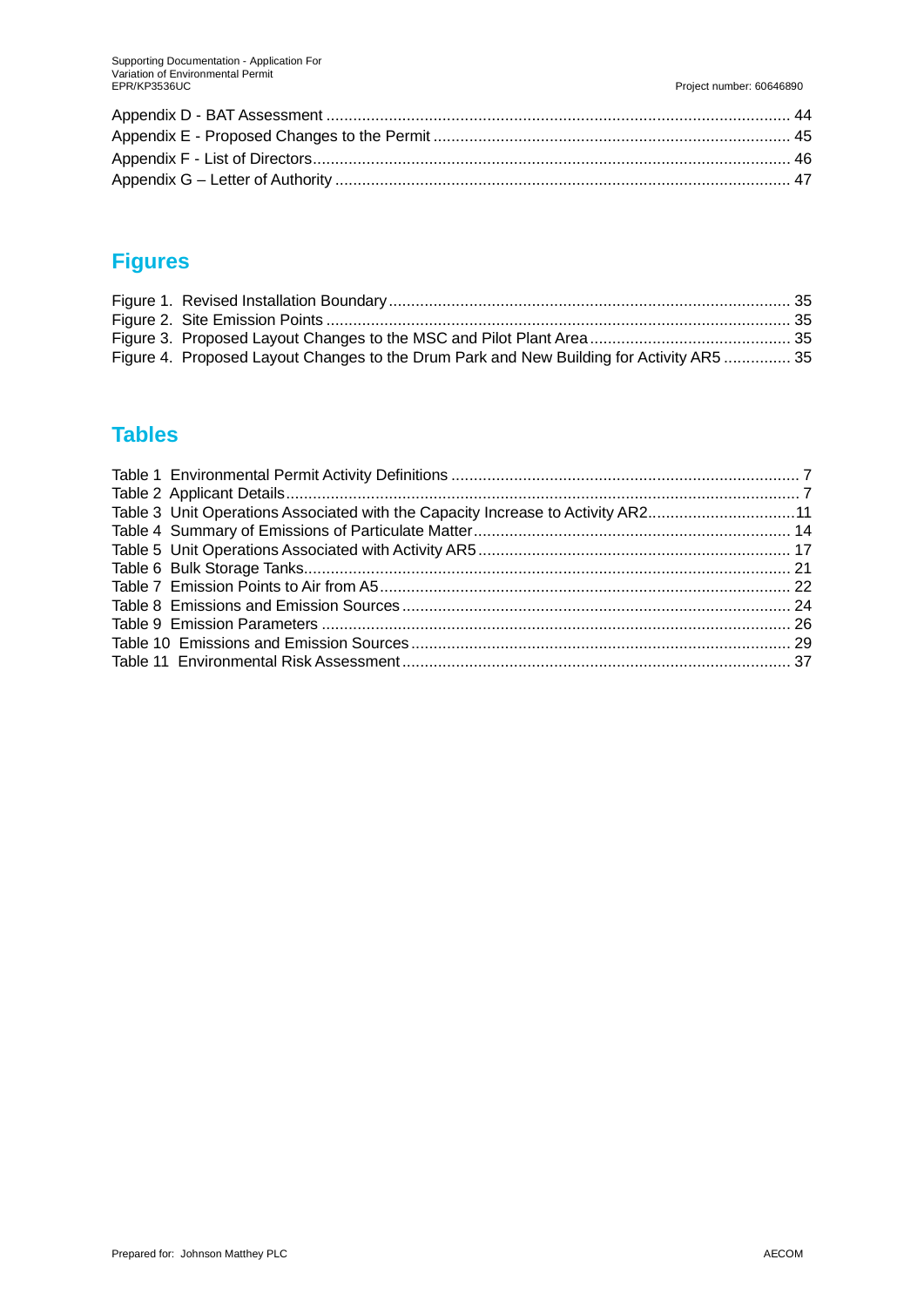#### **1. Non-Technical Summary**

This document presents the technical supporting documentation in support of an application by Johnson Matthey PLC (JM) to vary Environmental Permit number EPR/KP3536UC.

The permit variation is to cover a number of changes to the site activities including:

- An increase in the capacity of activities AR2 and AR4 to 60,000 kg / annum;
- · Installation of additional plant and buildings to the Pilot Plant for activities AR2 and AR4 to achieve the increased throughput;
- Relocation of some of the existing ovens / kilns within the MSC into a new extension to the existing building area – used for activity AR1;
- The introduction of a new Section 4.2 Part A(1) (a) (iv) activity for producing inorganic chemicals (AR5) for Metals Dissolving which is to be located within a new building located within the existing drum store area;
- · Extension of the Installation boundary to accommodate the new buildings for activities AR1 and AR2, and the extension of the drum park;
- To extend the range of materials for Activity AR1 in Table S2.1 of the permit to include Tin and Silicon;
- · To extend the range of metal salt types for Activity AR1 in Table S2.1 of the permit to include fluoride and ammonium salts;
- · To extend the range of materials for Activity AR2 in Table S2.1 of the permit to include Boron Niobium, Cerium, Molybdenum, Tin and Antimony;
- · To extend the range of materials for Activity AR4 in Table S2.1 of the permit to include Niobium, Cerium, Molybdenum, Tin and Antimony;
- The installation of additional emission points to air associated with the proposed changes; and
- The addition of a Reverse Osmosis water treatment unit to support activity AR5 with an associated discharge of reject water to the site drainage systems via emission point W1 to the private drainage system, connected to the CF Fertiliser effluent handling system, which discharges to the River Tees via RTO1.

In addition to the above changes, a request is also being made for a minor alteration to the text within the existing permit to reflect minor errors / amendments that have been identified since the Permit was granted.

The proposed changes are understood to constitute a substantial change.

The supporting documentation provides a more detailed explanation of each of the changes required and also presents an assessment of the potential environmental implications associated with the proposed changes.

Reviews have also been undertaken to assess:

- · Compliance with Best Available Techniques;
- Environmental risk management at the Installation; and
- Potential Air Quality Impacts.

The assessments demonstrate that through the application of appropriate design and specification of plant supported by site management controls, no significant environmental impacts are anticipated.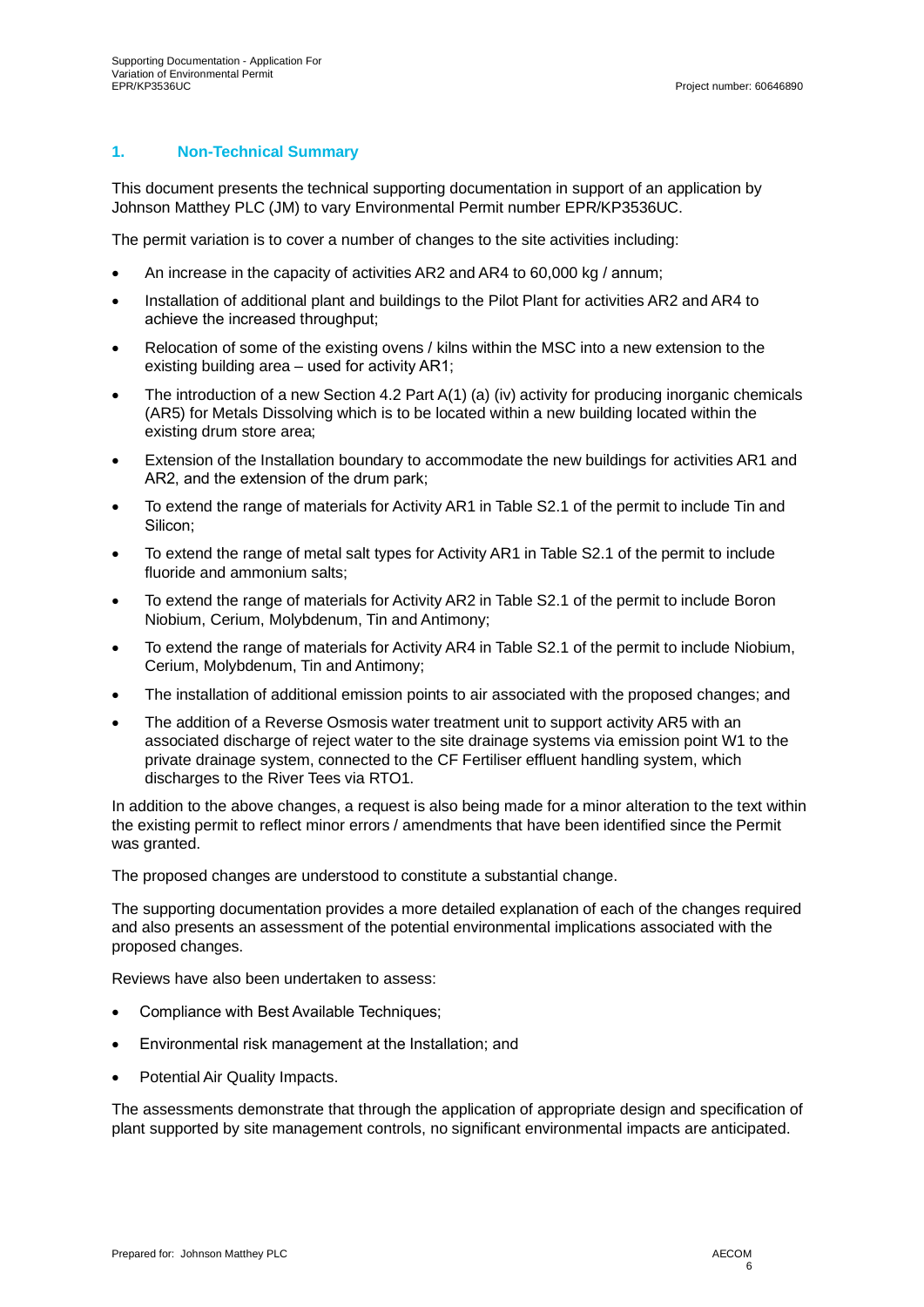#### **2. Introduction**

Johnson Matthey PLC ("JM") is applying for a variation to Environmental Permit number EPR/KP3536UC.

The Installation (buildings within the permitted boundary) is currently used for the manufacture of a variety of different metal oxide containing materials including catalysts.

The Installation is currently authorised to operate the activities listed in Table 1:

#### **Table 1 Environmental Permit Activity Definitions**

| <b>Activity</b><br><b>Reference</b> | <b>Activity listed in Schedule</b><br>1 of the EP Regulations                                               | <b>Activity Details</b>                                                                                                                                                           |
|-------------------------------------|-------------------------------------------------------------------------------------------------------------|-----------------------------------------------------------------------------------------------------------------------------------------------------------------------------------|
| AR <sub>1</sub>                     | S4.2 A1 (a) (v)                                                                                             | Metal salts raw materials for metal oxide<br>catalysts production                                                                                                                 |
| AR <sub>2</sub>                     | S4.2 A1 (a) (v)                                                                                             | Metal salts raw materials for production of<br>metal oxides for other uses                                                                                                        |
| AR <sub>3</sub>                     | Directly Associated Activity<br>Effluent handling, storage and discharge to the<br>private drainage system. | Sampling, analysis, settling, filtration, decanting<br>and discharge of effluent from production of<br>metal oxide catalysts (activity AR1) and<br>uncontaminated surface runoff. |
| AR4                                 | $S4.2 A1$ (a) (v)                                                                                           | Metal salts raw materials for producing metal<br>oxides for other uses                                                                                                            |

This report provides the necessary technical information in support of an application to the Environment Agency (EA) for a Substantial Permit Variation.

#### **2.1 Applicant Details**

#### **Table 2 Applicant Details**

| <b>Item</b>                        | <b>Detail</b>                           |
|------------------------------------|-----------------------------------------|
| Company Name                       | Johnson Matthey PLC                     |
| <b>Installation Name</b>           | Chilton Manufacturing Area              |
| <b>Installation Address</b>        | PO Box 1                                |
|                                    | <b>Belasis Avenue</b>                   |
|                                    | Billingham                              |
|                                    | <b>TS23 1LB</b>                         |
| <b>Installation Contact</b>        | Simon Roberts                           |
|                                    | Tel: +44 7979 701600                    |
|                                    | simon.roberts@matthey.com               |
| <b>Registered Office</b>           | 25 Farringdon Street, London, EC4A 4AB. |
| <b>Company Registration Number</b> | 33774                                   |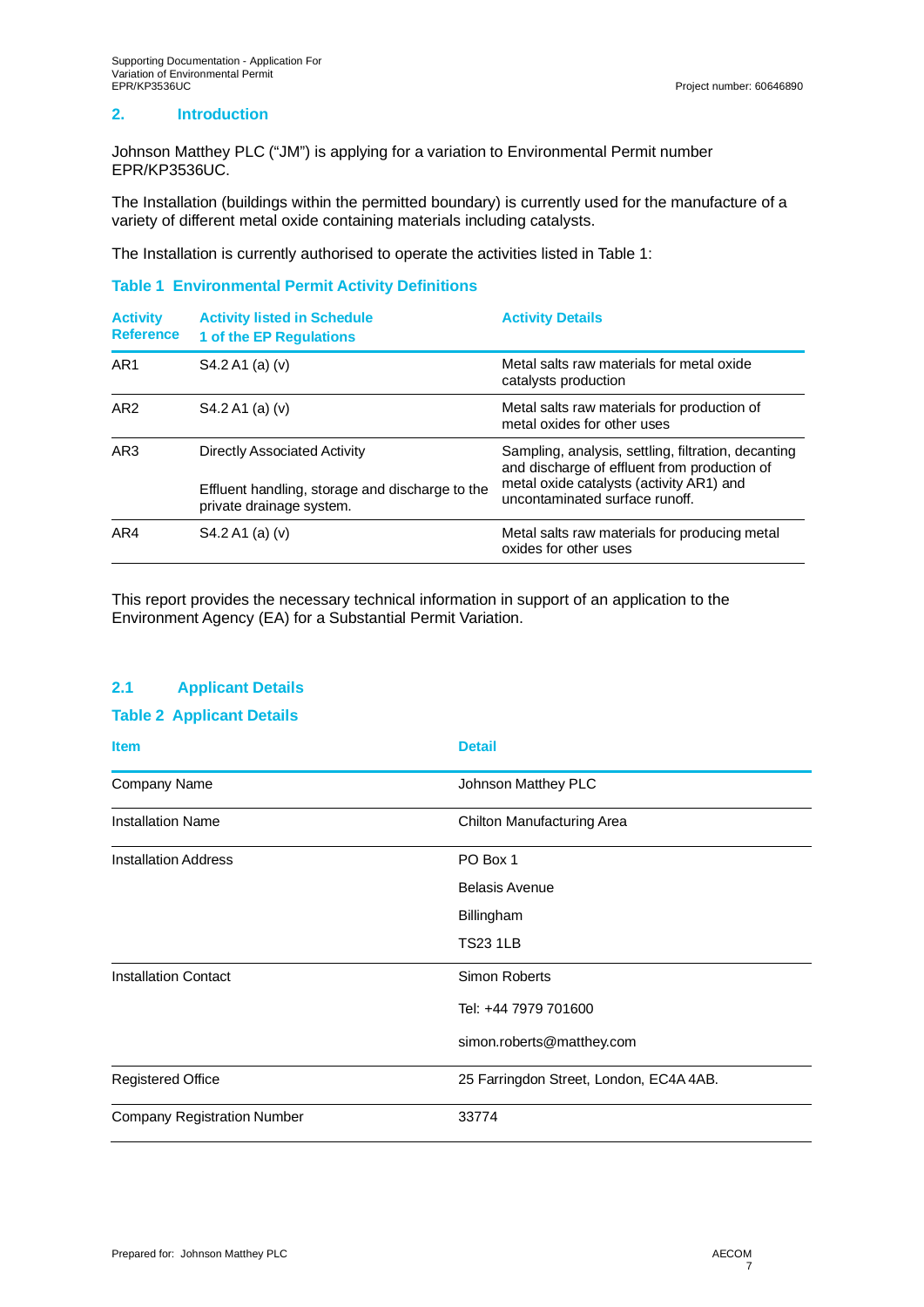#### **2.2 Reason for the Application**

This application for a variation is being made to reflect the changes listed below:

- · To change the name of the Installation from 'Manufacturing Science Centre' to 'Chilton Manufacturing Area';
- An increase in the capacity of activities AR2 and AR4 to 60,000 kg / annum;
- · Installation of additional plant and buildings for activity AR2 and AR4 to achieve the increased throughput;
- Relocation of some of the existing ovens / kilns within the MSC into a new extension to the existing building area – used for activity AR1;
- The introduction of a new Section 4.2 Part A(1) (a) (iv) activity for producing inorganic chemicals (AR5) for Metals Dissolving which is to be located within a new building located within the existing drum store area;
- Extension of the Installation Boundary to accommodate the new buildings for activities AR1 and AR2, and the extension of the drum park;
- · To extend the range of materials for Activity AR1 in Table S2.1 of the permit to include Tin and Silicon;
- · To extend the range of metal salt types for Activity AR1 in Table S2.1 of the permit to include fluoride and ammonium salts;
- · To extend the range of materials for Activity AR2 in Table S2.1 of the permit to include Boron Niobium, Cerium, Molybdenum, Tin and Antimony;
- To extend the range of materials for Activity AR4 in Table S2.1 of the permit to include Niobium, Cerium, Molybdenum, Tin and Antimony;
- · The installation of additional emission points to air associated with the proposed changes; and
- The addition of a Reverse Osmosis water treatment unit to support activity AR5 with an associated discharge of reject water to the site drainage systems via emission point W1 to the private drainage system, connected to the CF Fertiliser effluent handling system, which discharges to the River Tees via RTO1.

In addition to the above changes, a request is also being made for a minor alteration to the text within the existing permit to reflect minor errors / amendments that have been identified since the Permit was granted.

The proposed changes are considered to represent a Substantial Change; hence this application has been prepared as a Substantial Permit Variation.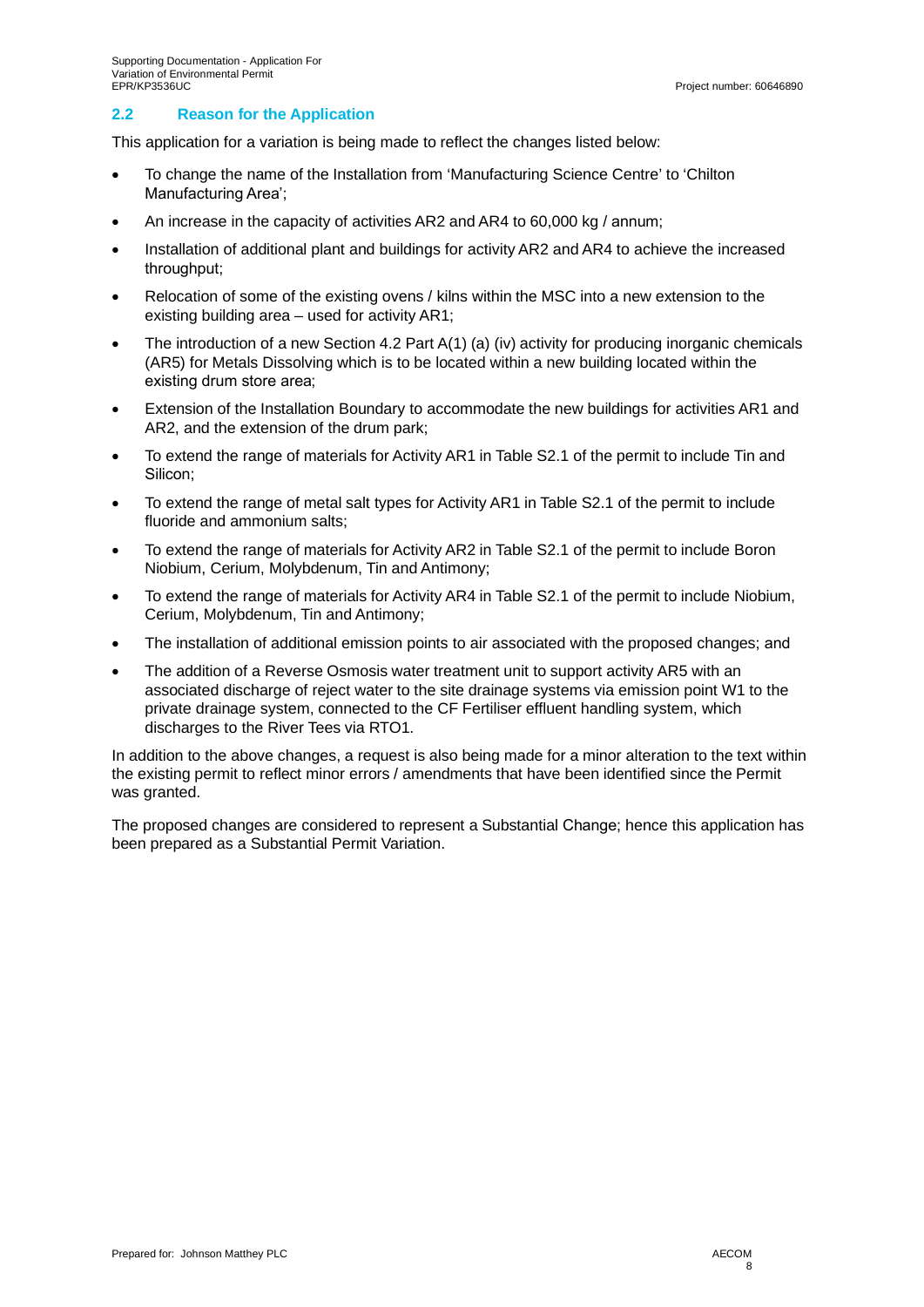#### **3. Proposed Changes to the Environmental Permit**

#### **3.1 Changing the Name of the Installation**

JM requests that the name of the Installation on the Environmental Permit be changed from 'Manufacturing Science Centre' to '**Chilton Manufacturing Area**'.

#### **3.2 Changes to the Installation Boundary**

The proposed changes to the Installation boundary are presented in Appendix  $A -$  Figure 1.

The changes are spilt into 2 areas:

#### **3.2.1 Area 1**

The inclusion of land to the northwest of the existing MSC and Pilot Plant buildings up to Belasis Avenue, and land to the south and west of the existing tanker loading area at the Installation. This additional land take is required to allow the construction of the additional buildings to increase the size of the Pilot Plant to accommodate the proposed changes to activities AR2 and AR4, and to provide the required access arrangements to these new buildings.

The area of land is currently undeveloped and laid to lawn with some hardstanding and walkways and is entirely within the overall Johnson Matthey site boundary.

A detailed layout plan for this area is presented in Appendix A - Figure 3.

The area of land to the south and west of the existing tanker loading area and incorporates the tanker access roadway and adjacent hardstanding.

The addition of the new building (shown in blue outline in Appendix A - Figure 4) to accommodate the expansion of the AR2 activity will only take up a proportion of this area, with the additional land area proposed to include access roads and pathways, some utility plant equipment (e.g. air handling units), but no specific process activities.

As the activities undertaken within the building will primarily involve handling of dry materials, and will be undertaken entirely within closed systems within the building and over concrete hardstanding, with no below ground process drainage or drainage from within the building, there is not anticipated to be any credible risk of pollution of soil or groundwater occurring within this area. A Qualitative Environmental Risk Assessment has been provided in Appendix B.

JM is in the process of collating soil and, if possible, groundwater samples in this area which will be used to define the baseline for the additional land area. This data will be shared with the Environment Agency prior to commencement of the operational activities within the additional land areas.

#### **3.2.2 Area 2**

The inclusion of additional land at the north end of the drum park to incorporate the full drum park and storage area. This is required to allow the construction of the new building to house activity AR5, and to allow the existing drum storage activities to be relocated to the northern end of the area. This land is entirely within the overall Johnson Matthey site boundary.

A detailed layout plan for this area is presented in Appendix A - Figure 4.

The majority of the drum park is already included within the Installation boundary, and this proposed change will extend the boundary to include a small area of additional land to incorporate the entire concrete hardstanding area at the existing drum park and adjacent storage area (currently outside of the permitted Installation boundary). The drum park area will be upgraded to ensure that suitable and sufficient secondary containment is provided to prevent a loss of materials to soil or groundwater.

All activities undertaken within the new metals dissolving activity will be undertaken within the building and over concrete hardstanding which will not have any drainage route into the site drainage systems, any spills or losses will be retained within the building. Liquids for use in the activities will be stored within bulk storage tanks, IBC's or drums all of which will be located within bunded secondary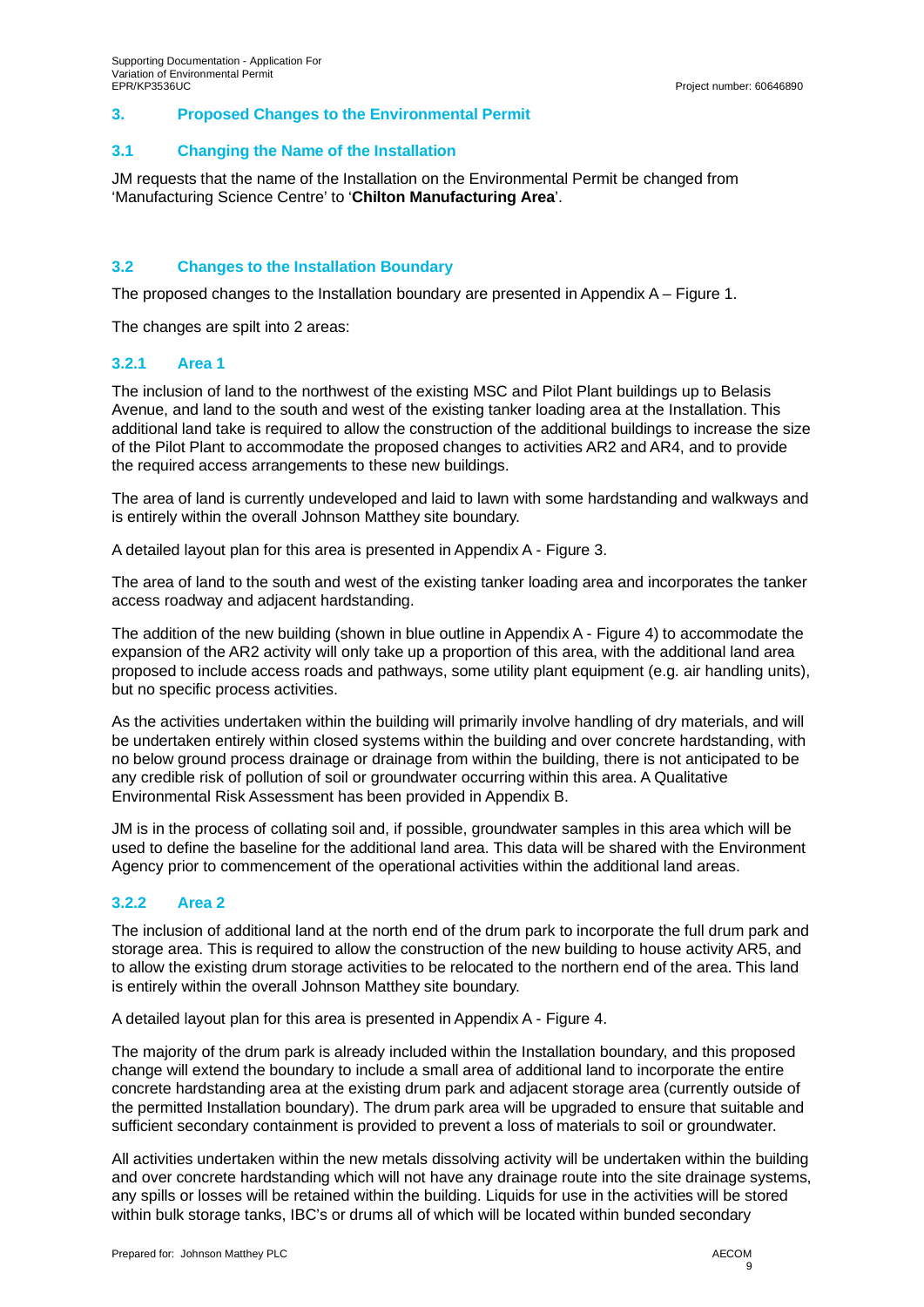containment areas, some of which will be within the building. As a result of the proposed containment measures, combined with site management protocols there is not anticipated to be any credible risk of pollution of soil or groundwater occurring within this area. A Qualitative Environmental Risk Assessment has been provided in Appendix B.

As this is only a slight extension to the existing Installation boundary, and the risks posed to soil and groundwater are adequately controlled, it is considered that the existing site condition report for this area and collated baseline data remains appropriate, and no additional intrusive soil and groundwater analysis is proposed.

#### **3.3 Proposed Changes to Activity AR1**

#### **3.3.1 Raw Materials**

It is proposed to add Tin and Silicon to the listed range of materials for Activity AR1 in Table S2.1 of the permit.

In addition to this, it is proposed to add fluoride and ammonium salts to the listed range of metal salt types for Activity AR1 in Table S2.

The potential implications of the addition of these materials types on the emissions to air from the Installation have been assessed using the H1 screening tool, and subsequent atmospheric dispersion modelling, the details of which are presented in Section 4.

## **3.3.2 Relocation of Batch Ovens**

A number of the existing site electrically fired batch ovens, used under activity AR1 and currently venting via emission points A9 - A11, are proposed to be relocated within the MSC with some being installed within the exiting MSC building. The rest will be moved to a new building extension at the northwest corner of the existing MSC building. The relocation of these ovens will remove some of the sources of emissions of particulates from batch thermal processes from emission points A9 – A11 (however, other batch ovens will remain). The emissions from the ovens will now vent either via the existing A1 – A3 emission point (in compliance with the existing Environmental Permit emission limits, or via a new common vent header to a new emission point A16.

The operations undertaken in these ovens will not change as a result of their relocation. These ovens contain powder in open trays and they have a gas injection system to maintain a controlled atmosphere for product treatment. Furthermore, the nature of the material processed in the ovens means that particulate releases occur principally during a relatively short time period (one hour) during a 20 hour batch treatment cycle.

A programme of emissions testing was completed in 2018, to assess the typical levels of entrainment of powder from a typical batch furnace. The assessment was completed using one of the furnaces proposed for relocation which includes gas injection, using a fine powder and a tray with no lid. This programme of testing demonstrated that the emissions of particulates to atmosphere from the batch ovens (when previously linked to emission points A9 / A10 / A11) are negligible, with emissions levels from all vents being  $\lt 1$  mg/m<sup>3</sup>. As such, there is no particulate abatement system downstream of the batch ovens as the emissions have been demonstrated to meet the emission benchmarks stated in the guidance for the Specialty Inorganic Chemicals Sector (EPR 4.03).

The proposed changes will not alter the annual throughout limitations on vanadium and beryllium for activity AR1as listed in Table S3.2 of the Environmental Permit.

The potential implications of relocation of these ovens on air quality has been assessed using the H1 screening tool, and subsequent atmospheric dispersion modelling, the details of which are presented in Section 4.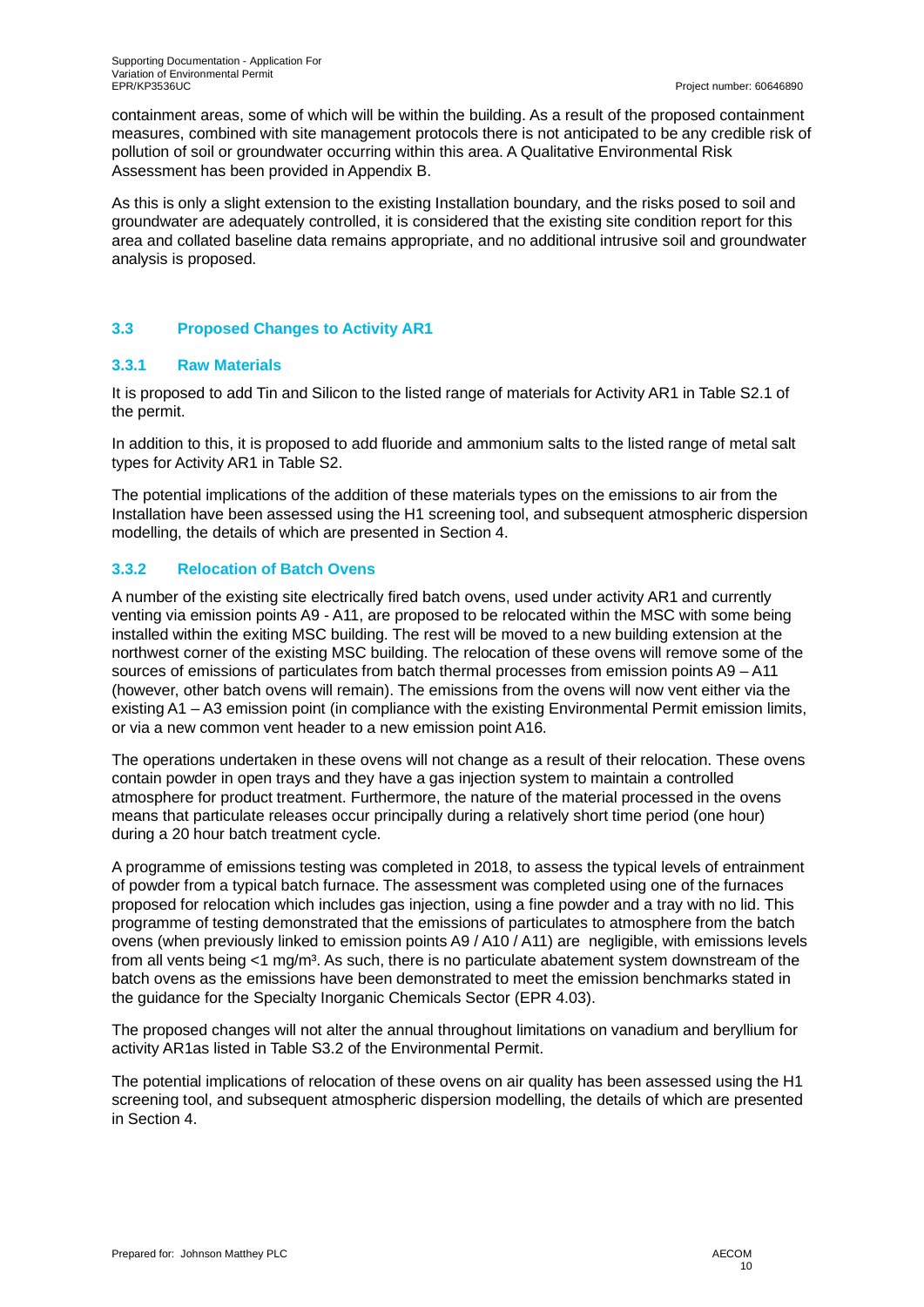#### **3.4 Proposed Changes to Activity AR2**

#### **3.4.1 Capacity Increase**

It is proposed to increase the maximum annual production under activity AR2 from 10,000kg to 60,000 kg/year.

This increase in throughout will be achieved through 2 key changes:

- 1) The existing equipment installed to undertake activity AR2 will operate more often i.e. with a higher annual online time of around 70%; and
- 2) A number of additional items of processing equipment will be installed so as to provide additional throughout capacity. These items will be similar to those already installed at the Installation to undertake activity AR2.

The additional process plant used to increase the capacity of Activity AR2 will undertake the same processing stages as the existing plant, typically involving thermal processing, drying and the formulation of metal-based products as detailed in Table 2.

All additional equipment installed will either be a like for like or slightly larger scale version of that already installed at the site. The only exception to this is the addition of a rotary calciner which is a new plant item that will only be used in the new plant area when the roller hearth kiln is not in service for the same duty.

#### **Table 3 Unit Operations Associated with the Capacity Increase to Activity AR2**

#### **Process Operations Description**

| <b>Material Storage</b>  | Raw materials are brought into the facility and stored in suitable sealed containers<br>within appropriate storage areas to prevent exposure to moisture and the extremes of<br>temperature.                                                                                                                       |
|--------------------------|--------------------------------------------------------------------------------------------------------------------------------------------------------------------------------------------------------------------------------------------------------------------------------------------------------------------|
|                          | For Hazardous Materials and Dangerous Goods this will be containment in<br>appropriate UN approved containment.                                                                                                                                                                                                    |
|                          | The preference is for feedstocks, intermediates, and products to be stored within the<br>main process building, or other onsite material storage facilities, with some waste<br>materials being stored outside in either covered or uncovered locations in suitable<br>sealed containers with appropriate bunding. |
| Weighing                 | To ensure the composition of the final product is correct, all raw materials are<br>weighed using appropriate weigh-scales or added as accurately measured volumes.                                                                                                                                                |
| Drying                   | Removal of water from materials by applying energy, typically via heat and / or<br>vacuum, is completed using a variety of equipment items for a range of solid to water<br>ratios. Unit operations used include agitated dryers, tray dryers, and spray dryers,<br>with batch sizes up to 250 litres.             |
|                          | The water vapour stream from the drying operations, typically diluted with air, is<br>vented into the extraction system, filtered to an appropriate level for entrained<br>particulates, and vented externally.                                                                                                    |
| <b>Thermal Treatment</b> | Thermal treatment of solids is typically performed on materials at temperatures of up<br>to 1,200°C in batch and continuous furnaces, which are electrically heated. The<br>intent is to generate high temperature chemistry and to modify the phase composition<br>and/or crystallinity of the solid materials.   |
|                          | Depending upon the material, evolution of vapours such as water vapour, carbon<br>oxides, and nitrogen oxides may occur. Typically, materials are thermally treated in<br>multiple discrete quantities of up 20 kg.                                                                                                |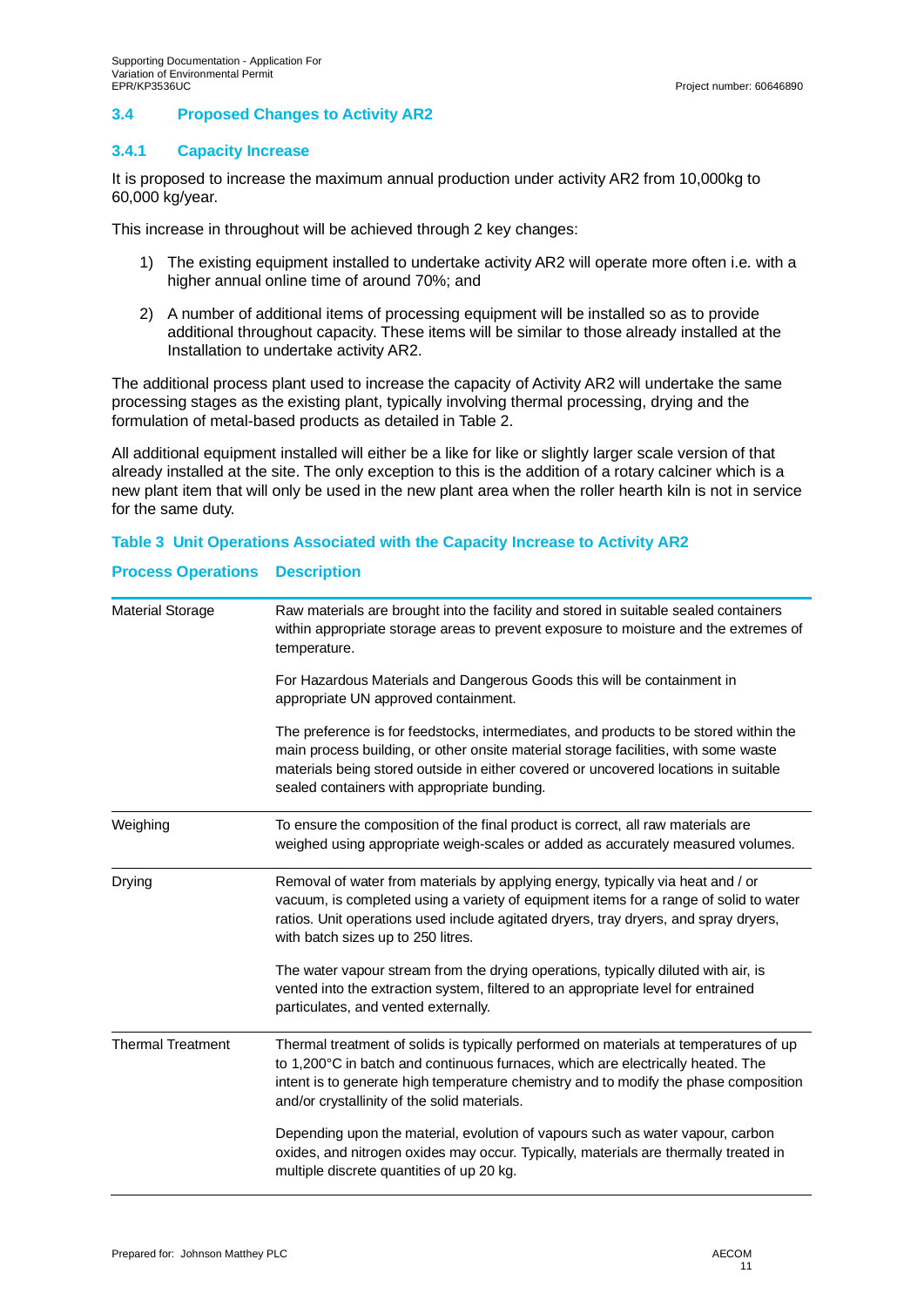#### **Process Operations Description**

|                 | Evolved gases are extracted from the furnaces via an extraction fan, filtered<br>appropriately for entrained particulates (in the continuous furnace), and vented into<br>the stack system. Note - no filtration for removal of entrained particulates is provided<br>for the batch ovens, as previous assessment has identified that the emissions from<br>these ovens are insignificant i.e. <1mg/m <sup>3</sup> |
|-----------------|--------------------------------------------------------------------------------------------------------------------------------------------------------------------------------------------------------------------------------------------------------------------------------------------------------------------------------------------------------------------------------------------------------------------|
| Size Adjustment | Many unit operations are employed to modify the particle size and/or distribution of<br>solid materials.                                                                                                                                                                                                                                                                                                           |
|                 | Reduction of particle size is undertaken on solids using various milling equipment<br>items in batch and continuous operation. Impact milling is the most typical unit<br>operation employed in the Installation. Throughput through the pilot equipment can<br>be as high as 50 kg/hr.                                                                                                                            |
|                 | Agglomeration or granulation techniques are also employed in the Installation for the<br>increase in the effective particle size of materials.                                                                                                                                                                                                                                                                     |
| Sieving         | Separation and classification of solids based on particle size is undertaken using<br>various sieving and classification equipment items. Capability is available to complete<br>separations over a wide range of particle size cuts. Throughput through the pilot<br>equipment can be as high as 50 kg/hr.                                                                                                        |
| Powder Blending | Blending of materials to achieve homogenous mixtures.                                                                                                                                                                                                                                                                                                                                                              |
| Packaging       | Materials coming from the unit operations within the Installation are packaged after<br>processing is completed. This can be temporary packaging for intermediates or<br>products, or packaging suitable for transport of the material to another location.                                                                                                                                                        |
|                 | All materials require packaging as an intermediate or product in order to provide<br>containment and to prevent ingress of moisture and to protect the material from<br>atmospheric conditions                                                                                                                                                                                                                     |

A process flow diagram detailing the AR2 process is presented in Figure 5.

It should be noted that not all unit operation stages will be applied to all products, and that the unit operation stages required will be determined based on the processing needs for the production of each product.

The proposed changes will not alter the annual throughout limitations on vanadium for activity AR2 as listed in Table S3.2 of the Environmental Permit.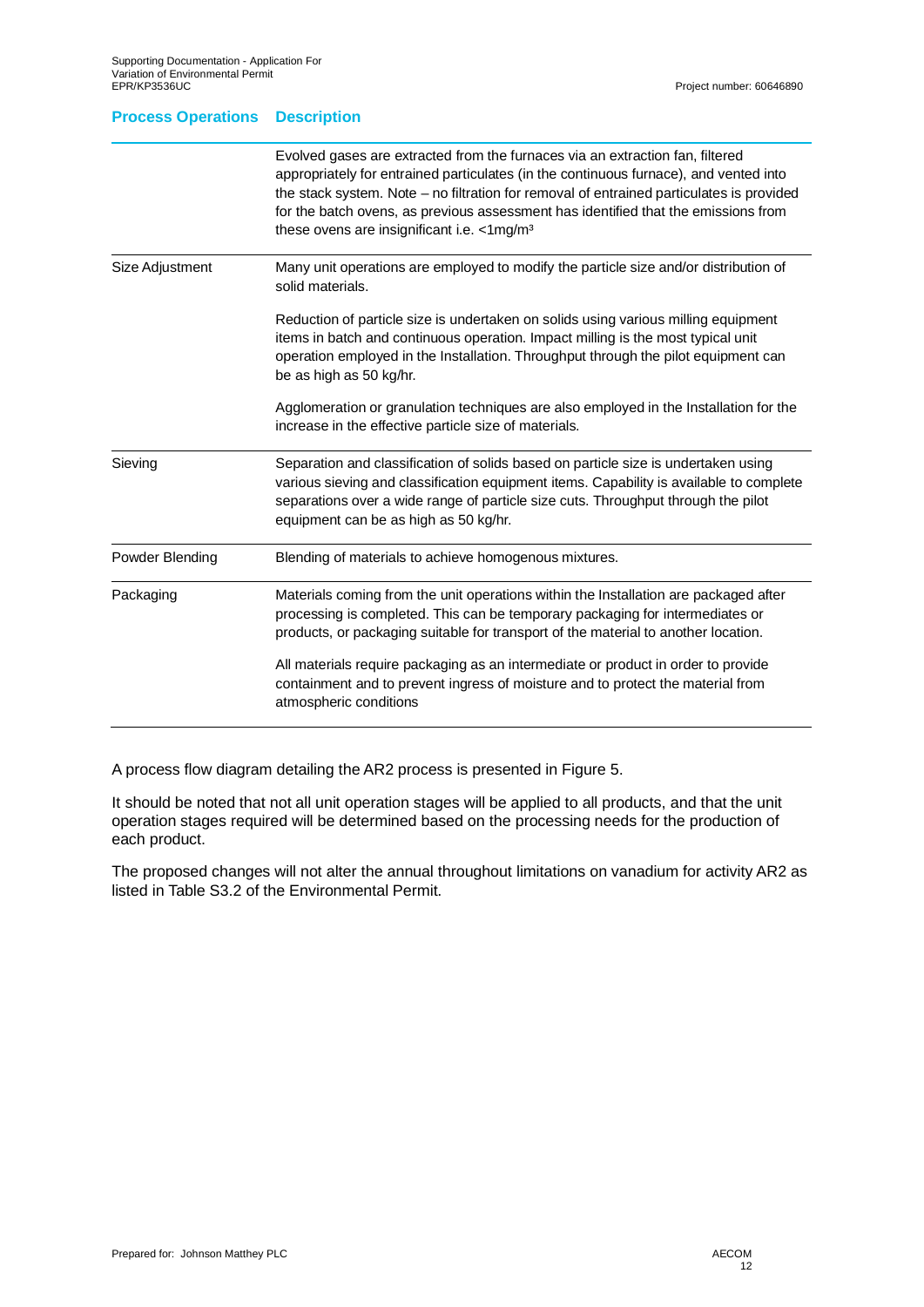## **Figure 5. Process Flow Diagram – Activity AR2**

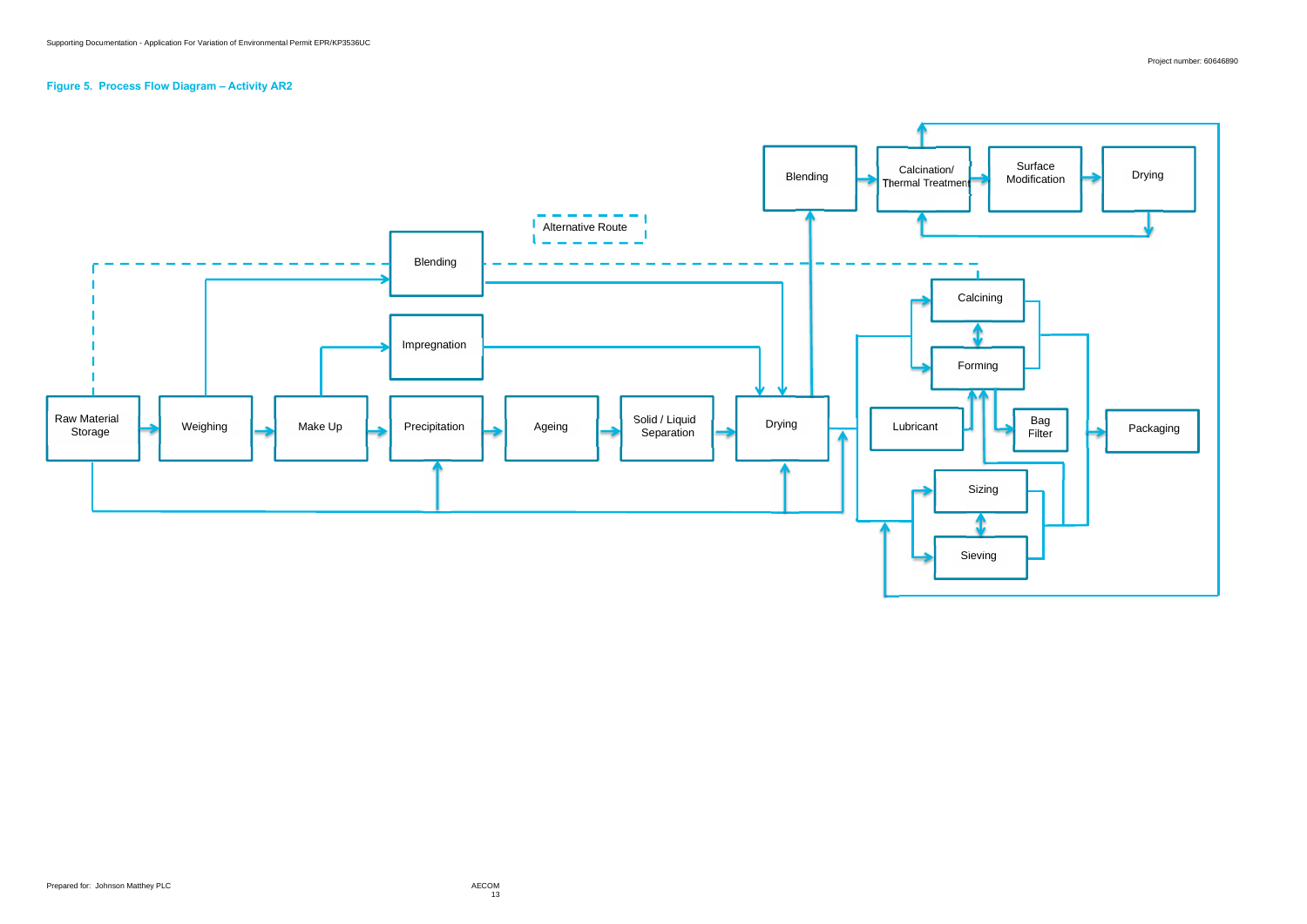### **3.4.2 Emissions to Air**

The new process plant will include the installation of a new common vent header serving emission points A13, A14 and A15. These emission points will be identical to those installed at A9, A10 and A11 for the existing AR2 activities, and will release similar emissions from the process.

The same upstream emissions control systems will be applied to the process activities feeding into emission points A13 – A15, as described in the following sections:

#### **3.4.2.1 Powder Handing Operations**

All powder handling activities associated with the new plant will be undertaken within dust booths which are installed with recirculating or once-through systems with in-built HEPA filters with no direct emissions of dust to emissions points A13 – 15.

The control measures for dust abatement are:

- · Materials are only transferred within dust booths and there are systems in place to ensure that materials are only transferred when the dust booths and their associated extraction and dust abatement measures are operational;
- F8 fine filters and two H14 HEPA filters (fitted in series) are installed on each dust booth;
- · Each HEPA filter is extremely efficient and has a design basis of > 99.97% removal for particulates of  $> 0.3$  µm in size;
- Flow to the dust booth is confirmed by the operator prior to undertaking any material transfers;
- · Air flow automatically adjusts via a differential pressure transmitter to compensate for progressive filter burden;
- The systems are subject to planned preventative maintenance ensuring optimum filter performance; and
- · Inspections for airborne dust at the exit of the downflow booths are undertaken on a regular basis. Measurements are taken during maintenance activities using the Dispersed Oil Particulate test.

#### **3.4.2.2 Thermal Processing Operations**

The capacity expansion will include the addition of electrically heated drying and calcining plant which feed into the common vent header emissions points A13 – 15.

The emissions from such calcining and drying plant will be controlled via the use of H13 HEPA filters.

Table 4 presents a summary of the main emission points with upstream sources of particulates, the abatement techniques used to control particulate emissions, and the predicted peak emission concentrations from each emission point following abatement.

The particulate emissions data presented in Table 4 represent the calculated theoretical hourly average maximum emission concentrations from each source.

Performance of the abatement systems has been based on the required specifications of the systems used at site. i.e. HEPA filters achieving > 99.97% removal for particulates of > 0.3 µm in size.

It should be noted that the assumptions used in calculating these emission concentrations are considered to present a significant overestimate of potential actual emission levels.

#### **Table 4 Summary of Emissions of Particulate Matter**

| <b>Emission Source</b><br><b>Point Ref</b> |                                | <b>Abatement</b><br><b>Technique</b> | <b>Hourly Peak BAT-AEL</b><br><b>Emission of</b><br>PM (mg/m <sup>3</sup> ) | $(mg/m^3)$ (1)                     | <b>Operating</b><br>Mode (% of<br>Year) $(2)$ |
|--------------------------------------------|--------------------------------|--------------------------------------|-----------------------------------------------------------------------------|------------------------------------|-----------------------------------------------|
| A9                                         | Thermal Processing HEPA filter |                                      | $0.000012^{(3)}$                                                            | $5 - 20$ for Particulate<br>Matter | 70.                                           |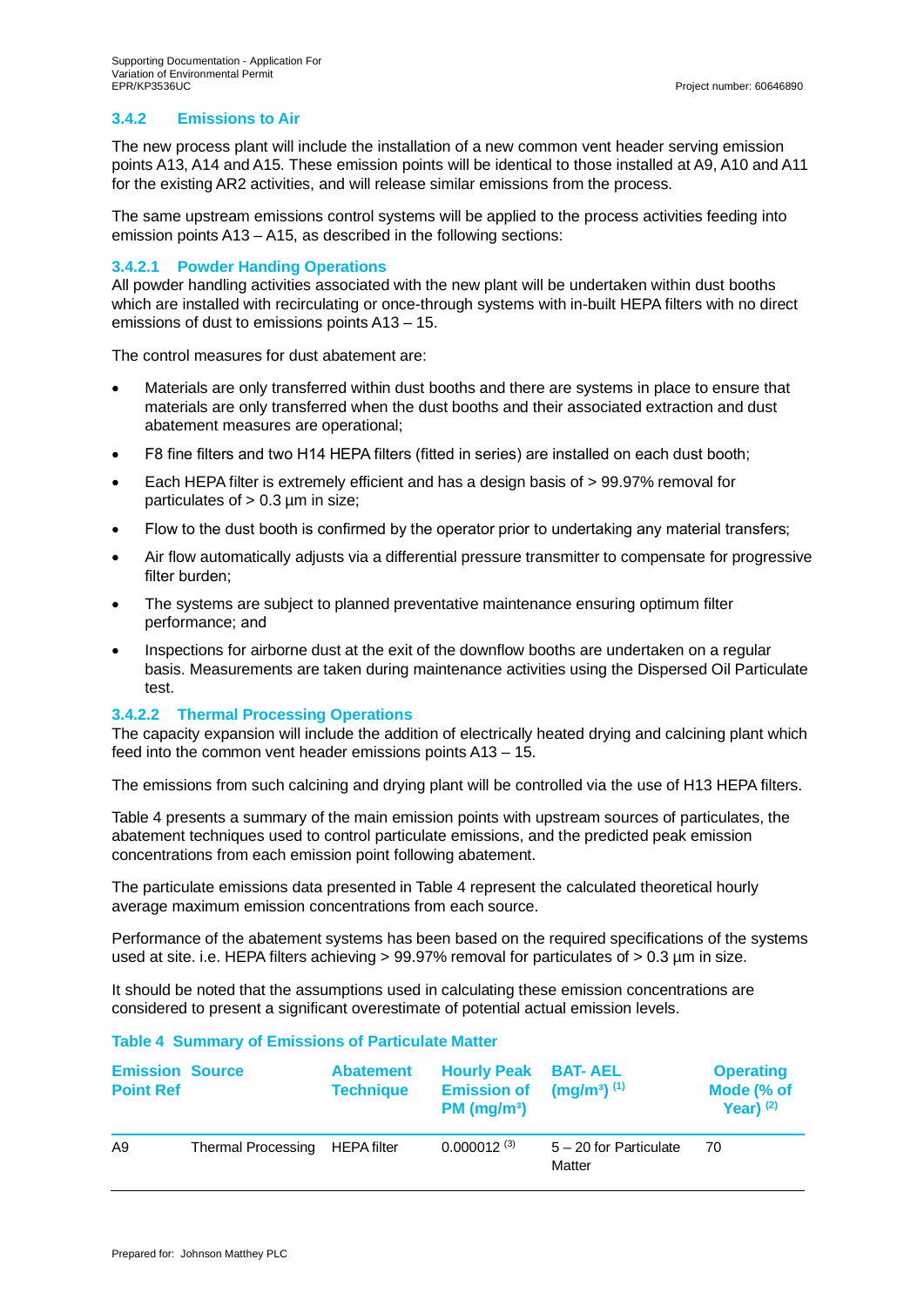| <b>Emission Source</b><br><b>Point Ref</b> |                           | <b>Abatement</b><br><b>Technique</b> | <b>Hourly Peak</b><br><b>Emission of</b><br>PM (mg/m <sup>3</sup> ) | <b>BAT-AEL</b><br>$(mg/m^3)$ <sup>(1)</sup> | <b>Operating</b><br>Mode (% of<br>Year) $(2)$ |
|--------------------------------------------|---------------------------|--------------------------------------|---------------------------------------------------------------------|---------------------------------------------|-----------------------------------------------|
| A10                                        | <b>Thermal Processing</b> | <b>HEPA</b> filter                   | $0.000012^{(3)}$                                                    | 5 - 20 for Particulate<br>Matter            | 70                                            |
| A11                                        | Thermal Processing        | <b>HEPA</b> filter                   | $0.000012^{(3)}$                                                    | 5 - 20 for Particulate<br>Matter            | 70                                            |
| A <sub>13</sub>                            | Thermal Processing        | <b>HEPA</b> filter                   | $0.000012^{(3)}$                                                    | 5 - 20 for Particulate<br>Matter            | 70                                            |
| A14                                        | <b>Thermal Processing</b> | <b>HEPA</b> filter                   | $0.000012^{(3)}$                                                    | 5 - 20 for Particulate<br>Matter            | 70                                            |
| A15                                        | <b>Thermal Processing</b> | <b>HEPA</b> filter                   | $0.000012^{(3)}$                                                    | $5 - 20$ for Particulate<br>Matter          | 70                                            |
| Notes.                                     |                           |                                      |                                                                     |                                             |                                               |

(1) Emission benchmarks defined in "How to comply with your environmental permit. Additional guidance for the Inorganic Chemicals Section (EPR 4.03)

(2) Operating mode is the expected upper end of the operating time that emissions are expected to be released.

(3) Emissions to A13/A14/A15 and A9/A10/11 are each released from a single manifold to three separate stacks. The emission release via each stack is assumed to be equal.

#### **3.4.3 Emissions of NOx**

Oxides of nitrogen (NOx) are released as a result of heating of materials at high temperatures in the thermal processing equipment.

The new process equipment for undertaking activity AR2 will result in the generation of NOx. Processing for the new products will be year-round.

The emissions of NOx are controlled by primary techniques and no secondary abatement is required.

During the initial stages of a production process, thermal gravimetric analysis (TGA) is undertaken. This is a method of thermal analysis in which changes in physical and chemical properties of materials are measured as a function of increasing temperature (with constant heating rate), or as a function of time (with constant temperature and/or constant mass). Using TGA analysis the emission profile of the process can be understood and the quantity of emissions calculated. This allows the thermal processing equipment to be sequenced such that the peaks of NOx emissions can be managed so that they do not coincide from the different ovens.

For the increased throughout of activity AR2, the site will limit emissions of NOx (to emissions points A9/A10/A11 and A13/A14/A15) to a maximum of 200 mg/m<sup>3</sup> (as  $NO<sub>2</sub>$ ) in order to meet the BAT-AEL's. The NOx limit will be met by the use of procedural controls as well as physical controls (i.e. limiting the quantity of material to be processed so that it cannot physically emit  $>$ 200 mg/m<sup>3</sup> (as NO<sub>2</sub>).

The emissions from the plant will remain within existing permit emission limits as listed within Table S3.1 of the Permit, with the existing limits for Emission Points A9 – A11 being proposed for emission points A13 – A15,

#### **3.4.4 Addition of Additional Materials to the Activity Definition**

It is proposed to add boron, niobium, cerium, molybdenum, tin and antimony to the list of raw material metal salts for Activity AR2 as listed in Table S2.1 of the permit. These additional raw materials will be stored and handled in line with the existing site procedures and management controls.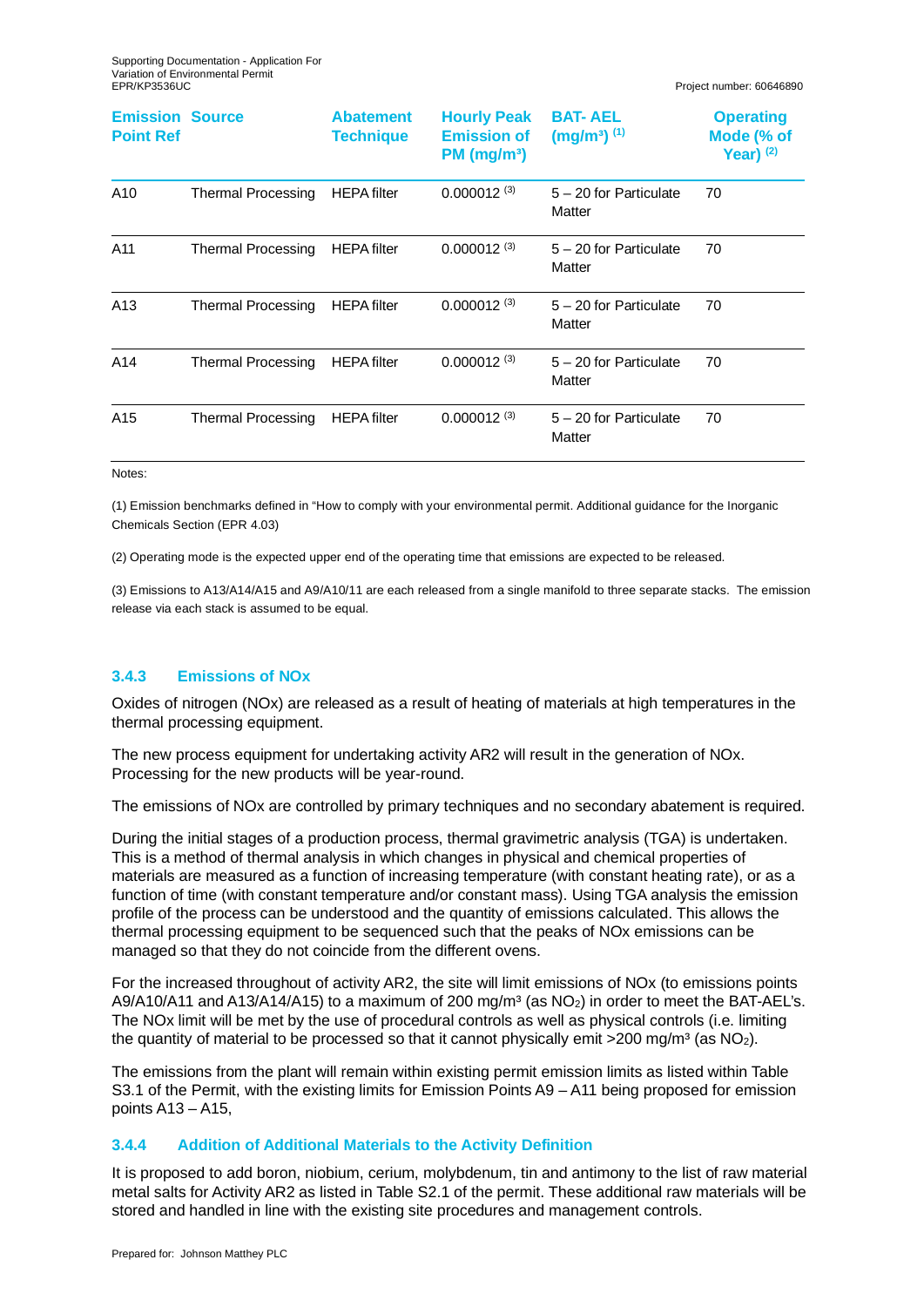The potential implications on the addition of these metals to the emissions from the process and environmental impacts have been reviewed in Section 4.

#### **3.4.5 Emissions to Water**

The increased throughout to activity AR2 will not lead to any emissions of aqueous effluent to either controlled waters, public sewer, or the onsite private drainage system that connects to the CF Fertilisers effluent plant with ultimate discharge to the River Tees via discharge point RTO1.

### **3.5 Proposed Changes to Activity AR3**

Activity AR3 relates to the effluent handling, storage and discharge to the private drainage system, and includes consideration of the discharge of uncontaminated surface water.

The proposed changes to the Environmental Permit will have a negligible impact on this activity, with the only changes proposed being and increase in the discharge of retentate generated by the demineralised water reverse osmosis units associated with activities AR4 and AR5 leading to up to an additional 6m<sup>3</sup> of retentate being discharged per day (a total of 6m<sup>3</sup> from AR2, and up to 1m<sup>3</sup> from the new RO unit associated with activity AR5).

As this material will be uncontaminated RO plant retentate (i.e. water containing slightly increased concentrations of naturally occurring minerals and salts), which will be discharged into the brackish / saline waters of the tidal River Tees via RTO1, no significant environmental impact is anticipated from this additional discharge.

## **3.6 Proposed Changes to Activity AR4**

It is proposed to increase the maximum annual production under activity AR4 from 10,000kg to 60,000 kg/year.

This increase in throughout will be achieved through more frequent operation of the existing process equipment i.e. a higher annual online time, along with the installation of some additional process equipment to de-bottleneck the initial wet chemistry stages of the process i.e. the addition of additional mixing and precipitation vessels. All additional equipment installed will either be a like for like or slightly larger scale version of that already installed at the site. These additional plant items will not lead to any additional emissions to air.

The proposed changes will not change any of the abatement measures in place at the plant, or their operational efficiency, and predicted emissions to air via Emission Point A12 will be compliant with the emission limits stipulated in Table S3.1 of the Environmental Permit.

The increased plant throughout will increase the quantity of retentate generated by the demineralised water reverse osmosis unit which will be discharged via emission point W1 (to the private drainage system). The quantity of retentate is expected to be less than 6m<sup>3</sup> per day.

Liquid effluent generated from the process and scrubber liquors will continue to be removed for offsite disposal by an approved contractor.

## **3.7 New Activity AR5 – Metals Dissolving Process**

Activity AR5 will be a metals dissolving and purifying process designed to process metal and metal salts raw materials so as to generate high quality metal salt solutions. Activity AR5 will primarily be operated for R&D demonstration of the metals dissolving and metal salt production process, with the vast majority of the metal salt solutions generated being sent for metals recovery offsite. However, there is the possibility that some of the metal salt solutions produced may be utilised subsequently as feedstocks in Activity AR4 and subsequently AR2.

It is therefore assumed that activity AR5 will introduce a new Part A1 process to the Installation which is understood to constitute a named activity under the Environmental Permitting Regulations under the following category: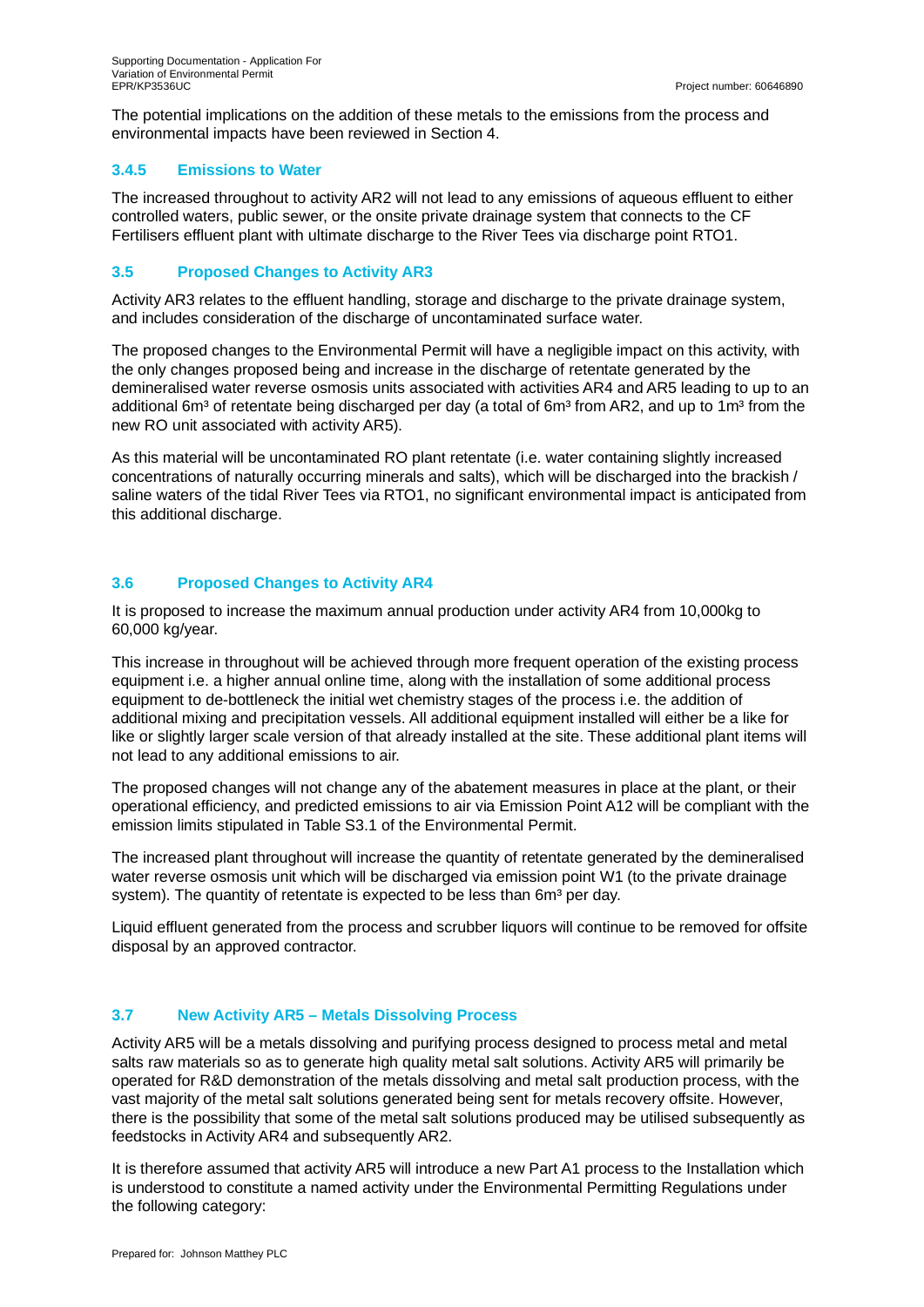*Section 4.2 Part A(1) (a) (iv) activity for producing inorganic chemicals such as: salts (for example ammonium chloride, potassium chlorate, potassium carbonate, sodium carbonate, perborate, silver nitrate, cupric acetate, ammonium phosphomolybdate);*

The plant will operate in distinct campaigns, processing one feedstock at a time. During each campaign, the plant is expected to operate continuously for 5 days with 2 days offline. Between each campaign there will be a period of equipment decontamination and reconfiguration.

Annual capacity based on a typical plant availability of 90% (7,920 hours per year) for the plant is estimated to be up to 1,800 tonnes of metal salt solution. However, the plant availability is expected to be much lower than 90%.

The AR5 process is proposed to be installed within a new site building which is to be installed on the southern half of the existing drum park. This building will be within the existing Installation boundary.

Road tanker loading and unloading facilities will also be required as part of the development of this new plant.

#### **3.7.1 Process Description**

Activity AR5 will be a metals dissolving process designed to process metal and metal salts raw materials so as to generate high quality metal salt solutions. The process will primarily be operated for R&D demonstration of the metals dissolving and metal salt production process, however, some of the metal salt solutions generated may be utilised for subsequently as feedstocks in Activity AR4 and subsequently AR2.

This activity is still in the initial design phase and could potentially be adjusted as the detailed design of the plant progresses. However, the data presented represents the current basis of design.

It is recognised that as a result of the early stage of design, there may be a requirement for some preoperational improvement conditions to be included in the Environmental Permit for review and consideration as the design progresses.

It is currently proposed that the AR5 process will be implemented in a number of phases:

- Phase 1 will involve the processing of a mixed metal salt solutions through the process;
- Phase 1 will then see the processing of metals powders and briquettes; and
- Phase 2 will then see the processing of solid metal salt feedstocks being introduced thereafter.

Details on the AR5 activity are presented in Table 5, a process flow diagram providing an overview of the AR5 process is presented in Figure 6.

#### **Table 5 Unit Operations Associated with Activity AR5**

| <b>Process</b><br><b>Operations</b> | <b>Description</b>                                                                                                                                                                                                                                                                                                                                                                                           |
|-------------------------------------|--------------------------------------------------------------------------------------------------------------------------------------------------------------------------------------------------------------------------------------------------------------------------------------------------------------------------------------------------------------------------------------------------------------|
| <b>Material Storage</b>             | Metals raw materials will be brought into the facility in the form of powdered metals or<br>briquettes which will be brought to site in Bulk Bags (0.5, 1 or 2 tonne) or within 250kg<br>drums on pallets. These will be stored within the process building or within suitable<br>storage areas on site. All storage areas will incorporate suitable secondary<br>containment and where appropriate bunding. |
|                                     | Bulk liquid raw materials will be supplied to site via road tankers and stored on site<br>within suitable bulk tanks with associated secondary containment (bunding).                                                                                                                                                                                                                                        |
|                                     | Other liquid raw materials will be brought to site in IBC's or drums and stored within the<br>process building or within suitable storage areas on site. All storage areas will<br>incorporate suitable secondary containment and where appropriate bunding.                                                                                                                                                 |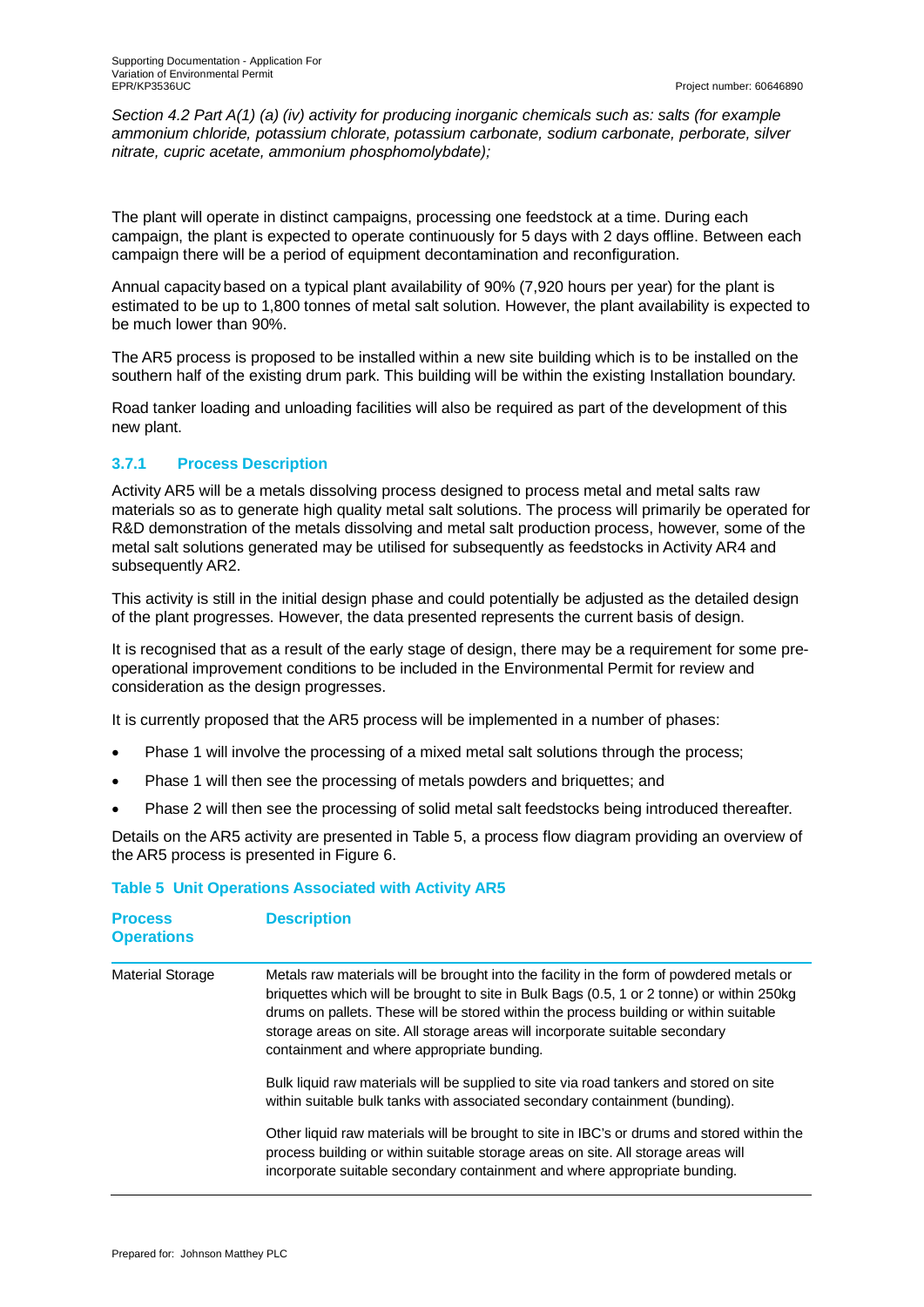| <b>Process</b><br><b>Operations</b> | <b>Description</b>                                                                                                                                                                                                                                                                                                                                                            |
|-------------------------------------|-------------------------------------------------------------------------------------------------------------------------------------------------------------------------------------------------------------------------------------------------------------------------------------------------------------------------------------------------------------------------------|
|                                     | There will also be a number of other materials used within the process e.g. ion<br>exchange resins / grinding media etc. that will be brought to site in smaller quantities<br>(drums / carboys / sacks) and stored appropriately within the process building or within<br>suitable storage areas on site.                                                                    |
| <b>Feed Handling</b>                | The feed handing plant will receive the solid metal feedstocks from the delivery<br>packaging and prepare them for addition to the process.                                                                                                                                                                                                                                   |
|                                     | Solid metal feedstocks will be fed into the process via suitable enclosed powders<br>handling and loading systems e.g. hoppers, from where they will be fed into systems to<br>prepare them for addition to the process e.g. pulping vessels. The quantities of<br>materials added will be carefully monitored and controlled to suit the nature of the<br>specific campaign. |
|                                     | The feed handing activities will be undertaken within a suitably enclosed plant areas<br>with suitable dust abatement.                                                                                                                                                                                                                                                        |
| <b>Briquette Grinding</b>           | Metal briquettes will follow the same process as the powders with the addition of a<br>briquette grinding stage where the briquettes will be fed into a grinding / milling unit to<br>break up the briquettes and achieve a uniform powder consistency for addition to the<br>process.                                                                                        |
|                                     | The briquette grinding activities will be undertaken within a suitably enclosed plant<br>areas with suitable dust abatement.                                                                                                                                                                                                                                                  |
| Leaching                            | The solid raw materials will be added to a leaching process where they will be mixed<br>into an acid solution where a substitution reaction will occur leading to the generation<br>of the required metal salts in solution. This is undertaken at a temperature below<br>100°C.                                                                                              |
|                                     | Processing of certain solid metal salts will require slightly different process conditions<br>than the other metals being processed and will also require the addition of Sulphur<br>Dioxide $(SO2)$ to the leaching stage.                                                                                                                                                   |
|                                     | Off gases from the metals leaching process will be directed to a wet chemical scrubber<br>(using NaOH as the scrubbing media) for the abatement of SO <sub>2</sub> and to also prevent<br>the emission of any trace particulate within the air stream.                                                                                                                        |
|                                     | Metals leaching will lead to the generation of hydrogen as a product of reaction which<br>will be vented via a wet scrubber with water as the scrubbing liquor to emission point<br>A17. As hydrogen is present it is anticipated that the leaching process will be<br>undertaken under a nitrogen blanket which will also be vented via emission point A17.                  |
|                                     | No other waste gases other than $SO_2$ or $H_2$ will be generated by the leaching process,<br>with emissions of $N_2$ associated with the inerting system on the leaching process.                                                                                                                                                                                            |
|                                     | As this is a wet process, particulate metals emissions are not anticipated to occur.                                                                                                                                                                                                                                                                                          |
| Solids Separation                   | A solids separation stage will be undertaken using a clarifier and filters to remove<br>solids from the process liquors prior to downstream processing.                                                                                                                                                                                                                       |
| Ion exchange -<br>purification      | The process liquors will then pass through a resin-based ion exchange system to<br>selectively purify the metal salt solution product.                                                                                                                                                                                                                                        |
|                                     | The ion exchange process will generate an eluate waste stream which will be collected<br>for offsite disposal as a waste.                                                                                                                                                                                                                                                     |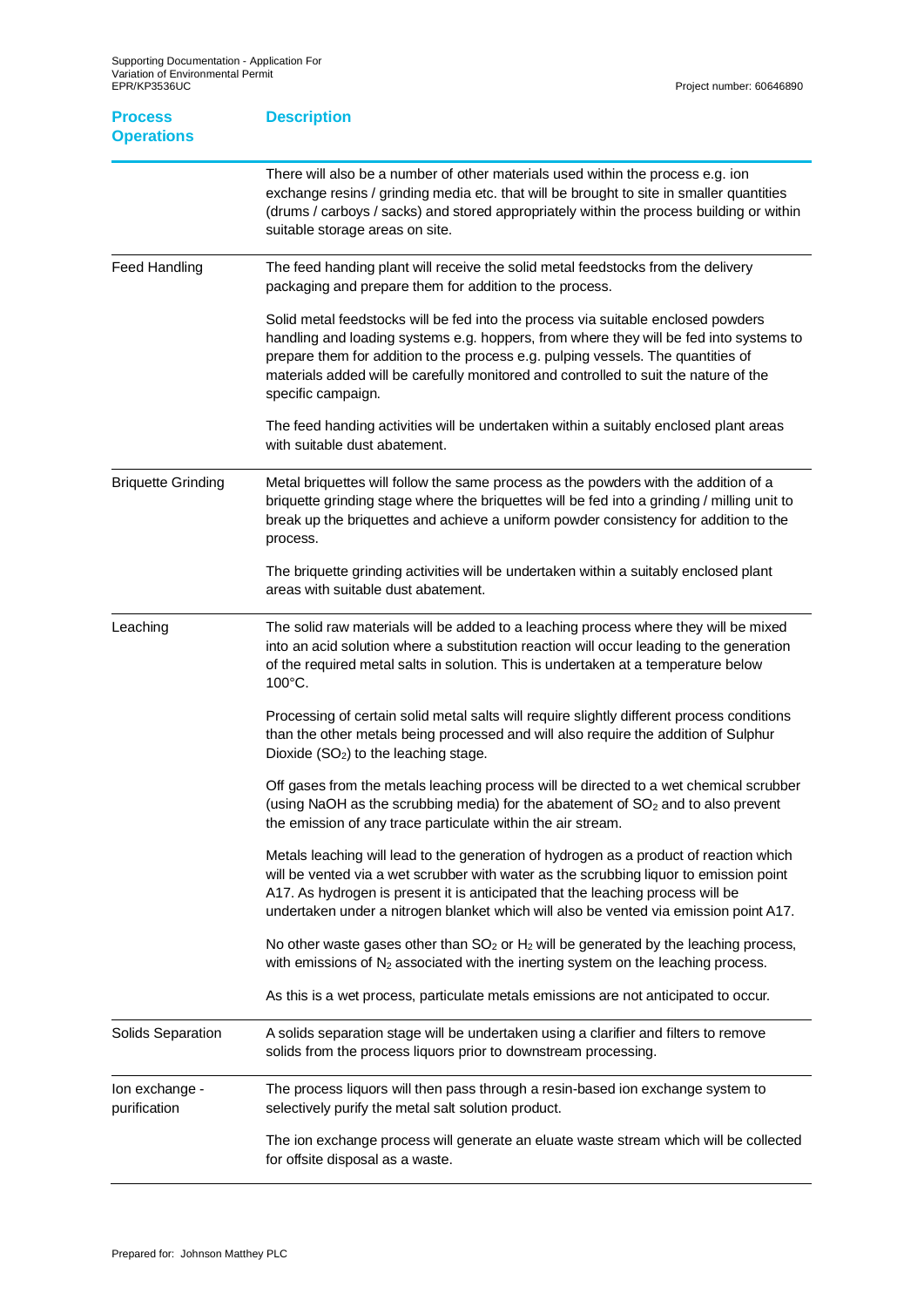**Description**

| <b>Process</b><br><b>Operations</b>                 | <b>Description</b>                                                                                                                                                                                                                                                                             |
|-----------------------------------------------------|------------------------------------------------------------------------------------------------------------------------------------------------------------------------------------------------------------------------------------------------------------------------------------------------|
|                                                     | The ion exchange resins will be washed / regenerated as required using dilute acid<br>solutions, with washing / regeneration wastes also being collected for offsite disposal<br>as a waste.                                                                                                   |
| Processing of Solid<br><b>Metal Salt Feedstocks</b> | Leaching                                                                                                                                                                                                                                                                                       |
| - additional process<br>stages.                     | As the leaching process for the solid metal salt feedstock requires the addition of $SO2$<br>an additional wet chemical scrubber will be installed using sodium hydroxide solution<br>as a scrubbing liquor so as to abate any excess $SO2$ . This will vent to air via emission<br>point A18. |

The solid metal salt feedstock supplied to the site is expected to contain a number of metals impurities e.g. manganese, magnesium, tin, zinc, iron etc. and hence this will require a number of additional purification stages so as to achieve the desired product quality.

#### **Oxidative Precipitation**

The oxidative precipitation step will occur after the leaching stage and will involve the addition of  $SO_2$ ,  $O_2$  and NaOH so as to react specific metal contaminants within the product to form insoluble solids for subsequent removal in the solids separation stage. A flocculant will be added to the solids separation stage to as to optimise the removal of solids.

#### **Solvent Extraction**

|                                            | Following the solids separation phase the process liquors will undergo 2 consecutive<br>solvent extraction steps so as to remove other impurities from the product. These<br>steps will use a high boiling point (non-VOC) solvent e.g. Shellsol D100 or similar, with<br>a number of proprietary key chemical additives to allow selective separation of metal<br>impurities from the product.                                                                                     |
|--------------------------------------------|-------------------------------------------------------------------------------------------------------------------------------------------------------------------------------------------------------------------------------------------------------------------------------------------------------------------------------------------------------------------------------------------------------------------------------------------------------------------------------------|
|                                            | The solvent stripping process will operate at a temperature of around 60°C and will<br>have a non-extracted vent to atmosphere (emission point A19) to maintain the process<br>at atmospheric pressure. Losses via this vent will only be breather losses and<br>displacement losses. As the solvent proposed for use in the process is classified as a<br>Non-VOC solvent and has a high boiling point (>238°C) no significant emissions are<br>expected from this emission point. |
|                                            | The solvent stripping solution and associated extracted impurities will be collected for<br>disposal offsite as waste.                                                                                                                                                                                                                                                                                                                                                              |
|                                            | The product will then enter the ion exchange process.                                                                                                                                                                                                                                                                                                                                                                                                                               |
| <b>Effluent Collection and</b><br>Disposal | All process effluents will be collected and stored within dedicated effluent tanks for<br>collection by road tanker for offsite disposal as waste (See Section 3.7.2).                                                                                                                                                                                                                                                                                                              |
| Utilities                                  | The AR5 process will use the existing site utility systems.                                                                                                                                                                                                                                                                                                                                                                                                                         |
|                                            | A new reverse osmosis plant will be installed to supply demineralised water to the AR5<br>plant activities.                                                                                                                                                                                                                                                                                                                                                                         |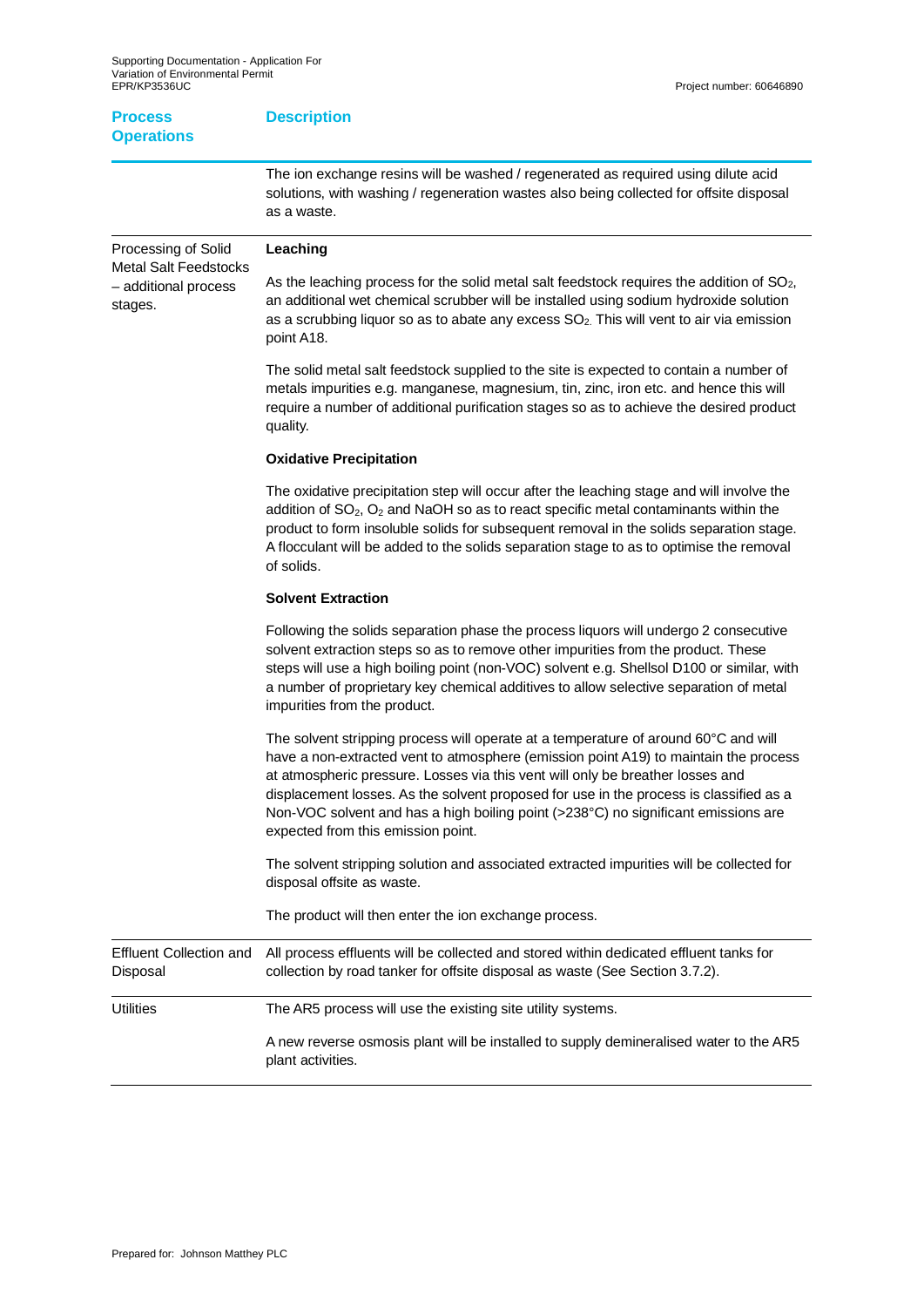#### **Figure 6. Process Flow Diagram – Activity AR5**



#### **3.7.2 Raw Materials and Wastes Storage and Handling**

#### **3.7.2.1 Raw Materials - Metals**

The AR5 process will process metals which will be supplied to site in either powdered or briquette form. The process is also intended to process metal salts which will also be supplied to site in a wetted powdered form. All deliveries of powdered or briquette raw materials will be delivered to site in bulk bags ranging in size from 500kg to 2 tonnes.

These bulk bags will be stored either within the process building or within suitable covered storage areas on site. All storage areas will incorporate suitable secondary containment where appropriate.

The process can also utilise a mixed metal salt solution as a raw material for the process which will be fed directly into the precipitation stage. This liquid raw material will be stored within an above ground bulk storage tank.

The range of metals species used in the process, and metal salt solutions produced will the same as those listed for Activity AR4 in Table S2.1 of the Permit. i.e. Aluminium, alkali metals (lithium, sodium, potassium and caesium), alkaline earth metals (magnesium and calcium), transition metals (titanium, vanadium, manganese, iron, cobalt, nickel, copper, zinc, zirconium, and tungsten), as a sulphate, nitrate, chloride, phosphate, hydroxide, oxide, carbonate or as a salt of an organic acid (such as acetate, citrate, oxalate).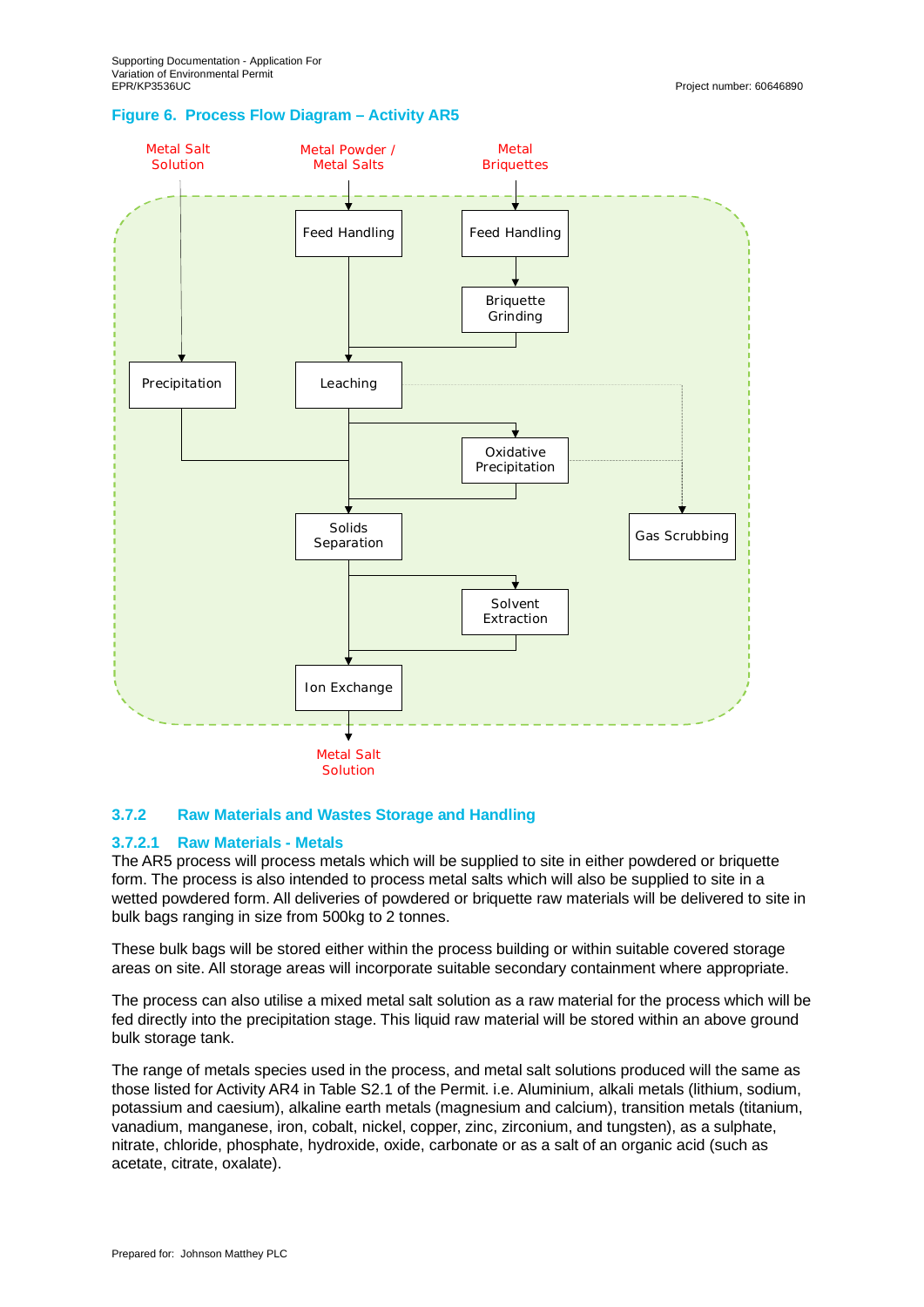### **3.7.2.2 Bulk Storage of Liquids**

The AR5 process will include a number of bulk storage tanks, the details of which are presented in Table 6.

#### **Table 6 Bulk Storage Tanks**

| <b>Material Stored</b>                                     | <b>Volume</b>     | <b>Secondary Containment</b> |
|------------------------------------------------------------|-------------------|------------------------------|
| Acid                                                       | 10 <sup>m3</sup>  | <b>Bund</b>                  |
| Acid Dilution Tanks x 2                                    | 0.5 <sup>m3</sup> | <b>Bund</b>                  |
| Sodium Hydroxide                                           | 10 <sup>m3</sup>  | <b>Bund</b>                  |
| Sodium Hydroxide Dilution Tank                             | 0.1 <sup>m3</sup> | <b>Bund</b>                  |
| Mixed Metal Salt Solution (raw material)                   | 25 <sup>m3</sup>  | <b>Bund</b>                  |
| Product Storage Tank                                       | 25 <sup>m3</sup>  | <b>Bund</b>                  |
| Acidic Effluent Storage Tank                               | 25 <sup>m3</sup>  | <b>Bund</b>                  |
| Alkaline Effluent Storage Tank<br>(spent scrubber liquors) | 2m <sup>3</sup>   | <b>Bund</b>                  |

All bulk storage tanks will be provided with suitable secondary containment bunds with sufficient capacity to prevent a loss in the event of a primary tank failure and provide an impermeable barrier to pollution of soil or groundwater.

All bulk storage tanks will be provided with suitable tank instrumentation which will be specified following completion of a quantified risk assessment (LOPA) to ensure risk of tank overfill is adequately controlled. This expected to include multiple independent level monitoring devices with alarms and/or trip functionality.

#### **Tanker Loading Bay**

The AR5 plant will require the provision of suitable road tanker offloading and loading facilities to allow the delivery of liquid raw materials in bulk, and the removal of liquid effluents for offsite disposal.

A tanker loading / offloading bay will be designed and provided for this purpose which will constructed of chemically resistant concrete and will be designed to provide suitable containment for the loading / offloading activities.

Rainwater accumulation within the offloading area or associated sumps will be managed in line with existing site procedures which will ensure that it is uncontaminated prior to pumping out to stormwater drainage systems.

All road tanker loading and unloading activities will be undertaken subject to the requirements of a site management procedure.

Such activities will be supervised by the driver and a JM operative throughout the transfer. Should there be a failure then the transfer can be isolated immediately (e.g. via cessation of pumping and closure of upstream valves) which will limit the quantity of effluent lost to ground. Dry break couplings will be used to prevent small losses of material to the ground when connecting / disconnecting hoses.

A site spill response procedure is in place to deal with any spillage events.

Surface water drains in the vicinity of the loading bay would be covered with a drain cover prior to undertaking any liquid transfer operations.

Spill kits are located in strategic places on the site and will be available in close proximity to the tanker loading / unloading bay.

#### **Non Bulk Storage Areas**

Storage areas will be provided within the AR5 plant area and within the existing site drum and materials storage areas for storage of other process and maintenance materials.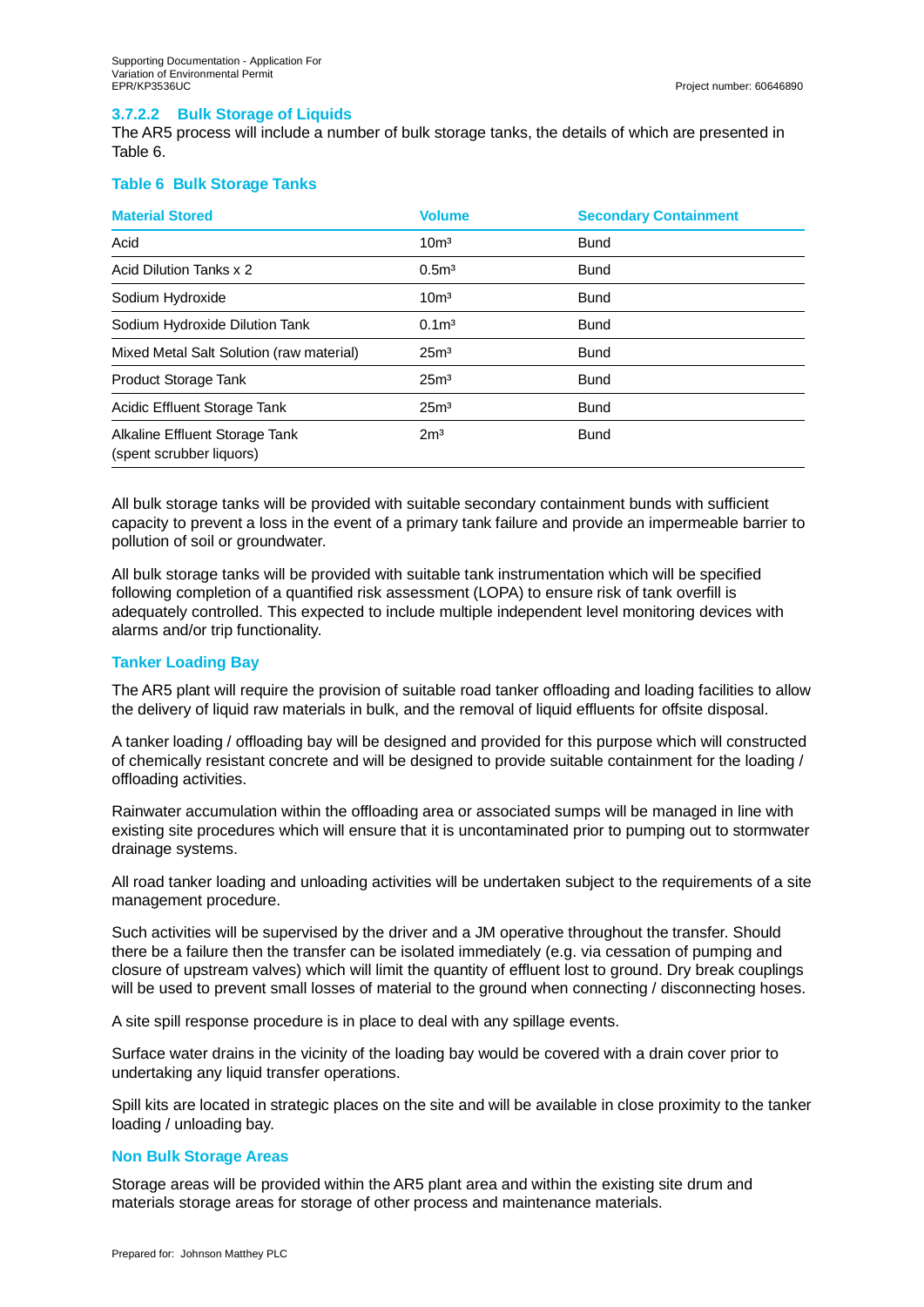Liquid raw materials will be brought to site in IBC's or drums and stored within the process building or within suitable storage areas on site. All storage areas will incorporate suitable secondary containment and where appropriate bunding.

There will also be a number of other materials used within the process e.g. ion exchange resins / grinding media etc. that will be brought to site in smaller quantities (drums / carboys / sacks) and stored appropriately within the process building or within suitable covered storage areas on site.

Suitable segregation will be provided for incompatible materials.

#### **Inspections**

The new storage area, bunds and loading bay will be inspected twice daily in line with current site procedures. A checklist is provided to guide the inspections and ensure rainwater is removed in a timely manner. The integrity of spill kits will be included in the operational checks.

Other site storage areas will also be subject to scheduled walkovers and inspections in line with existing site procedures.

#### **3.7.3 Emissions to Air**

#### **3.7.3.1 Powder / Raw Materials Handling**

All powder handling activities associated with the new plant will be undertaken within fully enclosed materials handling systems or dust booths which will be installed with recirculating or once-through systems with in-built HEPA filters with no direct emissions of dust to emissions points A17 – 19.

The control measures for dust abatement are:

- Materials are only transferred within fully enclosed materials handling systems or dust booths and there are systems in place to ensure that materials are only transferred when the fully enclosed materials handling systems or dust booths and their associated extraction and dust abatement measures are operational;
- · F8 fine filters and two H14 HEPA filters (fitted in series) are installed on each fully enclosed materials handling system or dust booth;
- · Each HEPA filter is extremely efficient and has a design basis of > 99.97% removal for particulates of  $> 0.3$  µm in size;
- · Flow within the air extraction / recirculation and dust abatement system is confirmed by the operator prior to undertaking any material transfers;
- Air flow automatically adjusts via a differential pressure transmitter to compensate for progressive filter burden;
- The systems are subject to planned preventative maintenance ensuring optimum filter performance; and
- Inspections for airborne dust at the exit of the downflow booths are undertaken on a regular basis. Measurements are taken during maintenance activities using the Dispersed Oil Particulate test.

#### **3.7.3.2 Process Emissions**

Activity AR5 will have the following emission points to air:

| <b>Emission Point Source</b><br><b>Reference</b> |                                                          | <b>Abatement</b>                                         | <b>Potential Emissions</b>         |
|--------------------------------------------------|----------------------------------------------------------|----------------------------------------------------------|------------------------------------|
| A17                                              | Metals Leaching                                          | Water Scrubber for<br>abatement of trace<br>particulates | Nitrogen<br>Hydrogen               |
| A <sub>18</sub>                                  | Metals Leaching<br>(Only when processing metal<br>salts) | NaOH Scrubber for<br>abatement of SO <sub>2</sub>        | Trace $SO2 < 5$ mg/Nm <sup>3</sup> |

#### **Table 7 Emission Points to Air from A5**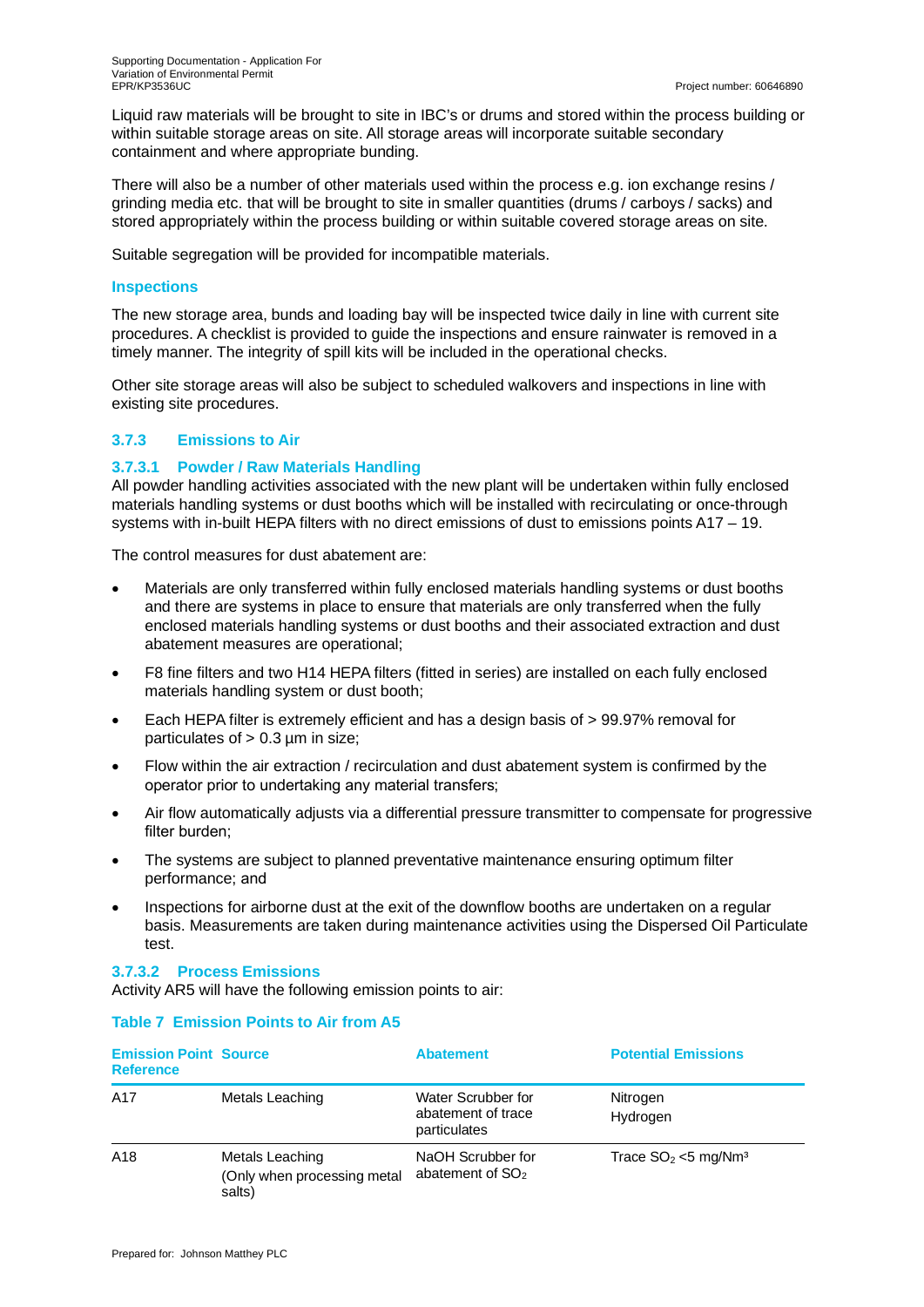| <b>Emission Point Source</b><br><b>Reference</b> |                                                              | <b>Abatement</b>                                                                     | <b>Potential Emissions</b>                                             |
|--------------------------------------------------|--------------------------------------------------------------|--------------------------------------------------------------------------------------|------------------------------------------------------------------------|
| A <sub>19</sub>                                  | Solvent extraction<br>(Only when processing metal)<br>salts) | No abatement<br>High boiling point Non-VOC<br>solvent process<br>Operations at <60°C | No significant emissions -<br>Breather and displacement<br>losses only |

#### **3.7.4 Emissions to Water**

The only discharge to water from the AR5 processes will be a small quantity of retentate from a new demineralised water reverse osmosis unit. The quantity of retentate discharged is expected to be less than 1  $m<sup>3</sup>$  per day.

This retentate will be discharged into the same private drainage system as the W1 discharges for transfer to the CF Fertilisers effluent plant. The drainage system ultimately discharges into the River Tees via discharge point RTO1.

The new discharge from the AR5 process will enter this drainage system in a slightly different location on site which will be referred to as emission point W2. The specific location of emission point W2 (for permit compliance purposes) has yet to be confirmed. However, W2 will be located in immediate proximity to the new Metals Dissolving building – and the specific location will be confirmed to the Environment Agency prior to commencement of discharge.

All process related aqueous wastes (including wash waters and spent scrubber liquors) will be collected into an effluent tank and removed from site by road tanker for offsite disposal as waste.

Stormwater from the building roof will be directed into the existing site drainage systems.

#### **3.7.5 Process Efficiency and Waste Minimisation**

As mentioned previously, this activity is still in the initial design phase, and could potentially be adjusted as the detailed design of the plant progresses. At this stage specific opportunities to optimise process efficiency and minimise waste generation have not yet been investigated in detail.

It is proposed that such opportunities be reviewed during the detailed design phase, with further review to be undertaken post commissioning of the plant.

#### **3.8 Proposed Changes to the Site Drum Park**

As a result of the construction of the AR5 process building and infrastructure, the existing site drum park will need to be reconfigured.

The majority of the drum park is already included within the Installation boundary, and as discussed in Section 3.2 the Installation boundary will be extended to incorporate a small area of additional land to the northern end of the drum park area so as to incorporate the entire concrete hardstanding area at the existing drum park and adjacent storage area (currently outside of the permitted Installation boundary). The site drum park area will be reconfigured and relocated to sit within the northern end of the area. The area will be upgraded to ensure that suitable and sufficient secondary containment is provided to prevent a loss of materials to soil or groundwater.

The proposed site changes may lead to some increases in the quantities of materials stored in this area, but all storage will be undertaken in line with best practice.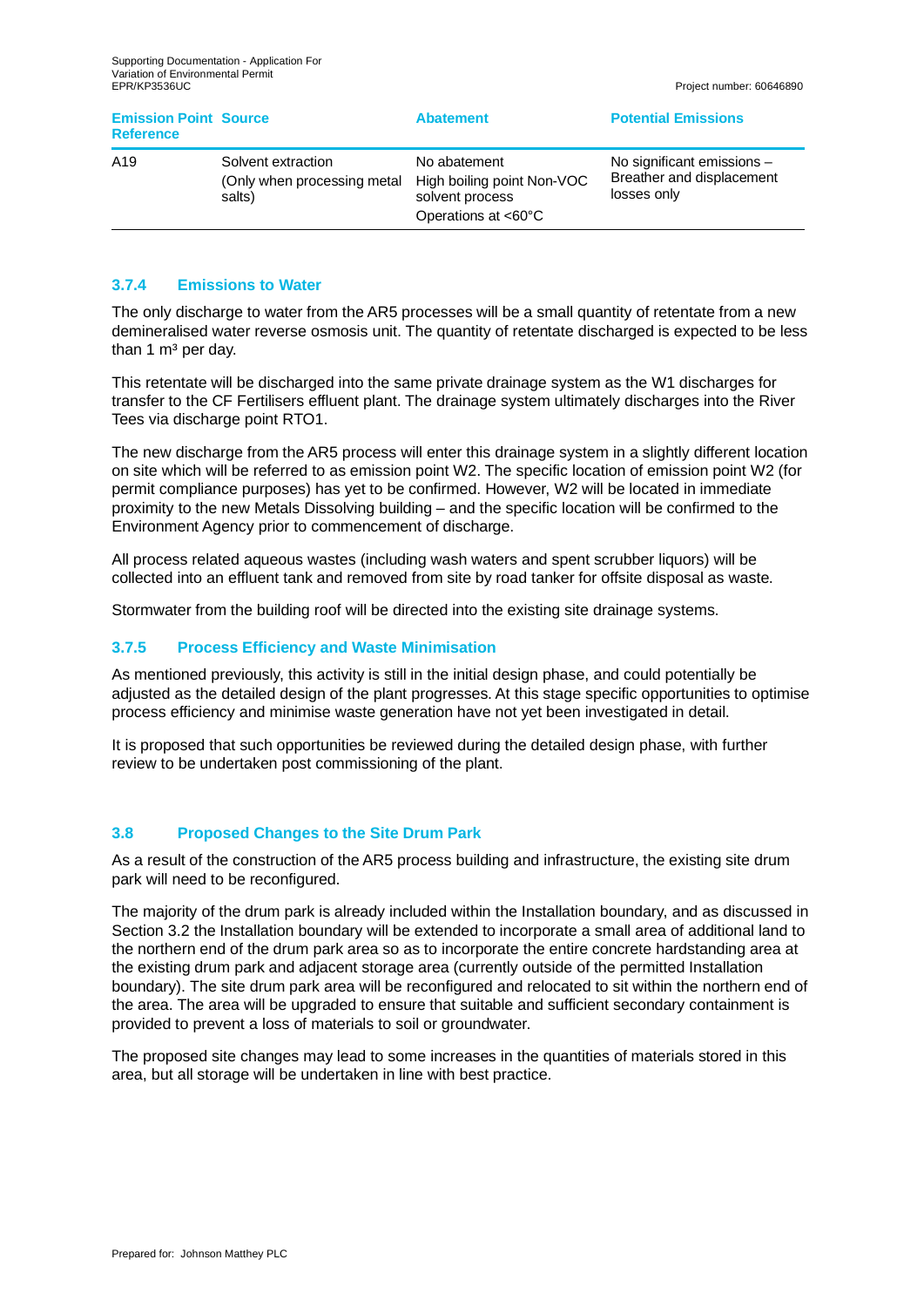#### **4. Emissions to Air and Air Quality Impact Assessment**

A detailed air quality impact assessment has been undertaken to assess the potential implications of the proposed site changes on local air quality. This assessment is presented in Appendix C.

The details of the emission points to air are shown in Tables 8 and 9.

A number of the site emissions points (shown in Grey) have been excluded from the air quality impact assessment as follows:

- A4 and A7 as they are only used for small scale R&D purpose;
- · A5 as the spray dryer is no longer installed;
- $A17 as$  the vent from the metals leaching process will comprise nitrogen and hydrogen neither of which are classified as environmentally harmful. However detailed process safety assessments will be undertaken during the detailed design of the AR5 activity to ensure that the venting of hydrogen poses no onsite safety risk. The leaching process is a wet process, and as such there are not anticipated to be any emissions of particulate metals however to ensure that no particulates are emitted via emission point A17, a wet scrubber will treat the vented gases prior to discharge. Hence no emission of potentially environmentally harmful materials are predicted from emission point A17;
- · A19 is the breather vent from the solvent stripping process which is used solely when processing solid metal salt feedstocks and therefore will only be operational intermittently. The solvent used in the process is proposed to be Shellsol D100 which is classified as a Non-VOC solvent and has a high boiling point (>238°C) hence no significant emissions of VOC or organic solvents are expected from this emission point.

| <b>Emission</b><br><b>Point Ref</b> | <b>Location</b>    | <b>Emission Source</b>                                        | <b>Grid Reference</b> | <b>Emissions</b>                                       |
|-------------------------------------|--------------------|---------------------------------------------------------------|-----------------------|--------------------------------------------------------|
| A <sub>1</sub>                      | <b>MSC</b>         | Common vent header<br>from continuous dryer and<br>main ovens | 446487 522560         | NOx, Particulate Matter,<br>Ammonia, Hydrogen Fluoride |
| A2                                  | <b>MSC</b>         | (Activity AR1)                                                | 446486 522561         | NOx, Particulate Matter,<br>Ammonia, Hydrogen Fluoride |
| A <sub>3</sub>                      | <b>MSC</b>         |                                                               | 446485 522564         | NOx, Particulate Matter,<br>Ammonia, Hydrogen Fluoride |
| A4                                  | <b>MSC</b>         | <b>Small Scale R&amp;D Use</b><br>Only                        | 446465 522589         |                                                        |
| A <sub>5</sub>                      | <b>MSC</b>         | Spray Dryer - No Longer<br>Installed<br>(Activity AR1)        | 446465 522589         |                                                        |
| A <sub>6</sub>                      | <b>MSC</b>         | Forming Machine<br>(Activity AR1)                             | 446473 522596         | <b>Particulate Matter</b>                              |
| A7                                  | <b>MSC</b>         | Small Scale R&D Only                                          | 446494 522580         |                                                        |
| A8                                  | <b>MSC</b>         | Pan coater (drying oven)<br>(Activity AR1)                    | 446460 522566         | Ammonia, Particulate Matter                            |
| A <sub>9</sub>                      | <b>Pilot Plant</b> |                                                               | 446480 522538         | NOx, Particulate Matter                                |

#### **Table 8 Emissions and Emission Sources**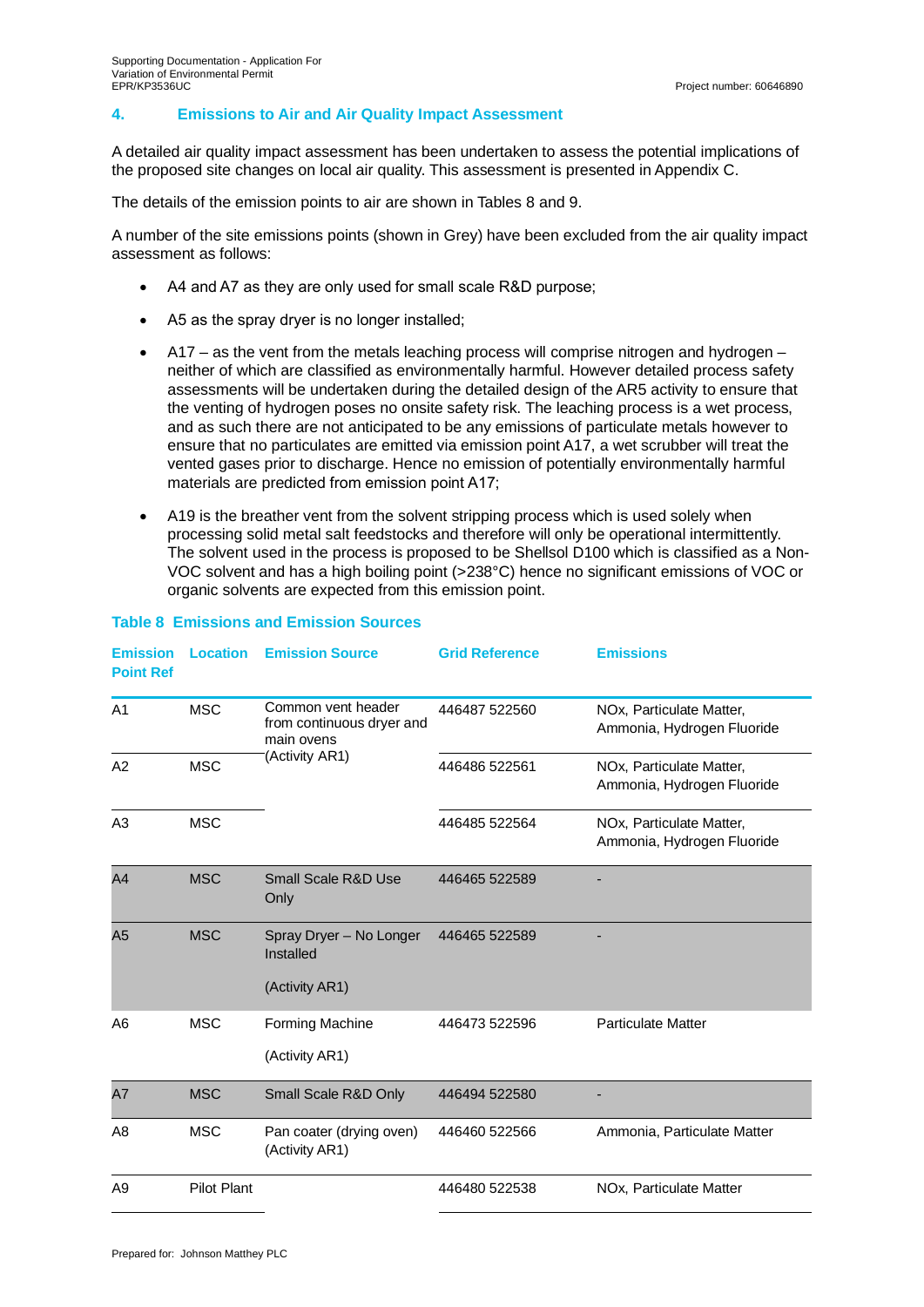| <b>Emission</b><br><b>Point Ref</b> | <b>Location</b>                    | <b>Emission Source</b>                                                                                                                       | <b>Grid Reference</b> | <b>Emissions</b>                                                               |
|-------------------------------------|------------------------------------|----------------------------------------------------------------------------------------------------------------------------------------------|-----------------------|--------------------------------------------------------------------------------|
| A10                                 |                                    | Pilot Plant Common vent header<br>from Local Exhaust                                                                                         | 446480 522538         | NOx, Particulate Matter                                                        |
| A11                                 |                                    | Pilot Plant Ventilation (LEV) system<br>and thermal treatment<br>process                                                                     | 446480 522538         | NOx, Particulate Matter                                                        |
|                                     |                                    | (Activity AR2)                                                                                                                               |                       |                                                                                |
| A12                                 |                                    | Pilot Plant Wet chemical scrubber<br>(Activity AR3)                                                                                          | 446458 522564         | Ammonia                                                                        |
| A13                                 | Extension<br>to Pilot<br>Plant     | Common vent header<br>from Local Exhaust<br>Ventilation (LEV) system<br>and thermal treatment                                                | 446453 522557         | NOx, Particulate Matter                                                        |
| A14                                 | Extension<br>to Pilot<br>Plant     | process<br>(Activity AR2)                                                                                                                    | 446452 522557         | NOx, Particulate Matter                                                        |
| A15                                 | Extension<br>to Pilot<br>Plant     |                                                                                                                                              | 446451 522557         | NOx, Particulate Matter                                                        |
| A16                                 | <b>MSC</b>                         | Vent header from batch<br>ovens<br>(Activity AR1)                                                                                            | 446466 522587         | NOx, Particulate Matter,<br>Ammonia, Hydrogen Fluoride                         |
| A17                                 | <b>Metals</b><br>Dissolving        | <b>Vent from Metals</b><br><b>Leaching Process</b><br>(Activity AR5)                                                                         | 446583 522394         | Hydrogen, Nitrogen                                                             |
| A18                                 | <b>Metals</b><br>Dissolving        | Vent from Metals<br><b>Leaching Process</b><br>(Only when processing<br>solid metal salt feedstock)<br>(Activity AR5)                        | 446586 522393         | SO <sub>2</sub>                                                                |
| A19                                 | <b>Metals</b><br><b>Dissolving</b> | Breather vent from<br><b>Solvent Stripping</b><br><b>Processes</b><br>(Only when processing<br>solid metal salt feedstock)<br>(Activity AR5) | 446590 522392         | No significant emissions<br>Process uses high boiling point<br>Non-VOC solvent |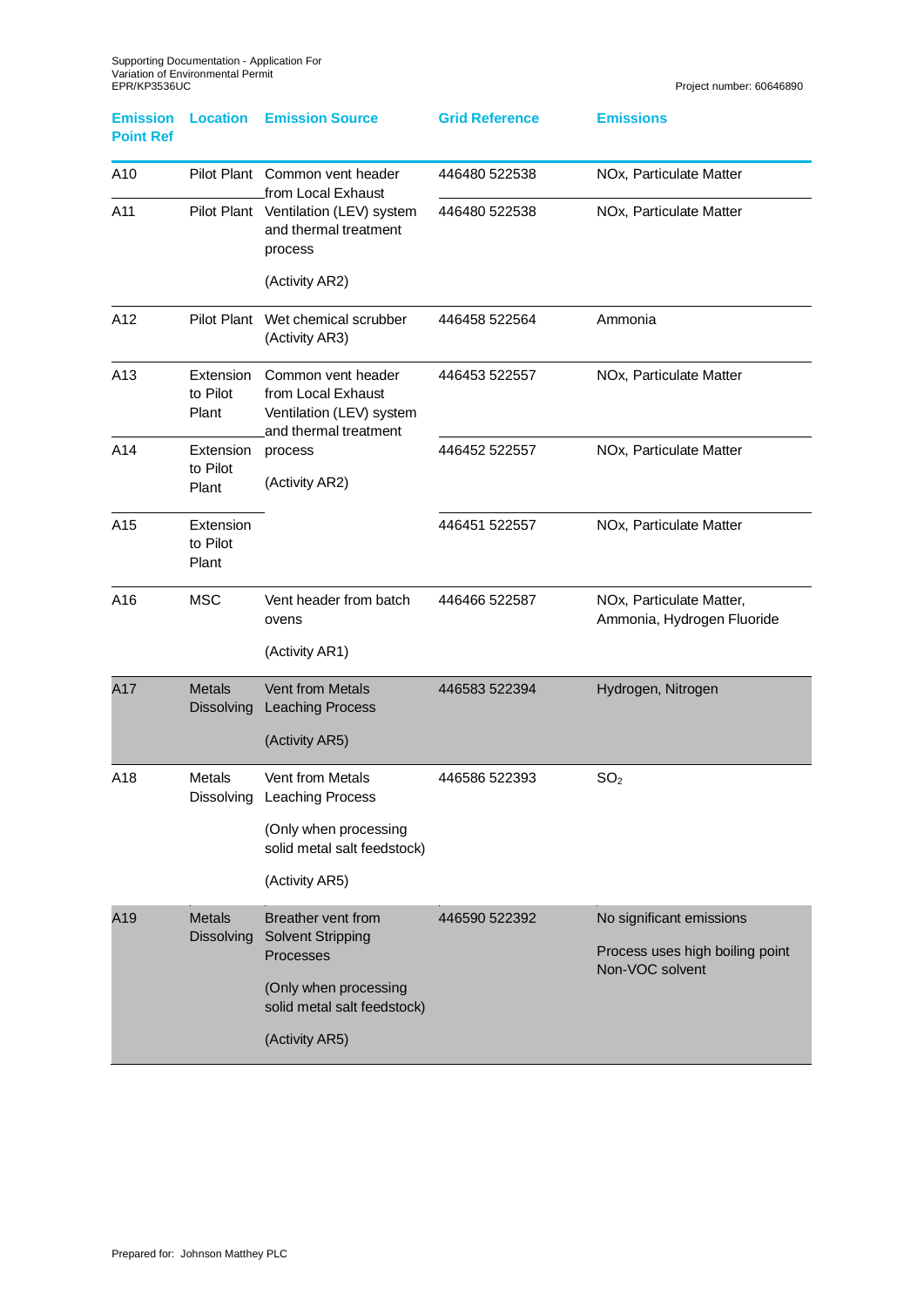#### **Table 9 Emission Parameters**

| <b>Details</b>                                                          | <b>Emission Point Details</b>        |                              |                                  |                                     |                              |                                                    |                              |                   |
|-------------------------------------------------------------------------|--------------------------------------|------------------------------|----------------------------------|-------------------------------------|------------------------------|----------------------------------------------------|------------------------------|-------------------|
|                                                                         | A1<br>(combined<br>A1, A2, A3)       | Α6                           | A <sub>8</sub>                   | Α9<br>(combined<br>A9, A10,<br>A11) | A12                          | A13<br>(combined<br>A13, A14,<br>A <sub>15</sub> ) | A <sub>16</sub>              | A18               |
| Flow rate (Actual<br>$m^3/s$ )                                          | 2.78                                 | 0.42                         | 0.13                             | 2.78                                | 2.0                          | 2.78                                               | 0.84                         | 0.001             |
| Flow rate (Nm <sup>3</sup> /hr)                                         | 10,000                               | 1,500                        | 450                              | 10,000                              | 7,200                        | 10,000                                             | 3,000                        | 5                 |
| Percentage of Year 5<br>Operational (%)                                 |                                      | 1                            | 5                                | 70                                  | 70                           | 70                                                 | 5                            | 100               |
| Actual duct<br>diameter (m)<br>(for each individual<br>vent stack)      | 0.3                                  | 0.2                          | 0.15                             | 0.3                                 | 0.63                         | 0.3                                                | 0.28                         | 0.1               |
| Effective stack<br>diameter (assuming<br>a single release<br>point) (m) | 0.52                                 | 0.2                          | 0.15                             | 0.52                                | 0.63                         | 0.52                                               | 0.28                         | 0.1               |
| Efflux velocity (m/s)                                                   | 13.1                                 | 13.3                         | 7.1                              | 13.1                                | 6.4                          | 13.1                                               | 13.1                         | 0.2               |
| Emission<br>Temperature (°C)                                            | 20                                   | 20                           | 20                               | 20                                  | 20                           | 20                                                 | 20                           | 20                |
| Actual Stack height 16.2<br>(m)                                         |                                      | 16.2                         | 16.2                             | 16.2                                | 16.2                         | 16.2                                               | 16.2                         | 16.2              |
| <b>Effective Stack</b><br>height (m)                                    | $\mathbf 0$                          | $\pmb{0}$                    | $\mathbf 0$                      | $\mathbf 0$                         | $\mathbf 0$                  | $\mathbf 0$                                        | 0                            | $\pmb{0}$         |
| Stack location (x,y)                                                    | 446486,<br>522561                    | 446473,<br>522596            | 446460,<br>522566                | 446480,<br>522538                   |                              | 446458, 446452,<br>522564 522557                   | 446466,<br>522587            | 446586,<br>522393 |
| Peak emission concentrations:                                           |                                      |                              |                                  |                                     |                              |                                                    |                              |                   |
| $NOx$ (mg/ $Nm^3$ )                                                     | 113                                  |                              | -                                | 123                                 | $\qquad \qquad \blacksquare$ | 123                                                | 113                          |                   |
| $NH3$ (mg/Nm <sup>3</sup> )                                             | 10                                   |                              |                                  | $\qquad \qquad \blacksquare$        | 1                            |                                                    | 10                           |                   |
| $HF$ (mg/Nm <sup>3</sup> )                                              | 5                                    |                              |                                  |                                     |                              |                                                    | 5                            |                   |
| $SO2$ (mg/Nm <sup>3</sup> )                                             |                                      |                              |                                  |                                     |                              |                                                    |                              | 50                |
| <b>Particulate Matter</b><br>(mg/Nm <sup>3</sup> )                      | 0.039                                | 0.00001                      | 0.00001                          | 0.321                               |                              | 0.321                                              | 0.039                        |                   |
| Vanadium<br>(mg/Nm <sup>3</sup> )                                       | 0.01365                              |                              | 0.0000035 0.0000035 0.016        |                                     |                              | 0.016                                              | 0.01365                      |                   |
| Beryllium (mg/Nm <sup>3</sup> )                                         | 0.00039                              |                              | 0.0000001  0.0000001  -          |                                     | $\overline{\phantom{0}}$     |                                                    | 0.00039                      |                   |
| NOx (g/s)                                                               | 0.31                                 | $\qquad \qquad \blacksquare$ |                                  | 0.34                                |                              | 0.34                                               | 0.094                        |                   |
| $NH3$ (g/s)                                                             | 0.028                                | $\frac{1}{2}$                | $\overline{\phantom{0}}$         | -                                   | 0.002                        | $\overline{\phantom{a}}$                           | 0.0083                       | $\blacksquare$    |
| HF(g/s)                                                                 | 0.014                                | $\qquad \qquad \blacksquare$ |                                  |                                     | $\blacksquare$               |                                                    | 0.0042                       |                   |
| $SO_2(g/s)$                                                             |                                      |                              |                                  |                                     |                              | $\qquad \qquad \blacksquare$                       | $\qquad \qquad \blacksquare$ | 0.000069          |
| <b>Particulate Matter</b><br>(g/s)                                      | 0.00011                              | $4.2 \times 10^{-9}$         | $1.3 \times 10^{-9}$             | 0.00089                             |                              | 0.00089                                            | 0.000033                     |                   |
| Vanadium (g/s)                                                          | 0.000038                             | $1.5 \times 10^{-9}$         | 4.4 x 10 <sup>-10</sup> 0.000045 |                                     |                              | 0.000045                                           | 0.000011                     |                   |
| Beryllium (g/s)                                                         | $0.00000108$ 4.2 x 10 <sup>-11</sup> |                              | $1.3 \times 10^{-11}$ -          |                                     |                              |                                                    | 0.000000325 -                |                   |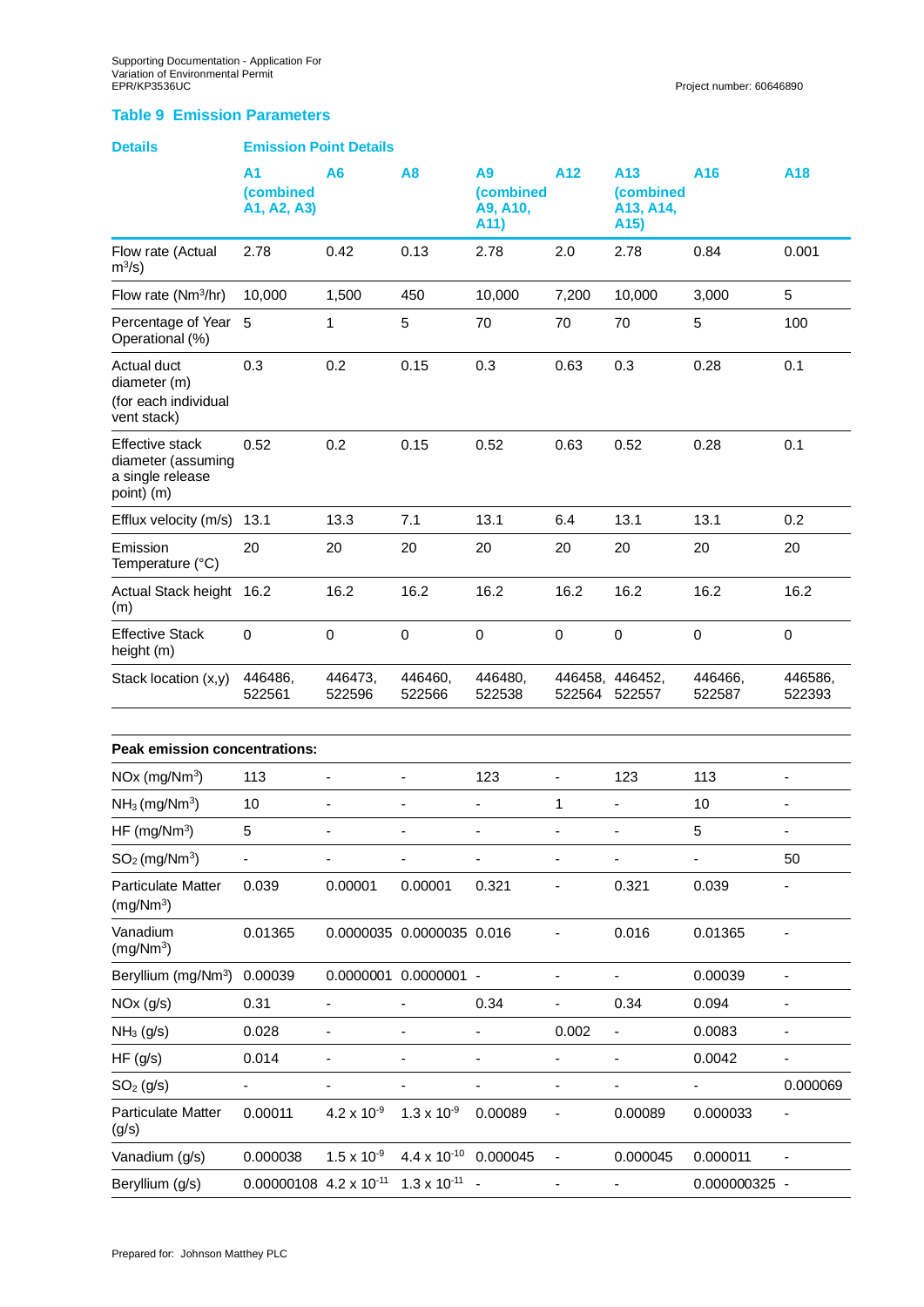| <b>Details</b>                          | <b>Emission Point Details</b>              |                          |                              |                                     |                |                                                                |                          |                          |
|-----------------------------------------|--------------------------------------------|--------------------------|------------------------------|-------------------------------------|----------------|----------------------------------------------------------------|--------------------------|--------------------------|
|                                         | A <sub>1</sub><br>(combined<br>A1, A2, A3) | A6                       | A8                           | A9<br>(combined<br>A9, A10,<br>A11) | A12            | A <sub>13</sub><br>(combined<br>A13, A14,<br>A <sub>15</sub> ) | A <sub>16</sub>          | A <sub>18</sub>          |
| Annual average emission concentrations: |                                            |                          |                              |                                     |                |                                                                |                          |                          |
| $NOx$ (mg/ $Nm^3$ )                     | 10                                         |                          | ä,                           | 10.7                                | $\overline{a}$ | 10.7                                                           | 10                       | $\overline{\phantom{0}}$ |
| $NH3$ (mg/Nm <sup>3</sup> )             | 10                                         | ٠                        | -                            | ٠                                   | 1              | $\overline{\phantom{0}}$                                       | 10                       | $\overline{\phantom{0}}$ |
| HF (mg/ $Nm^3$ )                        | 5                                          |                          |                              |                                     |                |                                                                | 5                        |                          |
| $SO2$ (mg/Nm <sup>3</sup> )             |                                            |                          | -                            | $\qquad \qquad \blacksquare$        | -              |                                                                | $\overline{\phantom{a}}$ | 50                       |
| <b>Particulate Matter</b><br>(1)        | 0.039                                      | 0.00001                  | 0.00001                      | 0.321                               |                | 0.321                                                          | 0.039                    |                          |
| (mg/Nm <sup>3</sup> )                   |                                            |                          |                              |                                     |                |                                                                |                          |                          |
| Vanadium<br>(mg/Nm <sup>3</sup> )       | 0.01365                                    |                          | 0.0000035 0.0000035 0.016    |                                     |                | 0.016                                                          | 0.01365                  |                          |
| Beryllium (mg/Nm <sup>3</sup> )         | 0.00039                                    | 0.0000001                | $0.0000001 -$                |                                     | ä,             | $\overline{\phantom{0}}$                                       | 0.00039                  | $\overline{\phantom{0}}$ |
| NOx (g/s)                               | 0.028                                      |                          |                              | 0.03                                |                | 0.03                                                           | 0.0083                   |                          |
| $NH3$ (g/s)                             | 0.028                                      | $\overline{\phantom{0}}$ | ä,                           | ä,                                  | 0.002          | $\overline{\phantom{0}}$                                       | 0.0083                   | ÷,                       |
| HF(g/s)                                 | 0.014                                      |                          |                              |                                     |                |                                                                | 0.0042                   |                          |
| $SO2$ (g/s)                             | $\overline{\phantom{a}}$                   | $\overline{\phantom{a}}$ | $\qquad \qquad \blacksquare$ | $\overline{\phantom{0}}$            | -              | $\overline{\phantom{0}}$                                       | $\overline{\phantom{a}}$ | 0.000069                 |
| <b>Particulate Matter</b><br>(g/s)      | 0.00011                                    | $4.2 \times 10^{-9}$     | $1.3 \times 10^{-9}$         | 0.00089                             |                | 0.00089                                                        | 0.000033                 |                          |
| Vanadium (g/s)                          | 0.000038                                   | $1.5 \times 10^{-9}$     | $4.4 \times 10^{-10}$        | 0.000045                            | -              | 0.000045                                                       | 0.000011                 |                          |
| Beryllium (g/s)                         | $0.00000108$ 4.2 x 10 <sup>-11</sup>       |                          | $1.3 \times 10^{-11}$ -      |                                     |                |                                                                | 0.000000325 -            |                          |

Notes:

.

(1) Note that for the purposes of this screening assessment the annual average particulate emissions have been assumed to be equivalent to the calculated theoretical hourly average maximum emission concentrations presented in Table 4 so as to present a highly conservative assessment of potential impacts.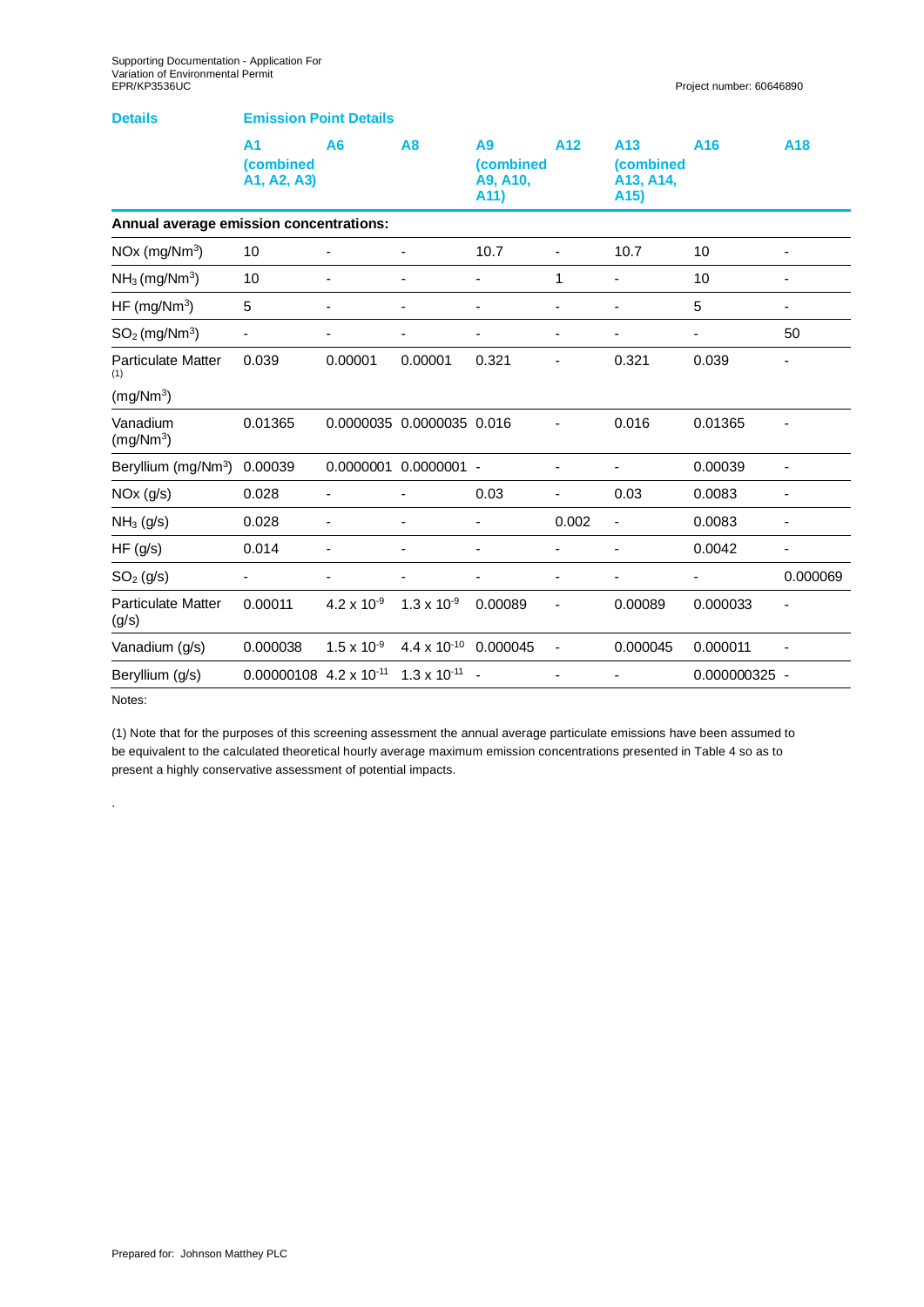## **5. Emissions to Controlled Waters and Sewer**

The proposed changes to the Environmental Permit will have a negligible impact on the effluent handling, storage and discharge to the private drainage system, with the only changes proposed being and increase in the discharge of retentate generated by the demineralised water reverse osmosis units associated with activities AR4 and AR5 leading to up to an additional 6m<sup>3</sup> of retentate being discharged per day (a total of 6m<sup>3</sup> from AR2, and up to 1m<sup>3</sup> from the new RO unit associated with activity AR5).

As this material will be uncontaminated RO plant retentate (i.e. water containing slightly increased concentrations of naturally occurring minerals and salts), which will be discharged into the brackish / saline waters of the tidal River Tees via RTO1, no significant environmental impact is anticipated from this additional discharge

There are no additional emissions of process effluent to either controlled waters, public sewer, or the onsite private drainage system that connects to CF Fertilisers effluent plant with ultimate discharge to the River Tees via discharge point RTO1.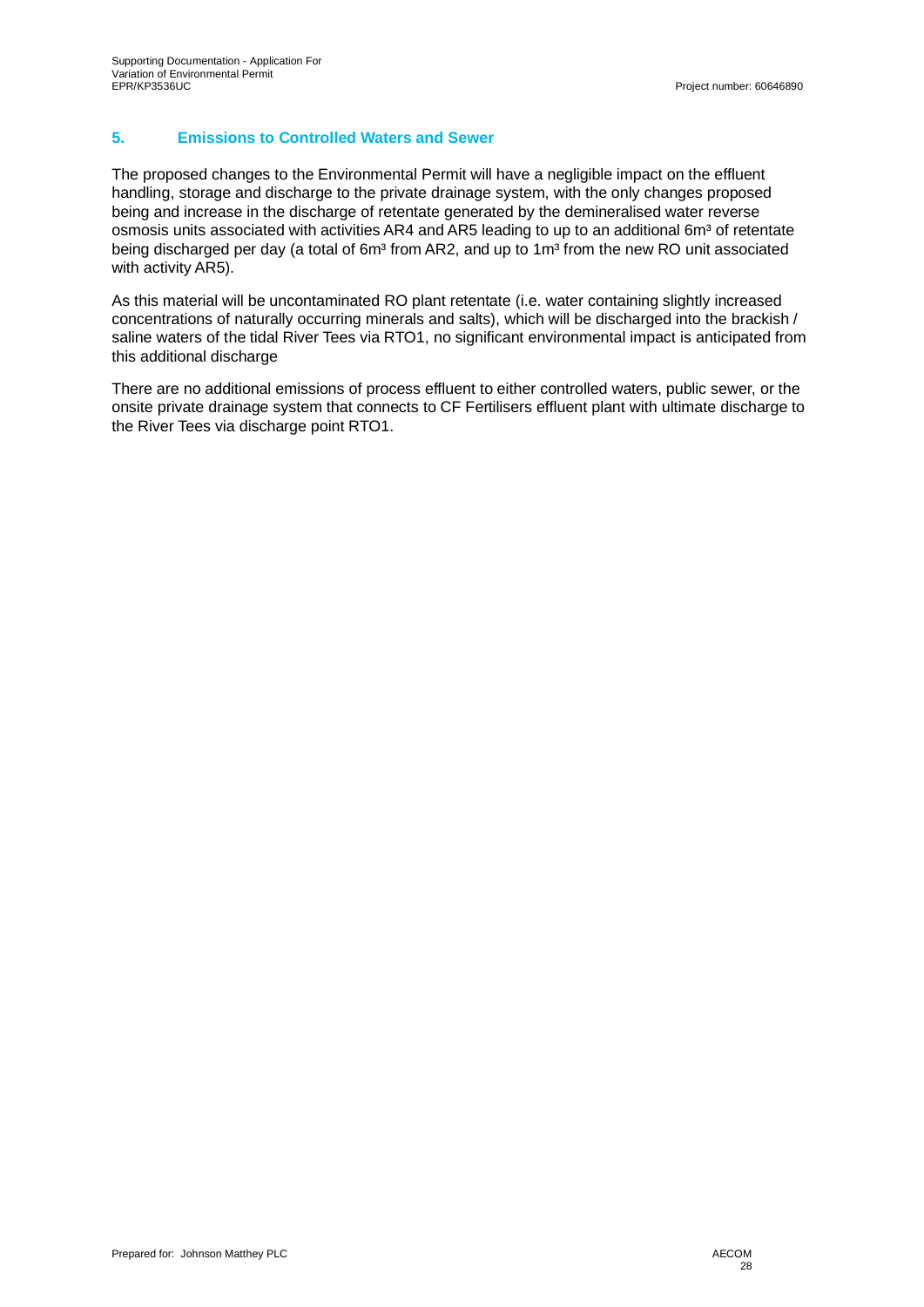#### **6. Monitoring**

The following updates to the monitoring requirements detailed in Table S3.1 of the Environmental Permit are proposed:

#### **Table 10 Emissions and Emission Sources**

| <b>Point Ref Source</b> | <b>Emission Emission</b>              | <b>Parameter</b>                     | <b>Limit (Including</b><br>Unit) | <b>Reference</b><br><b>Period</b> | <b>Monitoring</b><br><b>Frequency</b> | <b>Monitoring</b><br><b>Standard</b><br>or Method |
|-------------------------|---------------------------------------|--------------------------------------|----------------------------------|-----------------------------------|---------------------------------------|---------------------------------------------------|
|                         |                                       |                                      |                                  |                                   |                                       | [Note 3]                                          |
| A1                      | Common vent<br>header from            | Oxides of<br>Nitrogen                | 120 mg/Nm <sup>3</sup>           | Hourly                            | No Monitoring Proposed                |                                                   |
|                         | continuous<br>dryer and main<br>ovens | (NO and NO <sub>2</sub>              | [Note 1]                         |                                   | <b>Agreed Calculation</b><br>Method   |                                                   |
|                         | (activity AR1)                        | expressed as<br>$NO2$ )              |                                  |                                   | See Note 7                            |                                                   |
| A2                      | [Note 4]                              | Particulates                         | 1 mg/Nm <sup>3</sup>             | Hourly                            | No Monitoring Proposed                |                                                   |
|                         |                                       |                                      | [Note 1]                         |                                   | See Note 7                            |                                                   |
| A <sub>3</sub>          |                                       | Ammonia                              | 10 mg/Nm <sup>3</sup>            | Hourly                            | Every six<br>months                   | EN ISO<br>21877 or                                |
|                         |                                       |                                      |                                  |                                   | [Note 2]                              | <b>CEN</b><br>TS17337                             |
|                         |                                       | Hydrogen<br>Fluoride                 | 5 mg/Nm <sup>3</sup>             | Hourly                            | Every six<br>months                   | CEN TS<br>17340 or                                |
|                         |                                       |                                      |                                  |                                   | [Note 2]                              | <b>CENTS</b><br>17337.                            |
| A4                      | Small Scale<br>R&D Use Only           |                                      |                                  |                                   |                                       |                                                   |
| A <sub>5</sub>          | Spray Dryer                           | Traces of                            | No Limit Set                     |                                   |                                       |                                                   |
|                         | (activity AR1)                        | Particulates                         |                                  |                                   |                                       |                                                   |
| A <sub>6</sub>          | Forming<br>Machine                    | Traces of<br>Particulates            |                                  |                                   |                                       |                                                   |
|                         | (activity AR1)                        |                                      |                                  |                                   |                                       |                                                   |
| A7                      | <b>Small Scale</b><br>R&D Only        |                                      |                                  |                                   |                                       |                                                   |
| A8                      | Pan coater<br>(drying oven)           | Traces of<br>Particulates            | No Limit Set                     |                                   |                                       |                                                   |
|                         | (activity AR1)                        | Traces of<br>ammonia,<br>acetic acid | No Limit Set                     |                                   |                                       |                                                   |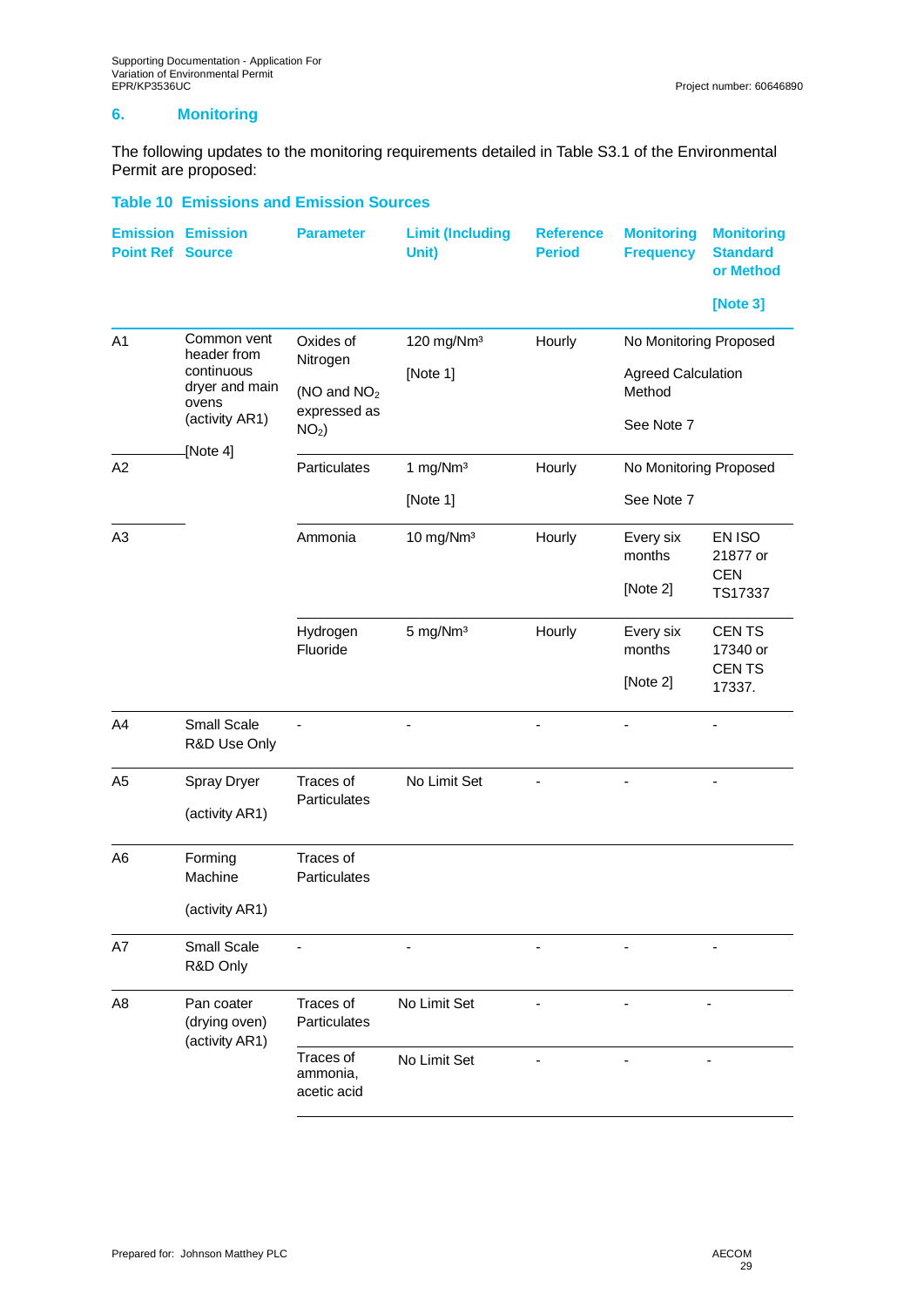| <b>Point Ref</b> | <b>Emission Emission</b><br><b>Source</b>                                                                     | <b>Parameter</b>                                                            | <b>Limit (Including</b><br>Unit)   | <b>Reference</b><br><b>Period</b> | <b>Monitoring</b><br><b>Frequency</b>                                       | <b>Monitoring</b><br><b>Standard</b><br>or Method<br>[Note 3] |
|------------------|---------------------------------------------------------------------------------------------------------------|-----------------------------------------------------------------------------|------------------------------------|-----------------------------------|-----------------------------------------------------------------------------|---------------------------------------------------------------|
| A <sub>9</sub>   | Common vent<br>header from<br><b>Local Exhaust</b><br>Ventilation<br>(LEV) system<br>and thermal<br>treatment | Oxides of<br>Nitrogen<br>(NO and $NO2$<br>expressed as<br>NO <sub>2</sub> ) | 200 mg/Nm <sup>3</sup><br>[Note 1] | Hourly                            | No Monitoring Proposed<br><b>Agreed Calculation</b><br>Method<br>See Note 7 |                                                               |
| A10<br>A11       | process<br>(activity AR2)<br>[Note 5]                                                                         | Particulates                                                                | 1 mg/Nm <sup>3</sup><br>[Note 1]   | Hourly                            | No Monitoring Proposed<br>See Note 7                                        |                                                               |
| A12              | Wet chemical<br>scrubber<br>(activity AR3)                                                                    | Ammonia                                                                     | 10 mg/Nm <sup>3</sup>              | Hourly                            | Every six<br>months<br>[Note 6]                                             | <b>BS EN</b><br>14791 Or<br>TGN M22                           |
| A13              | Common vent<br>header from<br><b>Local Exhaust</b><br>Ventilation<br>(LEV) system<br>and thermal              | Oxides of<br>Nitrogen<br>(NO and NO <sub>2</sub><br>expressed as<br>$NO2$ ) | 200 mg/Nm <sup>3</sup><br>[Note 1] | Hourly                            | No Monitoring Proposed<br><b>Agreed Calculation</b><br>Method<br>See Note 7 |                                                               |
| A14<br>A15       | treatment<br>process<br>(activity AR2)                                                                        | <b>Particulates</b>                                                         | 1 mg/Nm <sup>3</sup><br>[Note 1]   | Hourly                            | No Monitoring Proposed<br>See Note 7                                        |                                                               |
| A16              | [Note 6]<br>Vent header<br>from batch<br>ovens<br>(activity AR1)                                              | Oxides of<br>Nitrogen<br>(NO and NO <sub>2</sub><br>expressed as<br>$NO2$ ) | 120 mg/Nm <sup>3</sup><br>[Note 1] | Hourly                            | No Monitoring Proposed<br><b>Agreed Calculation</b><br>Method<br>See Note 7 |                                                               |
|                  |                                                                                                               | Particulates                                                                | 1 mg/Nm <sup>3</sup><br>[Note 1]   | Hourly                            | No Monitoring Proposed<br>See Note 7                                        |                                                               |
|                  |                                                                                                               | Ammonia                                                                     | 10 mg/Nm <sup>3</sup>              | Hourly                            | Every six<br>months<br>[Note 2]                                             | EN ISO<br>21877 or<br><b>CEN</b><br>TS17337                   |
|                  |                                                                                                               | Hydrogen<br>Fluoride                                                        | 5 mg/Nm <sup>3</sup>               | Hourly                            | Every six<br>months<br>[Note 2]                                             | <b>CENTS</b><br>17340 or<br>CEN TS<br>17337.                  |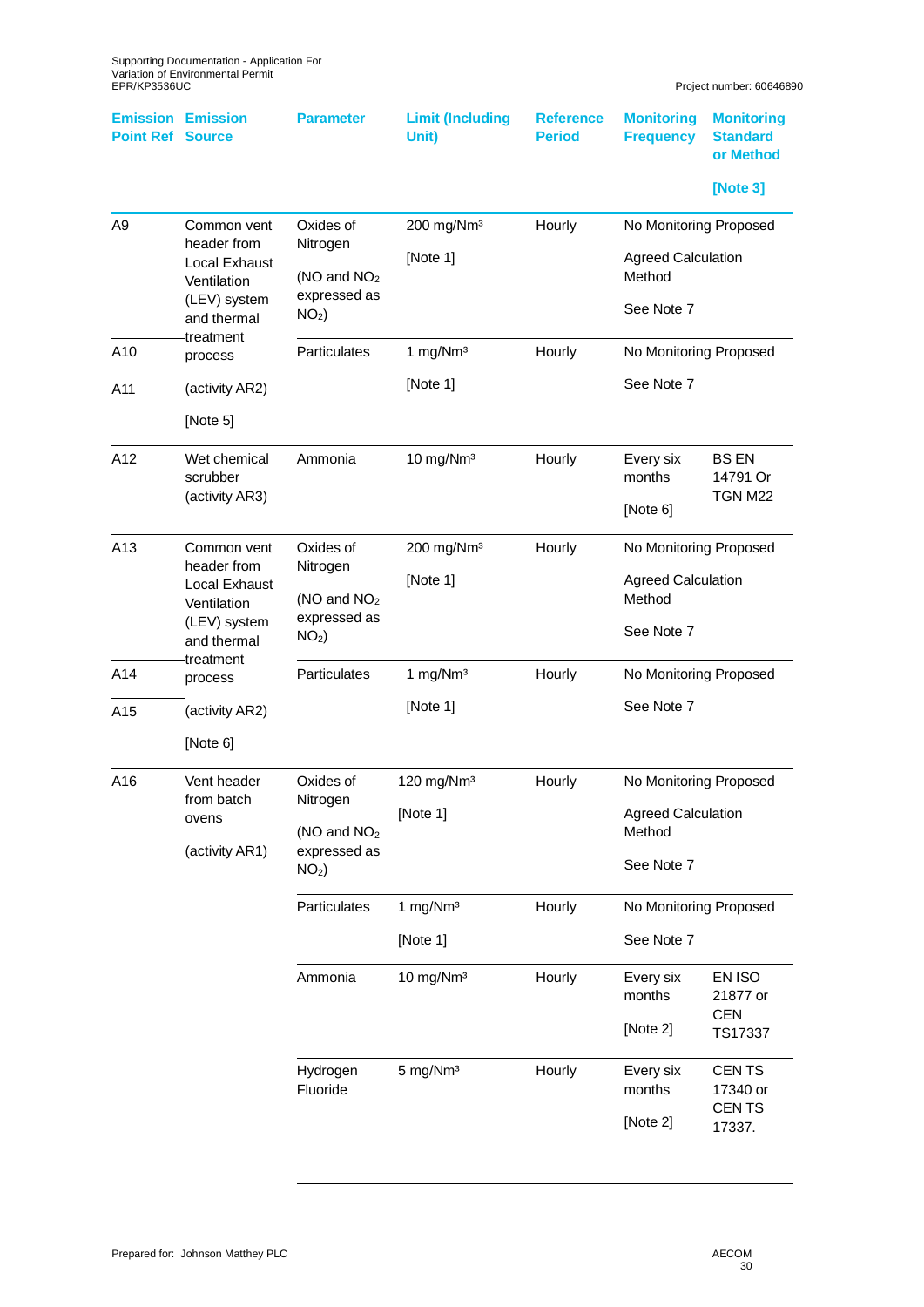| <b>Point Ref</b> | <b>Emission Emission</b><br><b>Source</b> | <b>Parameter</b> | <b>Limit (Including</b><br>Unit) | <b>Reference</b><br><b>Period</b> | <b>Monitoring</b><br><b>Frequency</b> | <b>Monitoring</b><br><b>Standard</b><br>or Method |
|------------------|-------------------------------------------|------------------|----------------------------------|-----------------------------------|---------------------------------------|---------------------------------------------------|
|                  |                                           |                  |                                  |                                   |                                       | [Note 3]                                          |
| A17              | Vent from<br>Metals Leaching<br>Process   | Hydrogen         | No Limit Set                     |                                   |                                       |                                                   |
| A18              | Vent from<br>Metals Leaching              | SO <sub>2</sub>  | 50 mg/Nm <sup>3</sup>            | Hourly                            | Every six<br>months                   | EN 14791,<br><b>CENTS</b>                         |
|                  | Process                                   |                  |                                  |                                   | [Note 2]                              | 17021, or<br><b>CENTS</b>                         |
|                  | (Only when                                |                  |                                  |                                   |                                       | 17337.                                            |
|                  | processing<br>metal salts)                |                  |                                  |                                   |                                       |                                                   |
| A19              | <b>Breather vent</b>                      |                  |                                  |                                   |                                       |                                                   |
|                  | from Solvent<br>Extraction                |                  |                                  |                                   |                                       |                                                   |
|                  | Processes                                 |                  |                                  |                                   |                                       |                                                   |
|                  | (Only when                                |                  |                                  |                                   |                                       |                                                   |
|                  | processing                                |                  |                                  |                                   |                                       |                                                   |
|                  | metal salts)                              |                  |                                  |                                   |                                       |                                                   |

Note 1: reference conditions are those applicable to non-combustion emission sources with no correction for oxygen content.

Note 2: representative sampling shall be arranged during the operations of the process responsible for the emissions of the relevant pollutant. An alternative sampling and testing frequency may be agreed in writing with the Environment Agency if deemed necessary as the relevant process has not been / will not be operated commercially within the reference period.

Note 3: other suitable monitoring standard or method may be used if agreed in writing by the Environment Agency

Note 4: monitoring requirements for this emission source apply to one common sampling point representative of the common vent header emitting through emission points A1/A2/A3.

Note 5: monitoring requirements for this emission source apply to one common sampling point representative of the common vent header emitting through emission points A9/A10/A11.

Note 6: monitoring requirements for this emission source apply to one common sampling point representative of the common vent header emitting through emission points A13/A14/A15.

Note 7: See Section 6.1

#### **6.1 Monitoring Requirements Previously Agreed with the Environment Agency.**

Following the introduction of the AR2 and AR4 processes to the site, JM completed a formal response to Permit Improvement Condition 1 which stated:

*"The operator shall develop a detailed monitoring programme that includes either MCERTS certification or MCERTS accreditation (as appropriate), for the monitoring equipment, techniques, personnel and organisations employed for the emissions monitoring requirements specified in condition 3.5.1.*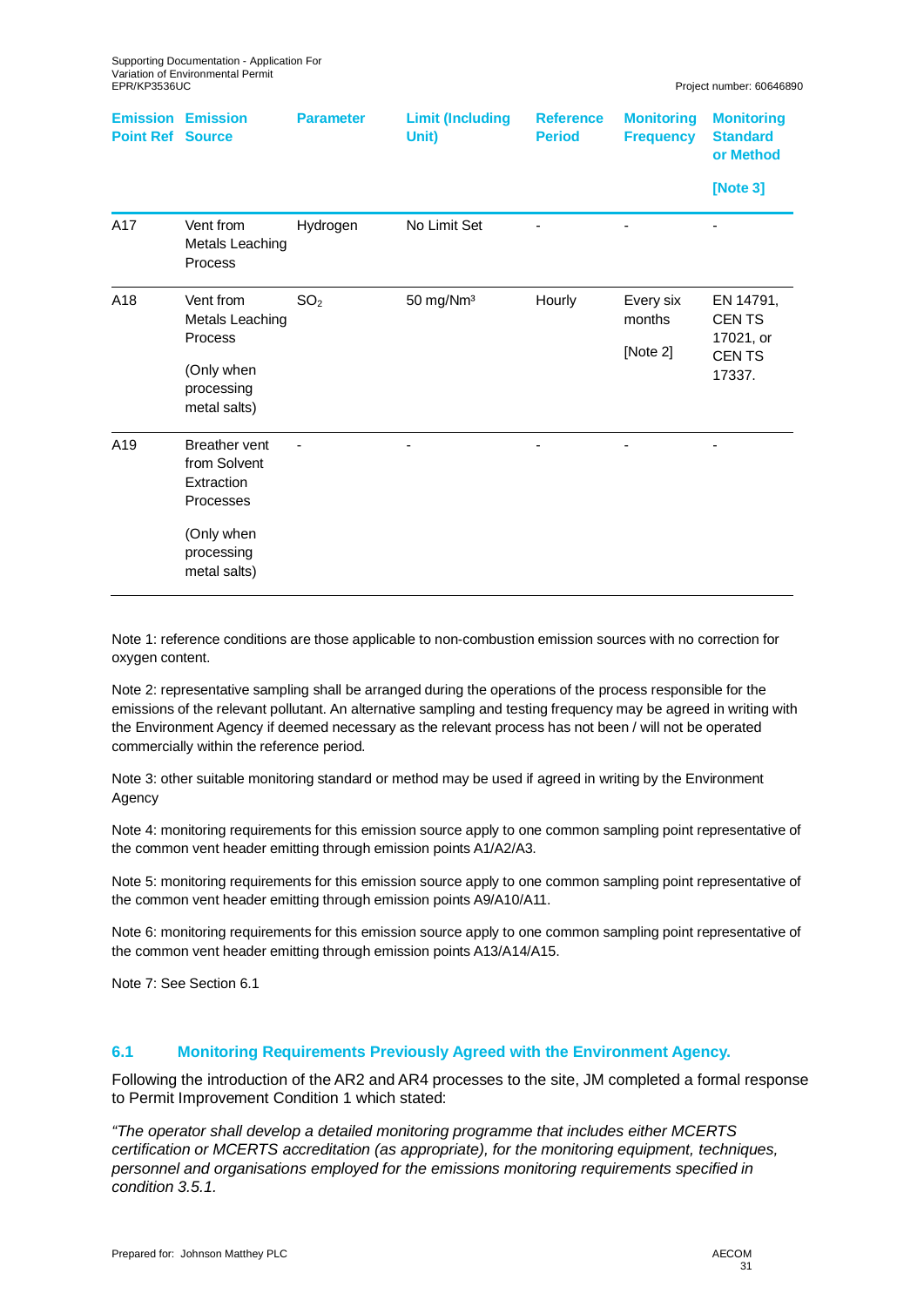*A report confirming successful completion of this improvement condition and detailing the monitoring programme shall be submitted to the Environment Agency for review and approval."*

## **6.1.1 Emissions of NOx**

As part of the response to IC1, JM proposed an alternative calculation-based methodology for the assessment of emissions of  $NOx$  to air.

For air emissions, the permit includes NOx limits of 120mg/m<sup>3</sup> and 200mg/m<sup>3</sup> but as the Installation only runs short and variable batches it was proposed not to monitor the air emissions. Instead the proposed approach was to monitor the nitrogen put into the process and calculate the emissions of NOx on the basis of 100% conversion of nitrogen to NOx. By then using the quantities used in each process this would give a batch load for NOx and could be used to calculate total annual load of NOx.

This alternative approach was accepted by the Environmental Agency in EPR Compliance Assessment Report reference KP3536UC/0335596 dated 19/06/2019, with a subsequent review being undertaken in line with an OMA audit as documented in EPR Compliance Assessment Report reference KP3536UC/0347021 dated 27/11/2019.

It is therefore proposed that the same agreed approach to assessment of emissions of NOx be applied to all emissions points linked to the AR1 and AR2 process, including those added by this permit variation.

## **6.1.2 Emissions of Particulates**

As Part of the response to IC1, JM proposed that no monitoring be undertaken for the following reasons:

- · They have HEPA filtration on 3 of the 9 exhaust streams;
- · The method BS EN 14792 originally stated in the permit is not accurate to the permitted level (1  $mg/Nm<sup>3</sup>$ ; and
- The permit also previously referenced method BS EN 23210 which is for 1-50mg/m<sup>3</sup> and for size fractionation. However, JM contacted two different MCERTS specialist contractors, both of which expressed concerns regarding the validity of the results at levels below  $1 \text{mg/m}^3$ .

This alternative approach was accepted by the Environmental Agency in EPR Compliance Assessment Report reference KP3536UC/0335596 dated 19/06/2019.

It is therefore proposed that the same agreed approach to assessment of emissions of particulates (including particulate metals) be applied to all emissions points linked to the AR1 and AR2 process, including those added by this permit variation.

## **7. Energy Management**

The new processes will require the installation of new thermal processing equipment and other processing systems. These items use electrical energy for heating and power provision and therefore there will be a corresponding increase in electricity use at the site.

All new equipment purchased will be selected to have a high energy efficiency rating where possible.

The thermal processing equipment will be heavily insulated to minimise heat loss which will in turn improve energy efficiency.

## **8. Noise and Vibration**

No significant changes to noise profile are anticipated as a result of the introduction of the new processes.

The Installation is in an industrial setting. However, there is some residential housing and a school in the locality.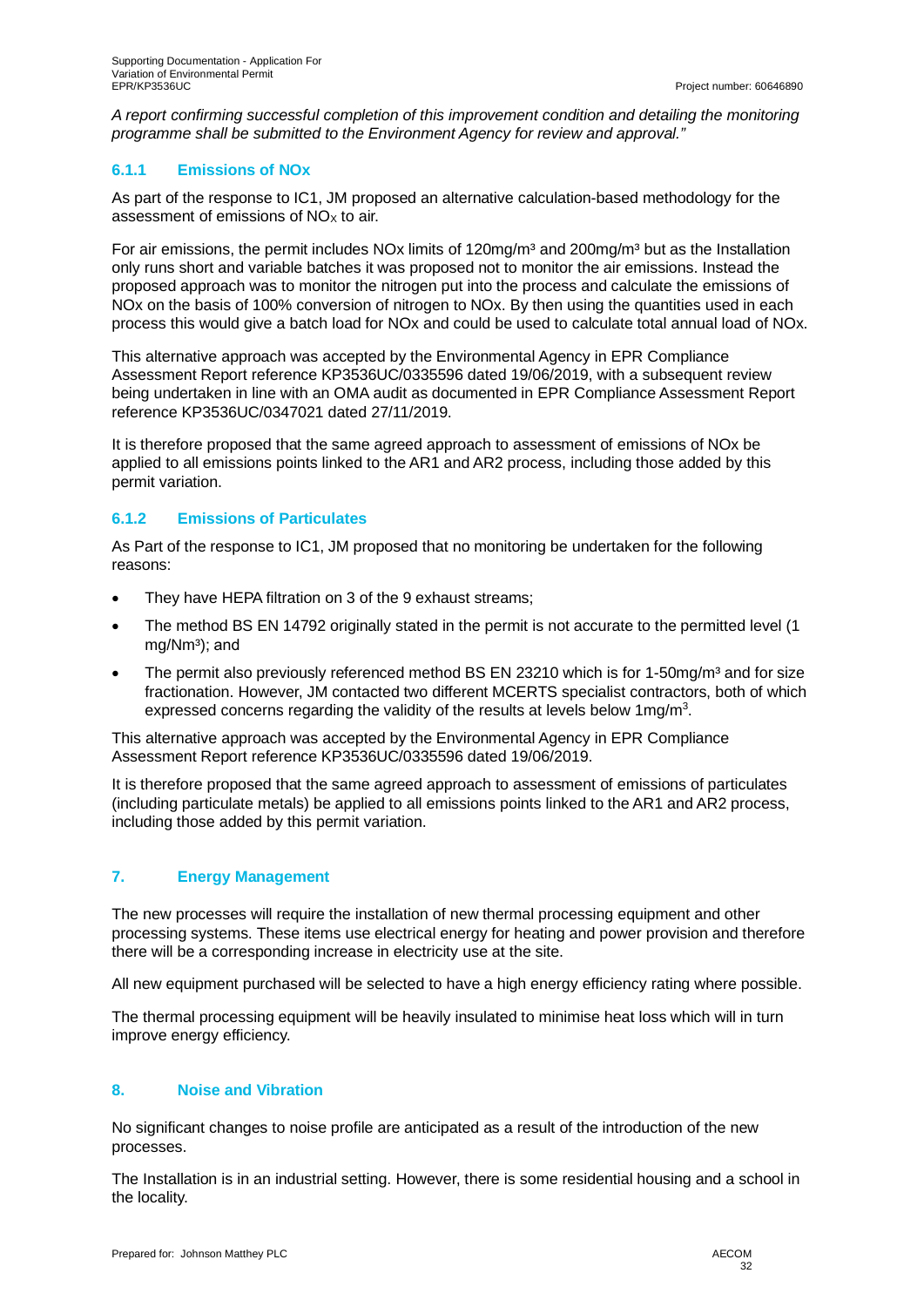All process operations are undertaken within buildings which minimises the potential for noise nuisance at nearby receptors. Process equipment will be selected to avoid the need for hearing protection for employees working within the buildings. JM has limits for occupational noise based on health protection and these will meet all relevant legal limits (85dB(A) 8 hour TWA).

For activity AR5, all equipment with the potential to producing noise will be selected to not exceed the limit of 80 dBA at 1 m, with the exception of housed compressors which may have noise levels <90 dBA at 1 m.

It is likely that the briquette grinding area will exceed this noise limit, hence as part of the design process, options to contain and attenuate the noise generated by the grinding systems will be investigated so as to minimise the potential for offsite nuisance e.g. location within an acoustic enclosure or room.

The site has not received any justifiable noise complaints in relation to the permitted activities, and through the application of appropriate design and specification of plant supported by scheduled maintenance and other site management controls, no significant noise impacts are anticipated.

#### **9. Odour**

None of the new materials proposed for use within the processes are considered to be odorous. The materials to be used are of a similar composition to those already on site and do not present a risk of offsite nuisance.

#### **10. Best Available Techniques**

A review of the site activities against BAT was submitted as part of the supporting documentation to Permit Variation V003 and updated in support of Variation V004.

This document has been further reviewed and updated to reflect the changes proposed by this Permit Variation and is presented in Appendix D.

#### **11. Site Management Systems**

The site has an Environmental Management System (EMS) which is accredited by Lloyds Register Quality Assurance (LRQA) to the ISO14001:2015 standard and therefore has extensive procedures relating to environmental management.

The new activities will be controlled under the requirements of the existing EMS, with site procedures being amended or prepared as required to control the new/ amended activities and to ensure compliance with the Environmental Permit following implementation of the changes proposed.

#### **12. Environmental Risk Management**

The proposed changes to the Installation will not result in any changes to the environmental risk profile of the Installation. Although additional materials will be introduced as a result of the introduction activity AR5, and increased throughput through the capacity increase in AR2 and AR4, all materials and processes will be controlled in accordance with existing site management procedures and systems with appropriate containment and control systems being used.

The site's management system incorporates a number of policies and procedure for emergency and incident response and that are relevant to this application.

- Accident, Incident Reporting and Investigation;
- Emergency Response Planning;
- · Occupational Disease and Environmental Incidents Procedure;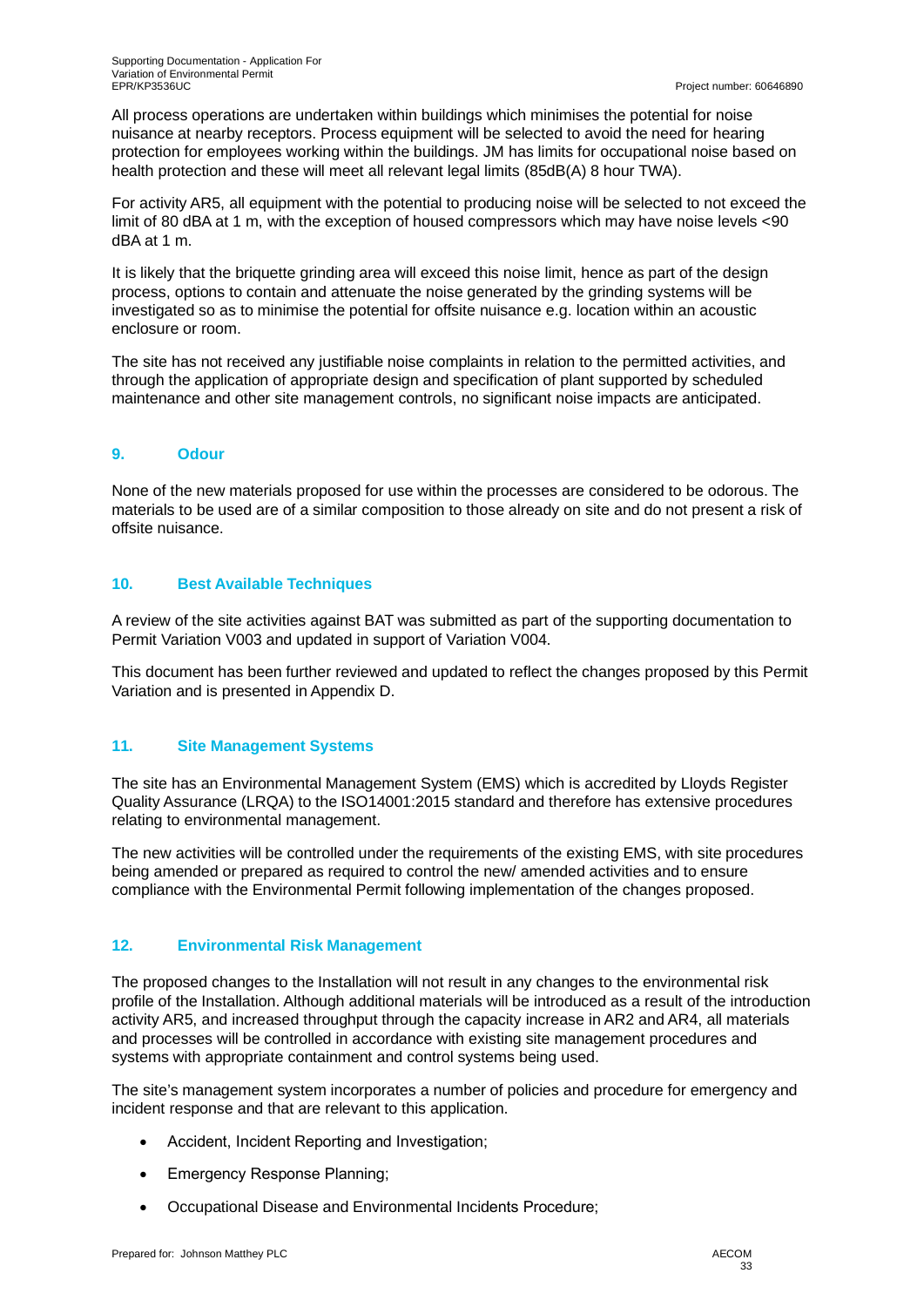- Fire Prevention and Control;
- · Spill procedures;
- · Authorised Discharges to the Environment; and
- · Management of Change Processes.

The site has procedures in place for the reporting and investigating of incidents. Incidents and near misses are recorded in an electronic database and investigated and actioned appropriately.

The site has a designated Incident Response Controller and are in regular contact with the emergency services to review emergency procedures.

Any new processes and materials are assessed using the JM Management of Change processes to establish whether the control measures remain adequate or whether further controls need to be implemented. The Management of Change process is also used to review the proposed change against the constraints of the Environmental Permit to determine whether consultation with the EA is required, and whether there is the requirement to submit a request for a minor operational change or a permit variation.

A qualitative assessment of the potential risks to the environment has been undertaken. The assessment includes the potential for release under:

- Normal and abnormal operating conditions;
- · Foreseeable emergency and incident events;
- · A review of prevention, control and mitigation techniques;
- · A review of the pathways and receptors of any releases; and
- · An assessment of the potential impacts.

The summary of the findings of the assessment is provided in Appendix B.

#### **13. Additional Changes to the Environmental Permit**

There are a number of items in the existing Environmental Permit that require update or correction as listed below:

- · Table S1.3 Improvement conditions IC1, IC2 and IC3 are all now complete.
- · Table S3.1 Emission Point A1 A3, NOx and Particulate Monitoring Changes to the monitoring frequency and standard for NOx and Particulates have been agreed with the EA – see Section 6.1. The proposed changes to Table S3.1 are presented in Table 10.
- · Table S3.1 Emission Point A9 A11, NOx and Particulate Monitoring Changes to monitoring frequency and standard for NOx and Particulates have been agreed with the EA – see Section 6.1. The proposed changes to Table S3.1 are presented in Table 10.
- Table S3.1 Emission Point A12 incorrectly references activity AR3 should state 'wet chemical scrubber (activity AR4)'.
- Table S3.2 Emission Point W1 Note text states that that 'W1 on emission point plan in Schedule 7' – note that W1 is not currently shown in the figure in Schedule 7.
- Table S4.2 Reference to activity AR4 incorrectly states 'Produced metal oxides for use as catalysts' - note this should state 'Produced Metal Oxides for other uses'.
- Table S4.4 'Date of form' column contains incorrect dates; Air should state a date of '01/05/2019', other performance Indicators should state a date of '01/05/2019'.

A mark-up of the required changes to the permit is presented in Appendix E.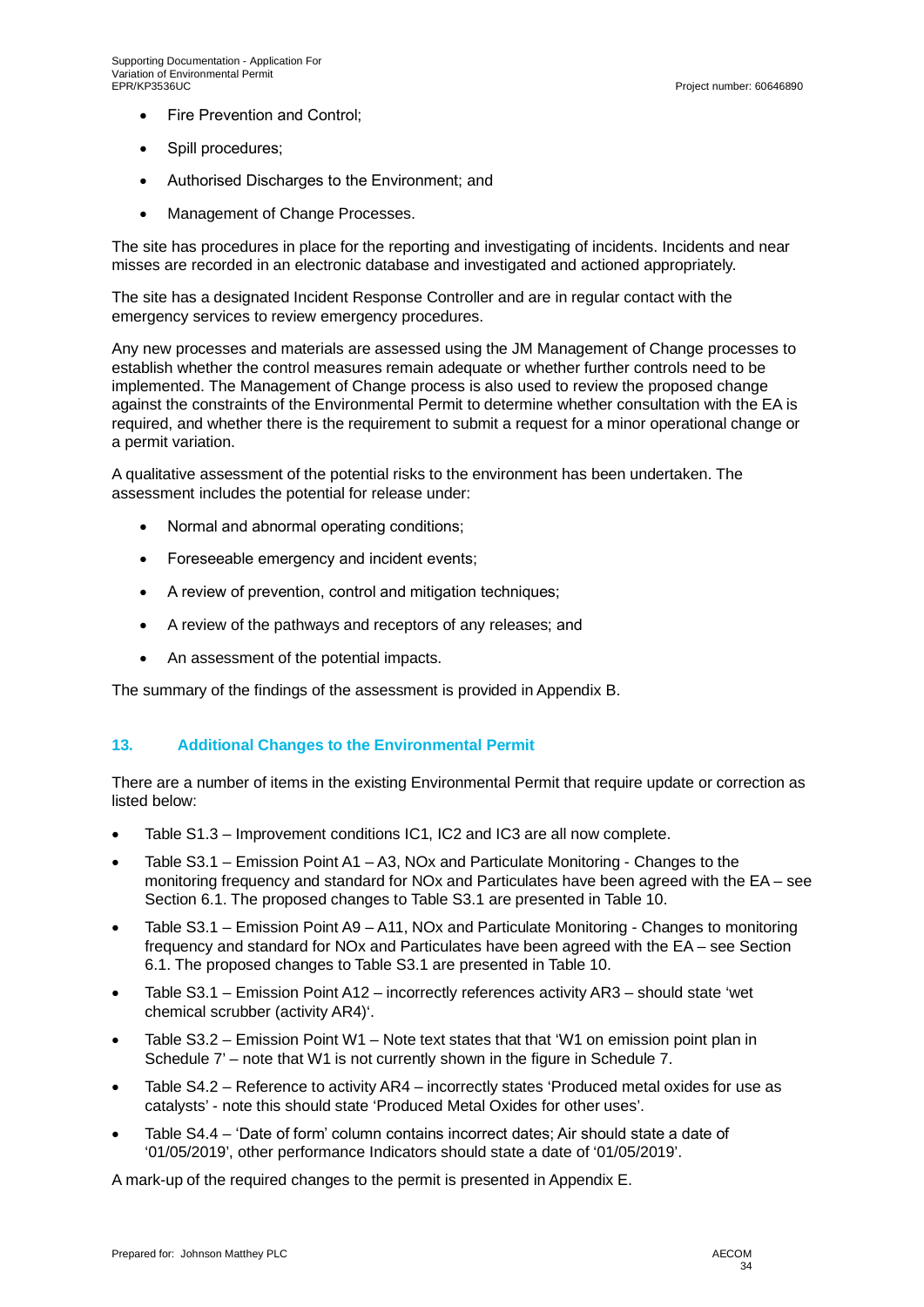## **Appendix A - Figures**

**Figure 1. Revised Installation Boundary**

**Figure 2. Site Emission Points**

**Figure 3. Proposed Layout Changes to the MSC and Pilot Plant Area**

**Figure 4. Proposed Layout Changes to the Drum Park and New Building for Activity AR5**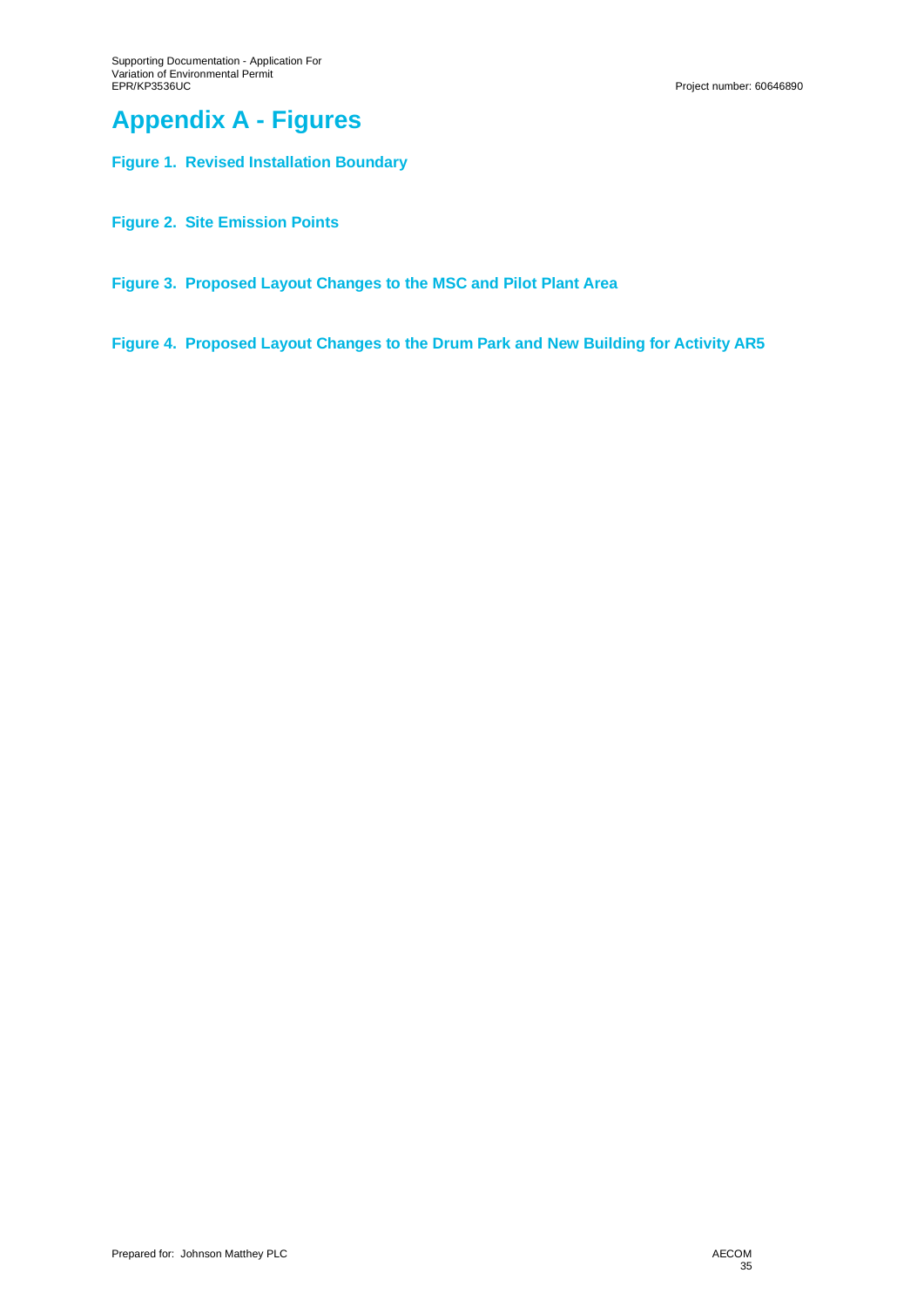# **Appendix B - Qualitative Environmental Risk Assessment**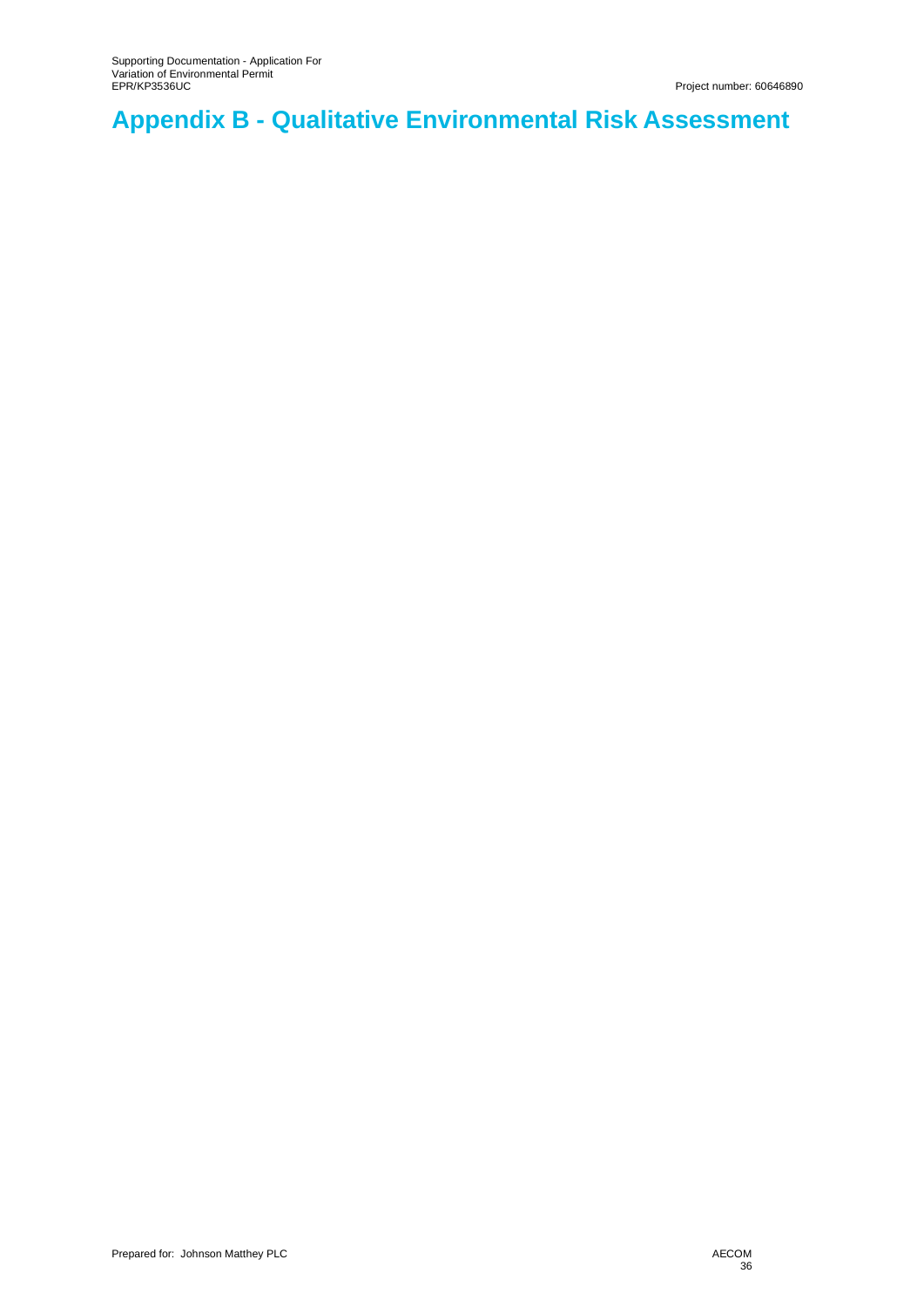### **Table 11 Environmental Risk Assessment**

| <b>Hazard</b>                                                                                    | <b>Receptor</b>                                                                                                                       | <b>Pathway</b>                                                                                                                                                                                     | <b>Risk Management</b>                                                                                                                                                                                                                                                                                                                                                                                                                                                                                                                                                                                                                                                 | <b>Probability of</b><br><b>Exposure</b>                                                                                                                                                                      | <b>Consequence</b>                                                                                                   | <b>Overall</b><br><b>Risk</b> |
|--------------------------------------------------------------------------------------------------|---------------------------------------------------------------------------------------------------------------------------------------|----------------------------------------------------------------------------------------------------------------------------------------------------------------------------------------------------|------------------------------------------------------------------------------------------------------------------------------------------------------------------------------------------------------------------------------------------------------------------------------------------------------------------------------------------------------------------------------------------------------------------------------------------------------------------------------------------------------------------------------------------------------------------------------------------------------------------------------------------------------------------------|---------------------------------------------------------------------------------------------------------------------------------------------------------------------------------------------------------------|----------------------------------------------------------------------------------------------------------------------|-------------------------------|
| Dust emissions to<br>atmosphere - containing<br>hazardous materials (i.e.<br>particulate metals) | Local residents /<br>businesses<br>beyond the<br>installation<br>boundary.<br>Potentially<br>sensitive<br>environmental<br>receptors. | Fugitive emissions<br>being lost to<br>atmosphere from the<br>AR1 extract systems or<br>extraction systems for<br>activities AR2,4 or 5.                                                           | The transfer of powders is undertaken within dust booths.<br>Each dust booth has an initial fine filter and two H14 HEPA<br>filters which are highly effective at removing dusts from the<br>atmosphere.<br>The operation of the dust booth is checked prior to<br>commencing the transfer of material. A local alarm will sound<br>should the air flow fail to the dust booth to inform the<br>operator.                                                                                                                                                                                                                                                              | The probability of exposure is<br>considered to be very low due<br>to the extensive management<br>procedures in place. HEPA<br>filters are considered to be<br>BAT for the minimisation of<br>dust emissions. | Potential for small<br>quantities of hazardous<br>material to be lost to<br>atmosphere and affect<br>human receptors | Very Low                      |
| Loss of primary<br>containment - Activity<br>AR5 Bulk Tanks                                      | Soil /<br>Groundwater<br>under the site or<br>surface water<br>drainage to the<br>River Tees.                                         | Material entering the<br>site drains and passing<br>through the effluent<br>plant to RTO1.<br>Or through unsurfaced<br>ground or damaged<br>hardstanding to<br>underlying soil and<br>groundwater. | All bulk storage tanks will be newly designed and installed to<br>appropriate standards.<br>Secondary containment in the form of bunding will be<br>provided to ensure containment of all tank contents in the<br>event of a failure of primary containment<br>Suitable tank instrumentation which will be specified following<br>completion of a quantified risk assessment (LOPA) to ensure<br>risk of tank overfill is adequately controlled. This expected to<br>include multiple independent level monitoring devices with<br>alarms and/or trip functionality.<br>All containment and control systems will be subject to<br>scheduled inspection and maintenance | The probably of exposure is<br>considered to be very low due<br>to the adequacy of the<br>containment measures<br>provided.                                                                                   | Potential for hazardous<br>materials to result in<br>ground or surface water<br>contamination.                       | Very Low                      |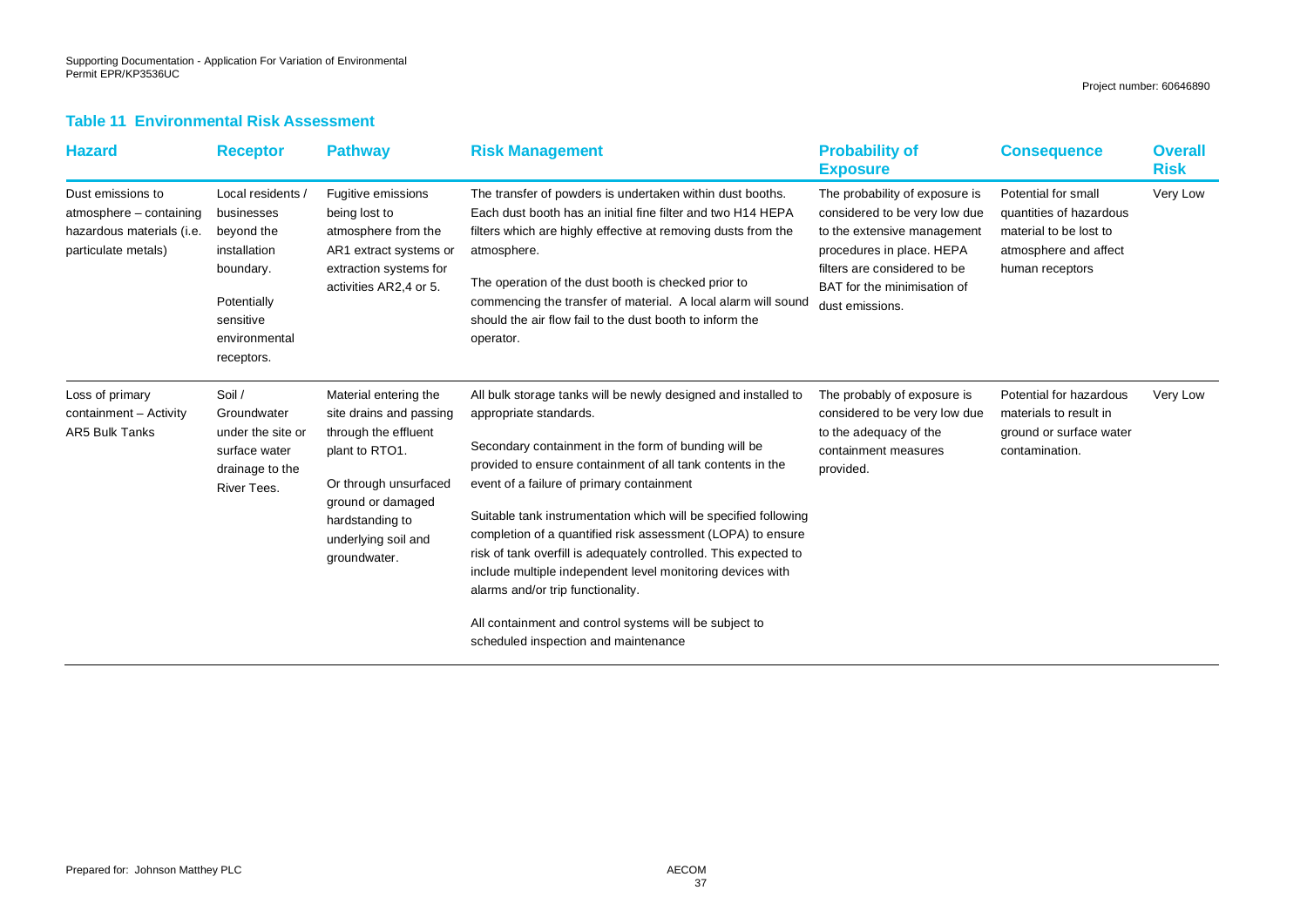| <b>Hazard</b>                                                           | <b>Receptor</b>                                                                               | <b>Pathway</b>                                                                                                                                                                                     | <b>Risk Management</b>                                                                                                                                                                                                                                                                                                                                                                                                                                                                                                                                                                                                                                                                                                                                                                                                                                                                                                                                                                                                                                                                                                                                                                                                                                                                                                                                                                                                     | <b>Probability of</b><br><b>Exposure</b>                                                   | <b>Consequence</b>                                                                             | <b>Overall</b><br><b>Risk</b> |
|-------------------------------------------------------------------------|-----------------------------------------------------------------------------------------------|----------------------------------------------------------------------------------------------------------------------------------------------------------------------------------------------------|----------------------------------------------------------------------------------------------------------------------------------------------------------------------------------------------------------------------------------------------------------------------------------------------------------------------------------------------------------------------------------------------------------------------------------------------------------------------------------------------------------------------------------------------------------------------------------------------------------------------------------------------------------------------------------------------------------------------------------------------------------------------------------------------------------------------------------------------------------------------------------------------------------------------------------------------------------------------------------------------------------------------------------------------------------------------------------------------------------------------------------------------------------------------------------------------------------------------------------------------------------------------------------------------------------------------------------------------------------------------------------------------------------------------------|--------------------------------------------------------------------------------------------|------------------------------------------------------------------------------------------------|-------------------------------|
| Loss of primary<br>containment - Road<br>tanker loading /<br>unloading. | Soil /<br>Groundwater<br>under the site or<br>surface water<br>drainage to the<br>River Tees. | Material entering the<br>site drains and passing<br>through the effluent<br>plant to RTO1.<br>Or through unsurfaced<br>ground or damaged<br>hardstanding to<br>underlying soil and<br>groundwater. | Dedicated tanker loading areas are used which have been<br>designed and provided for this purpose which will constructed considered to be very low due<br>of chemically resistant concrete which provides an<br>impermeable barrier and will be designed to provide suitable<br>containment for the loading / offloading activities.<br>All road tanker loading and unloading activities will be<br>undertaken subject to the requirements of a site management<br>procedure.<br>Such activities will be supervised by the driver and a JM<br>operative throughout the transfer. Should there be a failure<br>then the transfer can be isolated immediately (e.g. via<br>cessation of pumping and closure of upstream valves) which<br>will limit the quantity of effluent lost to ground. Dry break<br>couplings will be used to prevent small losses of material to<br>the ground when connecting /disconnecting hoses.<br>A site spill response procedure is in place to deal with any<br>spillage events.<br>Surface water drains in the vicinity of the loading bay would<br>be covered with a drain cover prior to undertaking any liquid<br>transfer operations.<br>Spill kits are located in strategic places on the site and will be<br>available in close proximity to the tanker loading / unloading<br>bay.<br>All containment and control systems will be subject to<br>scheduled inspection and maintenance. | The probably of exposure is<br>to the adequacy of the<br>containment measures<br>provided. | Potential for hazardous<br>materials to result in<br>ground or surface water<br>contamination. | Very Low                      |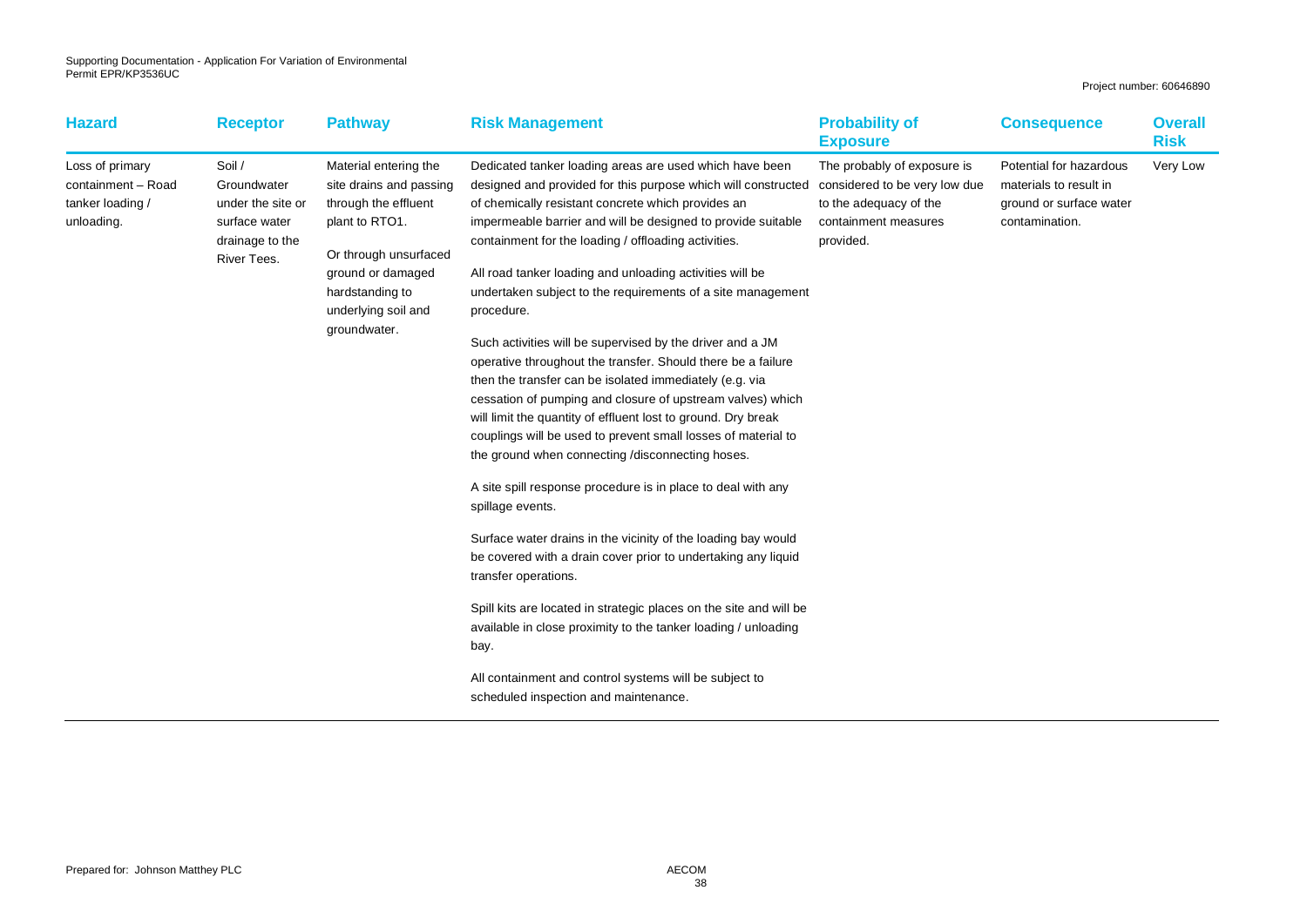| <b>Hazard</b>                                                                                                                               | <b>Receptor</b>                                                                                                                                   | <b>Pathway</b>                                                                             | <b>Risk Management</b>                                                                                                                                                                                                                                                                                                                                                                                                                                                                                                                                                                      | <b>Probability of</b><br><b>Exposure</b>                                                                                                                    | <b>Consequence</b>                                                                                                                                                                                                                                                                                                                                                        | <b>Overall</b><br><b>Risk</b> |
|---------------------------------------------------------------------------------------------------------------------------------------------|---------------------------------------------------------------------------------------------------------------------------------------------------|--------------------------------------------------------------------------------------------|---------------------------------------------------------------------------------------------------------------------------------------------------------------------------------------------------------------------------------------------------------------------------------------------------------------------------------------------------------------------------------------------------------------------------------------------------------------------------------------------------------------------------------------------------------------------------------------------|-------------------------------------------------------------------------------------------------------------------------------------------------------------|---------------------------------------------------------------------------------------------------------------------------------------------------------------------------------------------------------------------------------------------------------------------------------------------------------------------------------------------------------------------------|-------------------------------|
| Loss of primary<br>containment leading to<br>hazardous powdered<br>material in the waste<br>storage area.                                   | Loss of powdered<br>waste to the<br>ground and onto<br>unmade ground<br>resulting in<br>contamination.                                            | Windblown powders<br>being deposited on<br>unmade ground.                                  | The process results in only small quantities of hazardous<br>waste being generated (in the region of 1 tonne per year).<br>The waste containing metals is double bagged and then<br>drummed prior to transfer to the drum park. . The site<br>arranges for waste to be removed regularly to avoid the<br>accumulation of waste materials.<br>Regular inspections of the waste storage area is undertaken<br>to identify any damaged containers or leaks.                                                                                                                                    | The probably of exposure is<br>considered to be very low due<br>to the small quantities of waste<br>being stored and to the<br>extensive controls in place. | Potential for hazardous<br>material to result in<br>ground contamination.                                                                                                                                                                                                                                                                                                 | Very Low                      |
|                                                                                                                                             |                                                                                                                                                   |                                                                                            |                                                                                                                                                                                                                                                                                                                                                                                                                                                                                                                                                                                             |                                                                                                                                                             |                                                                                                                                                                                                                                                                                                                                                                           |                               |
| Loss of primary<br>containment from Bay 31<br>intermediate storage<br>area, or external raw<br>materials storage areas.                     | Ground and<br>groundwater.                                                                                                                        | Loss of hazardous<br>material to ground or<br>drain.                                       | Only small quantities of material are stored in the<br>intermediate storage area or in other external storage areas.<br>The area is of concrete hardstanding. Materials are stored<br>on portable bunds and under covered to prevent rain ingress.<br>Regular inspections are undertaken to check for damaged or<br>leaking containers.                                                                                                                                                                                                                                                     | Potential for only small<br>quantities to be lost.<br>The management procedures<br>in place make the risk of<br>exposure very low.                          | Potential for hazardous<br>materials to result in<br>ground or surface water<br>contamination.                                                                                                                                                                                                                                                                            | Very Low                      |
| Loss of primary<br>containment leading to<br>hazardous powdered<br>material from the waste<br>storage area entering the<br>drainage system. | Powdered<br>materials<br>potentially<br>dissolving or<br>being carried in<br>the drainage<br>system could<br>potentially reach<br>the River Tees. | Material entering the<br>site drains and passing<br>through the effluent<br>plant to RTO1. | The waste storage area is fully sealed and bunded. Any<br>liquid in the waste area is tested prior to being sent to the<br>site's chemical drainage system.<br>The drainage system passes through to the CF Fertilisers<br>effluent plant prior to being discharged to the river via RTO1.<br>Solid waste is firstly double bagged prior to being placed in a<br>drum. Liquid effluent is placed in an IBC. Regular inspections<br>of the waste storage area are undertaken to identify any<br>damaged containers or leaks.<br>The site drains are subject to annual inspection using CCTV. | The probability of exposure is<br>considered to be very low due<br>to the small quantities of waste<br>being stored and the extensive<br>controls in place. | If procedures were to fail<br>there is a small potential<br>of hazardous material<br>entering the drainage<br>system and being<br>discharged to the River<br>Tees via RTO1. Any<br>material would be diluted<br>extensively from the<br>various drainage systems<br>feeding into the CF<br>Fertilisers effluent plant<br>for eventual discharge to<br>the river via RTO1. | Very Low                      |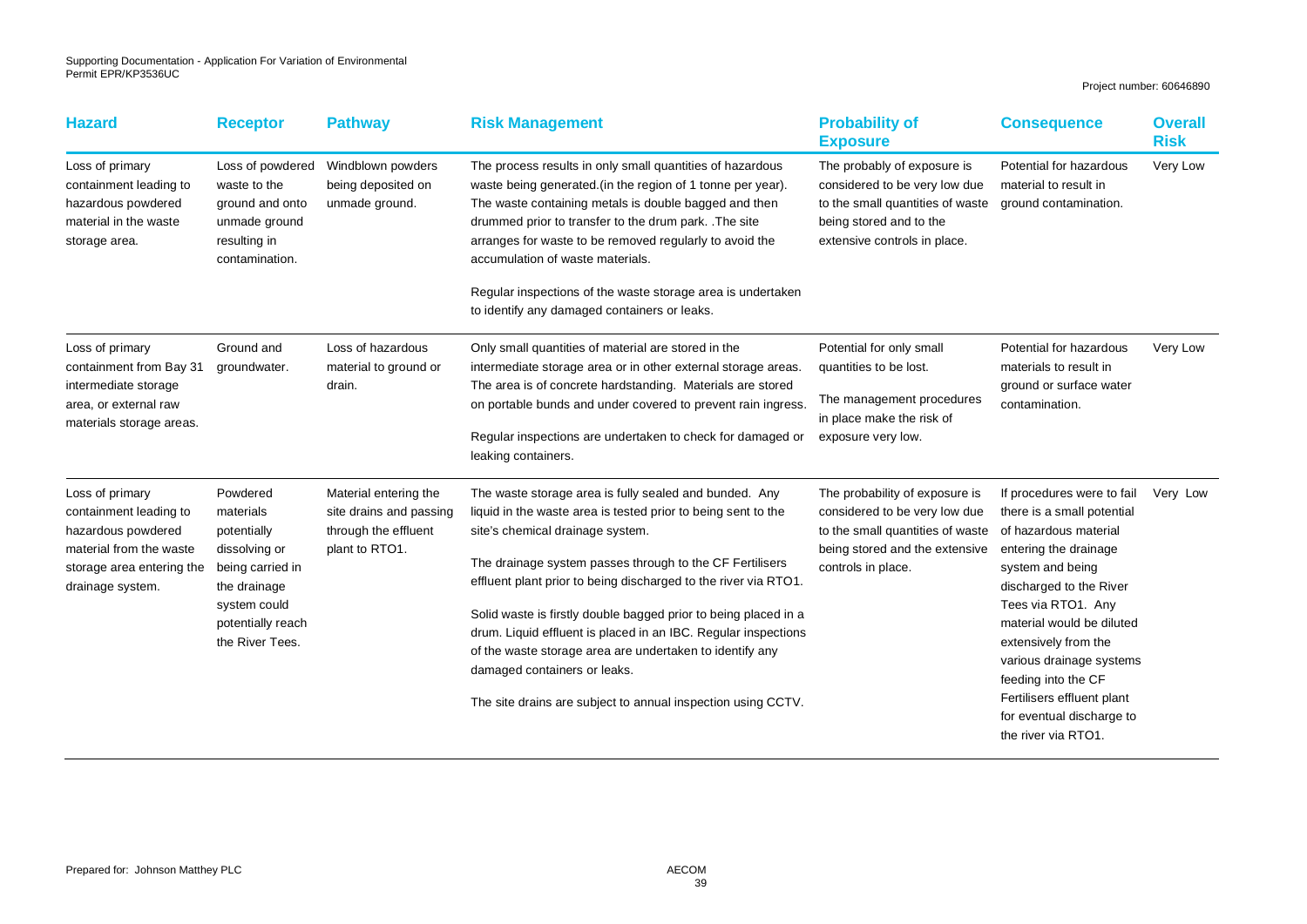| <b>Hazard</b>                                                                                                                                         | <b>Receptor</b>                                                                                                                            | <b>Pathway</b>                                                                                                               | <b>Risk Management</b>                                                                                                                                                                                                                                                                                                                                                                                                                                                                                                                         | <b>Probability of</b><br><b>Exposure</b>                                                                                                                                                                                                     | <b>Consequence</b>                                                                                                                                                                                      | <b>Overall</b><br><b>Risk</b> |
|-------------------------------------------------------------------------------------------------------------------------------------------------------|--------------------------------------------------------------------------------------------------------------------------------------------|------------------------------------------------------------------------------------------------------------------------------|------------------------------------------------------------------------------------------------------------------------------------------------------------------------------------------------------------------------------------------------------------------------------------------------------------------------------------------------------------------------------------------------------------------------------------------------------------------------------------------------------------------------------------------------|----------------------------------------------------------------------------------------------------------------------------------------------------------------------------------------------------------------------------------------------|---------------------------------------------------------------------------------------------------------------------------------------------------------------------------------------------------------|-------------------------------|
| Loss of primary<br>containment of raw<br>materials within the MSC<br>(AR1), pilot plant (AR2)<br>and AR4) or the metals<br>dissolving building (AR5). | Soil /<br>Groundwater<br>under the site or<br>surface water<br>drainage.                                                                   | Spilled materials<br>seeping through building<br>doorways and then<br>being blown onto<br>ground or into the site<br>drains. | Raw materials for the MSC and pilot plant are in powdered<br>form and are delivered to the site in small containers typically<br>of up to 100 litres.<br>Raw materials for activity AR5 can be in $0.5 - 2$ tonne bulk<br>bags.<br>All raw materials are stored and used within buildings that are<br>not connected to the site drainage system. The flooring of the<br>building is coated with an epoxy coating.                                                                                                                              | The probability of exposure is<br>considered to be extremely low<br>due to there being little<br>potential for spillages to<br>escape the building and there<br>are extensive management<br>controls in place for dealing<br>with spillages. | Potential for hazardous<br>material to result in<br>ground contamination or<br>to enter the surface water<br>system leading to the<br>River Tees.                                                       | Very Low                      |
|                                                                                                                                                       |                                                                                                                                            |                                                                                                                              | Chemical spill kits are provided, and the operators are trained<br>in the procedures for dealing with any losses. Floor cleaners<br>are available for sweeping up powdered material.                                                                                                                                                                                                                                                                                                                                                           |                                                                                                                                                                                                                                              |                                                                                                                                                                                                         |                               |
|                                                                                                                                                       |                                                                                                                                            |                                                                                                                              | The use of forklift trucks is limited within the building so there<br>is little potential for vehicular impacts. Pallet trucks are used<br>for transferring raw materials to the processing areas in small<br>quantities.                                                                                                                                                                                                                                                                                                                      |                                                                                                                                                                                                                                              |                                                                                                                                                                                                         |                               |
| Release of Oxides of<br>Nitrogen to atmosphere                                                                                                        | Local residents<br>businesses<br>beyond the<br>installation<br>boundary.<br>Potential to reach<br>sensitive<br>environmental<br>receptors. | Releases of process<br>emissions from the site<br>extract system to vent<br>stacks.                                          | NO <sub>x</sub> is released as a result of heating of materials at high<br>temperatures in the thermal processing equipment.<br>The process results in a short term spike of NO <sub>x</sub> released to<br>atmosphere. Processing can be staggered such that<br>significant concentrations of NO <sub>x</sub> do not occur as a result of<br>simultaneous operation of several furnaces.<br>Emissions of NO <sub>x</sub> are vented at height through a number of<br>site stacks with good extraction rates which provide good<br>dispersion. | The probability of exposure is<br>considered to be low due to the<br>extensive management<br>systems in place and<br>experienced process<br>operators.                                                                                       | Potential for visible plume Very Low<br>and loss of visual<br>amenity.<br>Potential for exposure to<br>NO <sub>x</sub> to local residents<br>and businesses and<br>sensitive environmental<br>receptors |                               |
|                                                                                                                                                       |                                                                                                                                            |                                                                                                                              | Potential impacts associated with emissions to ai have been<br>assessed using atmospheric dispersion modelling which has<br>demonstrated that even under maximum potential emissions<br>profiles, no significant impacts will occur.                                                                                                                                                                                                                                                                                                           |                                                                                                                                                                                                                                              |                                                                                                                                                                                                         |                               |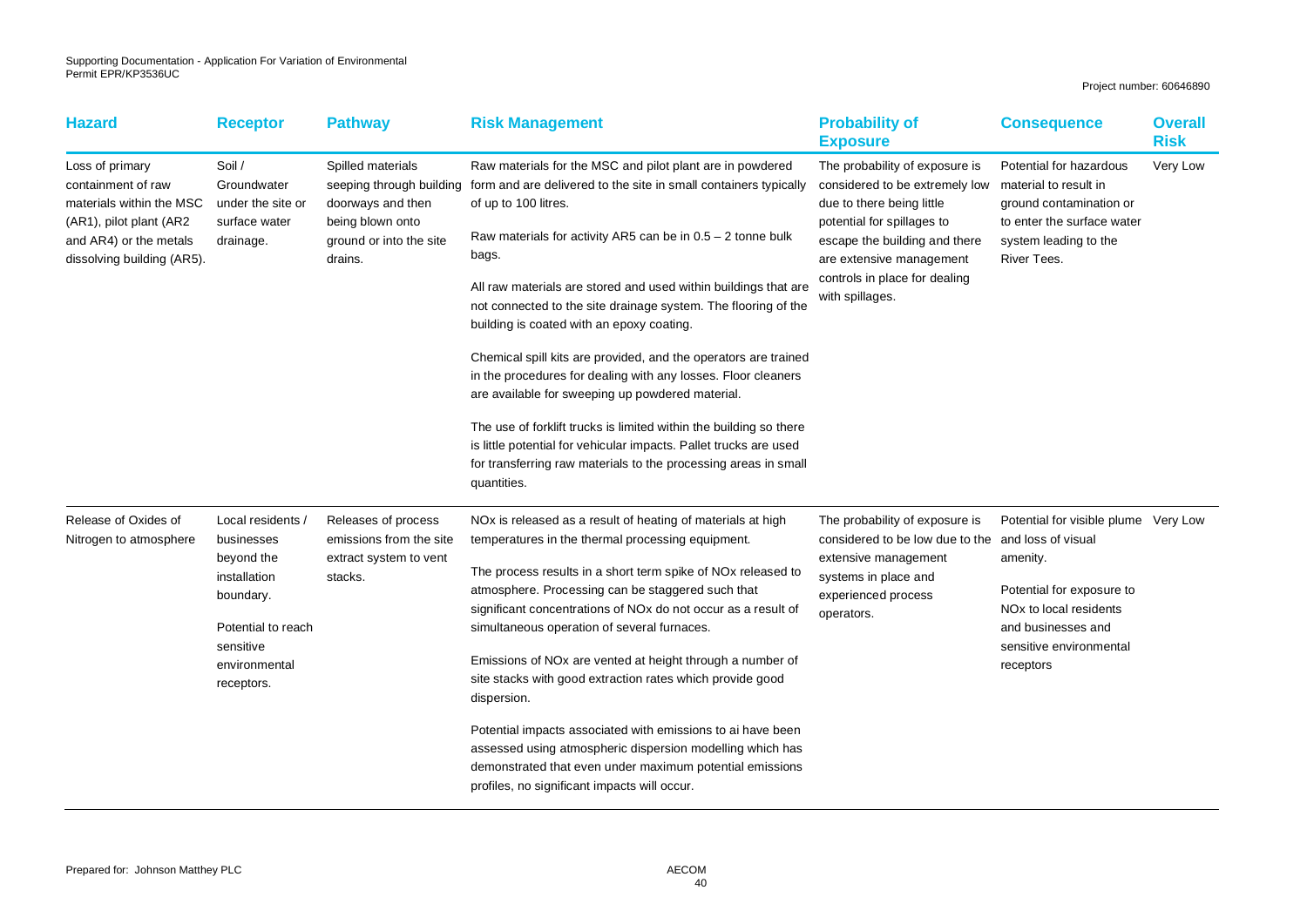| <b>Hazard</b>         | <b>Receptor</b>                                                            | <b>Pathway</b> | <b>Risk Management</b>                                                                                                                                                                                                                                                                                                                                                                                     | <b>Probability of</b><br><b>Exposure</b>                                                                                 | <b>Consequence</b>                                        | <b>Overall</b><br><b>Risk</b> |
|-----------------------|----------------------------------------------------------------------------|----------------|------------------------------------------------------------------------------------------------------------------------------------------------------------------------------------------------------------------------------------------------------------------------------------------------------------------------------------------------------------------------------------------------------------|--------------------------------------------------------------------------------------------------------------------------|-----------------------------------------------------------|-------------------------------|
| Noise Nuisance        | Local residents /<br>businesses<br>beyond the<br>installation<br>boundary. | Air            | All process operations are undertaken within buildings which<br>minimises the potential for noise nuisance at nearby<br>receptors. Process equipment will be selected to avoid the<br>need for hearing protection for employees working within the<br>buildings. JM has limits for occupational noise based on<br>health protection and these will meet all relevant legal limits<br>(85dB(A) 8 hour TWA). | The site is located in an area<br>with predominantly industrial<br>neighbours. The potential for<br>exposure is limited. | Potential of noise<br>nuisance to the local<br>residents. | Very Low                      |
|                       |                                                                            |                | For activity AR5, all equipment with the potential to producing<br>noise will be selected to not exceed the limit of 80 dBA at 1<br>m, with the exception of housed compressors which may<br>have noise levels <90 dBA at 1 m.                                                                                                                                                                             |                                                                                                                          |                                                           |                               |
|                       |                                                                            |                | It is likely that the briquette grinding area will exceed this<br>noise limit, hence as part of the design process, options to<br>contain and attenuate the noise generated by the grinding<br>systems will be investigated so as to minimise the potential<br>for offsite nuisance e.g. location within an acoustic enclosure<br>or room.                                                                 |                                                                                                                          |                                                           |                               |
|                       |                                                                            |                | The site has not received any justifiable noise complaints in<br>relation to the permitted activities, and through the application<br>of appropriate design and specification of plant supported by<br>scheduled maintenance and other site management controls,<br>no significant noise impacts are anticipated.                                                                                          |                                                                                                                          |                                                           |                               |
| <b>Odour Nuisance</b> | Local residents /<br>businesses<br>beyond the<br>Installation<br>boundary. | Air / Wind     | The materials associated with the new process are not<br>considered to be odorous.                                                                                                                                                                                                                                                                                                                         | The site is located in an area<br>with predominantly industrial<br>neighbours. The potential for<br>exposure is limited. | Potential of odour<br>nuisance to the local<br>residents. | Very Low                      |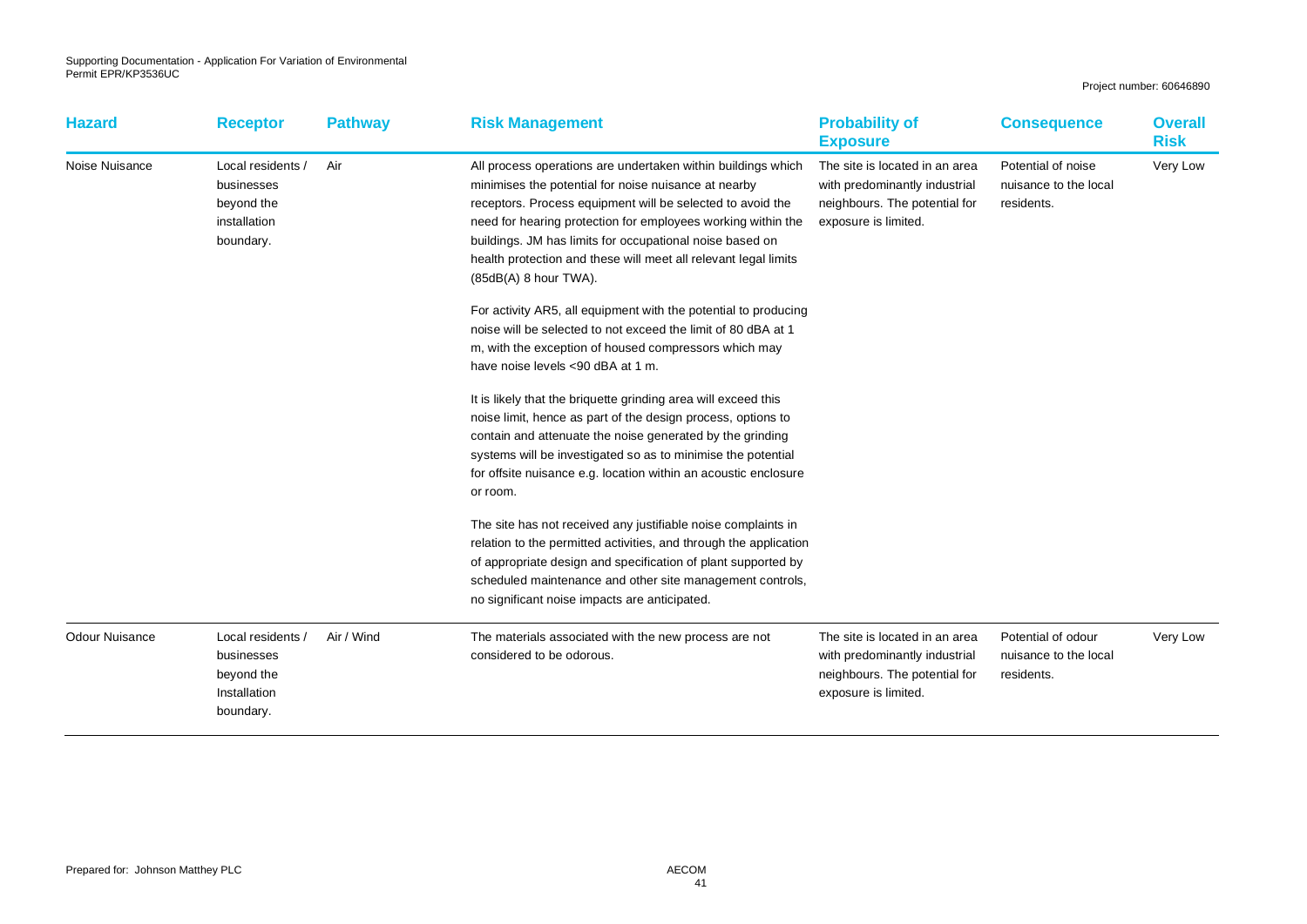| <b>Hazard</b>    | <b>Receptor</b>                                                                                                     | <b>Pathway</b>                                                                                                                                            | <b>Risk Management</b>                                                                                                                                                                                                                                                                                                                                                                                                                                                                                                                                                       | <b>Probability of</b><br><b>Exposure</b>                                                                                                                                                                     | <b>Consequence</b>                                                                                                                                              | <b>Overall</b><br><b>Risk</b> |
|------------------|---------------------------------------------------------------------------------------------------------------------|-----------------------------------------------------------------------------------------------------------------------------------------------------------|------------------------------------------------------------------------------------------------------------------------------------------------------------------------------------------------------------------------------------------------------------------------------------------------------------------------------------------------------------------------------------------------------------------------------------------------------------------------------------------------------------------------------------------------------------------------------|--------------------------------------------------------------------------------------------------------------------------------------------------------------------------------------------------------------|-----------------------------------------------------------------------------------------------------------------------------------------------------------------|-------------------------------|
| Visual impact    | Local residents<br>businesses<br>beyond the<br>Installation<br>boundary.                                            | Building extract system<br>to atmosphere                                                                                                                  | Whilst there will be some changes to the site buildings and<br>process vents as a result of the variation, none of these are<br>considered to be out of character with the industrial setting of<br>the area and the existing site structures.<br>There is potential for released of NO <sub>x</sub> to result in a visible<br>plume. However, the processes result in short term spikes of<br>NO <sub>x</sub> and these are controlled by staggering thermal<br>processing on site to control the NO <sub>x</sub> emission<br>concentrations to below the visible threshold | The risk of exposure is<br>considered to be very low due<br>to the extensive management<br>procedures on site and<br>operator experience with<br>similar processes                                           | Potential for short lived<br>visible plume resulting in<br>concern from local<br>residents or businesses<br>beyond the Installation<br>boundary.                | Very Low                      |
| <b>Fire Risk</b> | Local residents /<br>businesses<br>beyond the<br>Installation<br>boundary.<br>Site personnel<br>and infrastructure. | Emissions of smoke to<br>the air and potentially<br>firewater or foam to site<br>drainage and<br>soil/groundwater and<br>then on to controlled<br>waters. | There is no additional unmanaged risk to fire from the new<br>process.<br>Fire detections across all plant areas. Provision of firefighting<br>water main with adequate flow and pressure.<br>Use of portable extinguishers.<br>Site fire response unit for the Billingham site.                                                                                                                                                                                                                                                                                             | Appropriate design and<br>management actions should<br>allow the early detection of and<br>minimise the risk of fire<br>spreading.<br>Containment infrastructure is in<br>place for firewater<br>management. | Complaints of smoke and<br>odours in the vicinity from<br>local residential<br>receptors.<br>Localised pollution of<br>surface water and soil /<br>groundwater. | Very Low                      |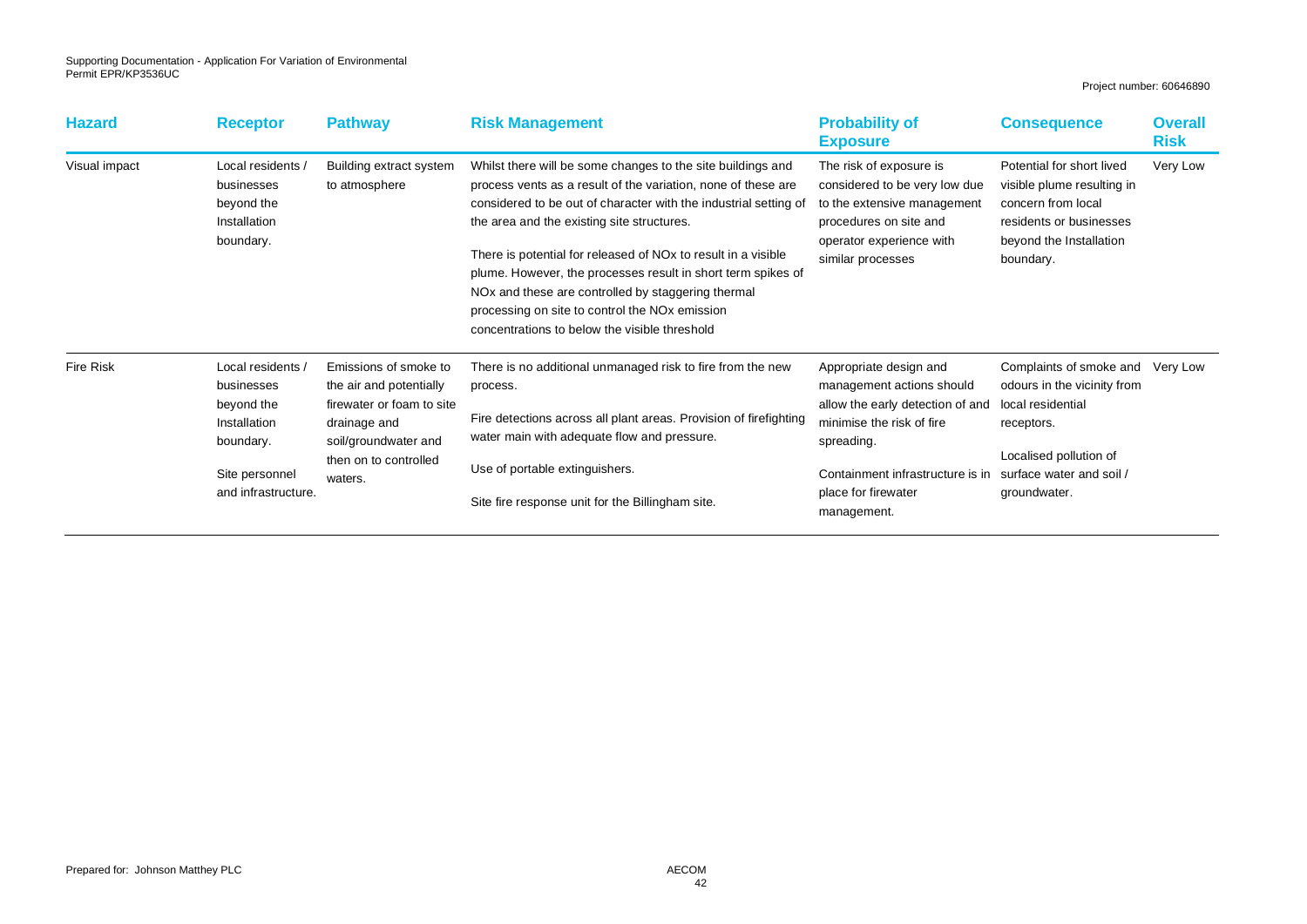# **Appendix C - Air Quality Impact Assessment**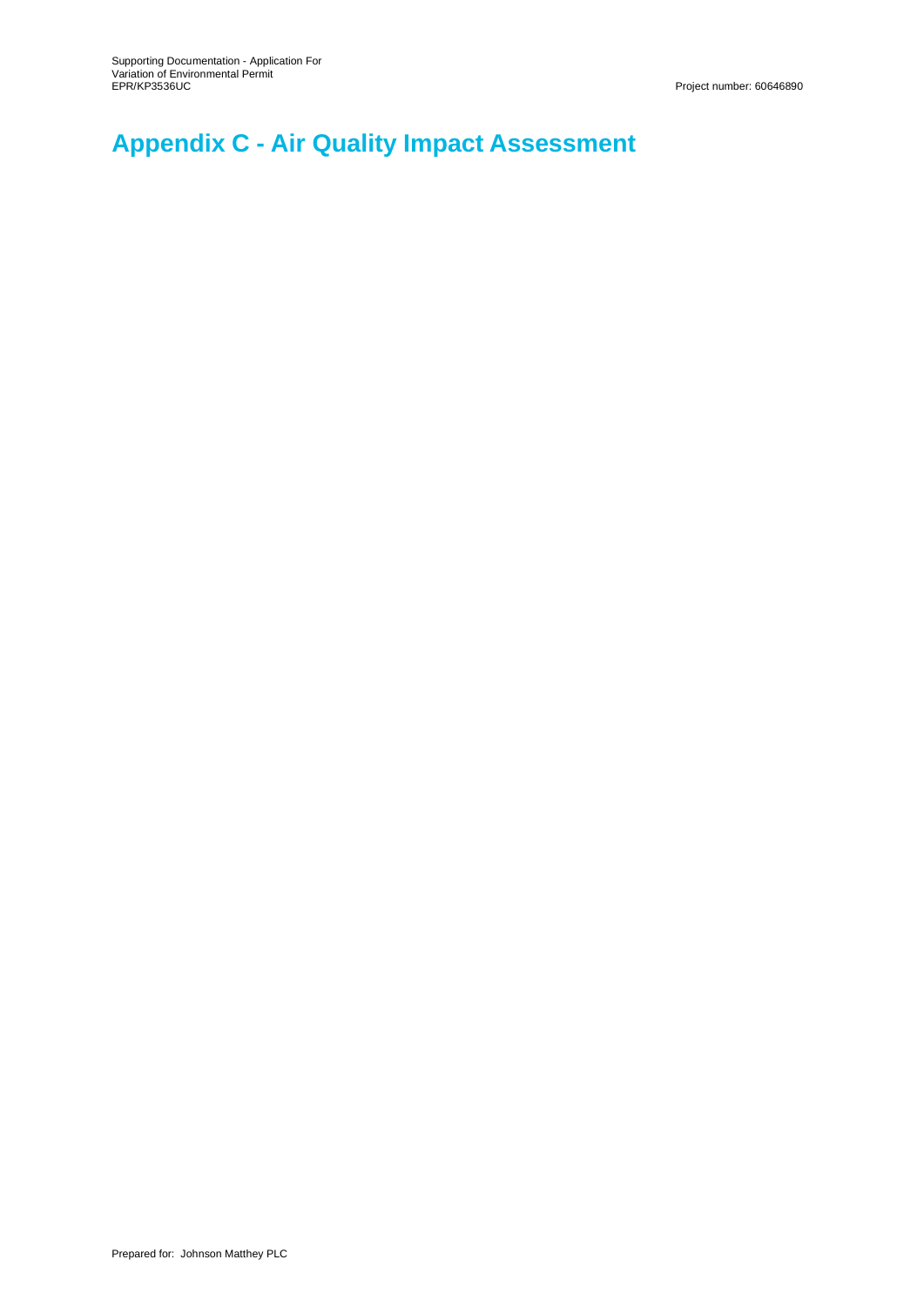# **Appendix D - BAT Assessment**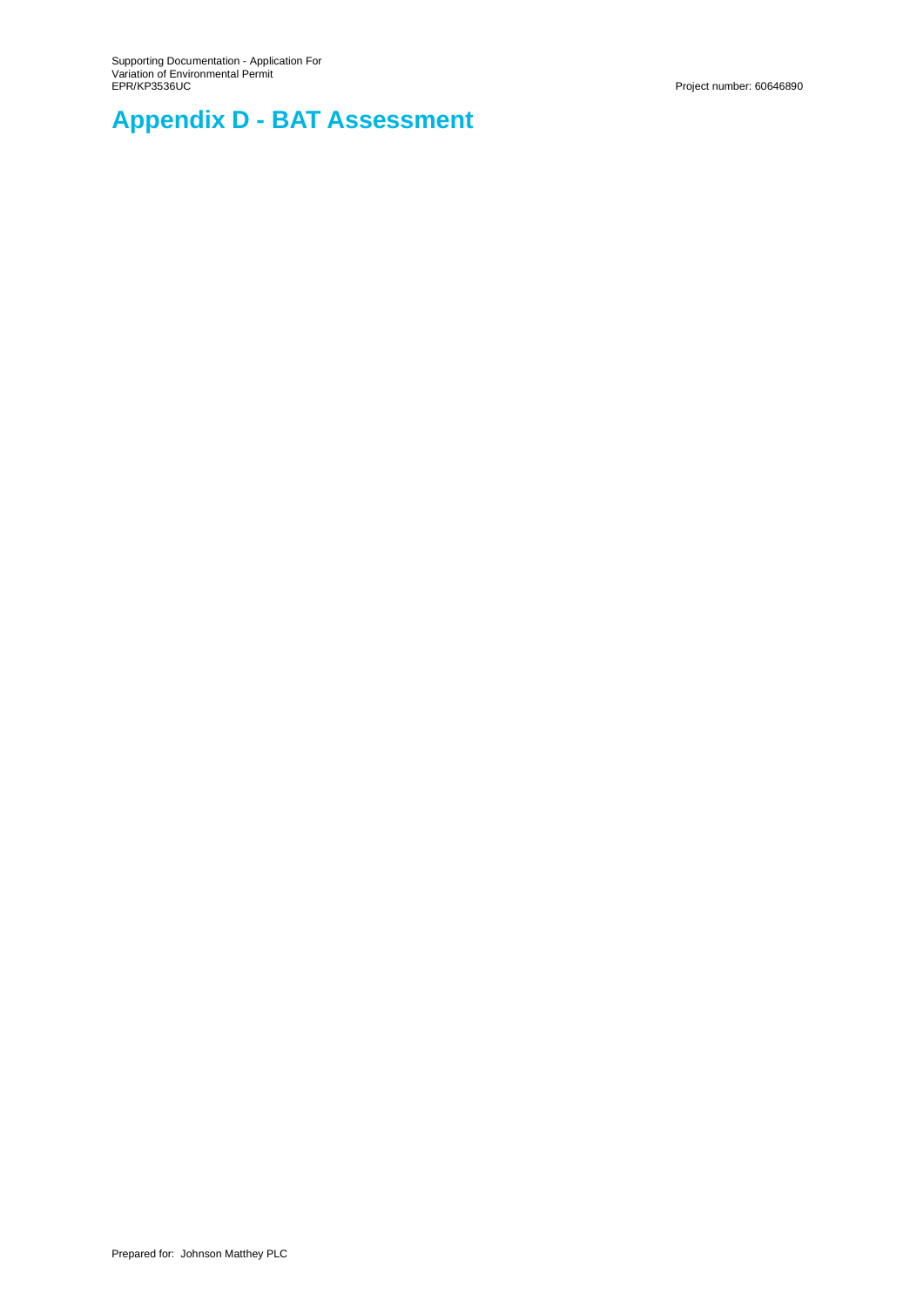# **Appendix E - Proposed Changes to the Permit**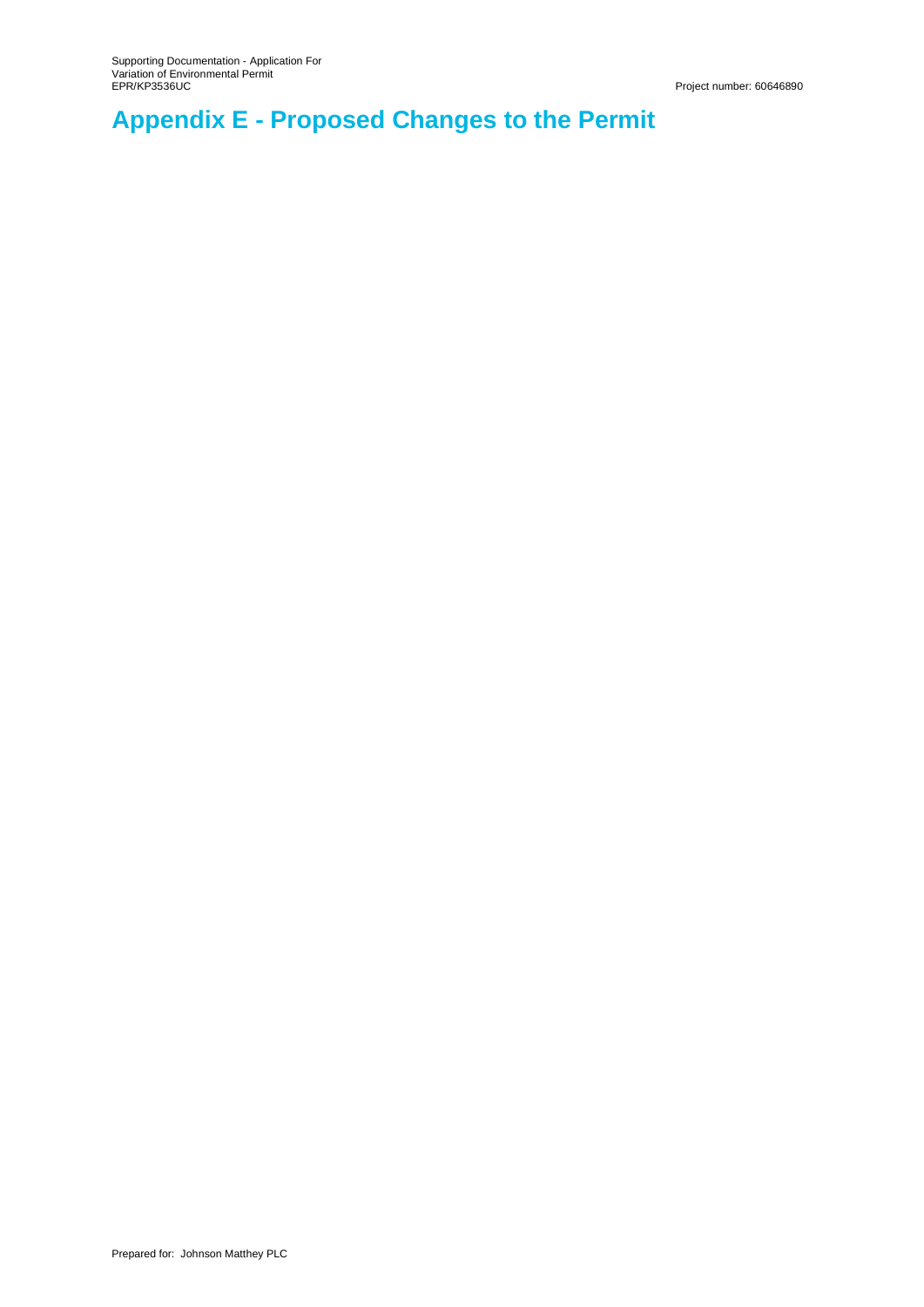## **Appendix F - List of Directors**

The information held in this Appendix is not for inclusion on the Public Register.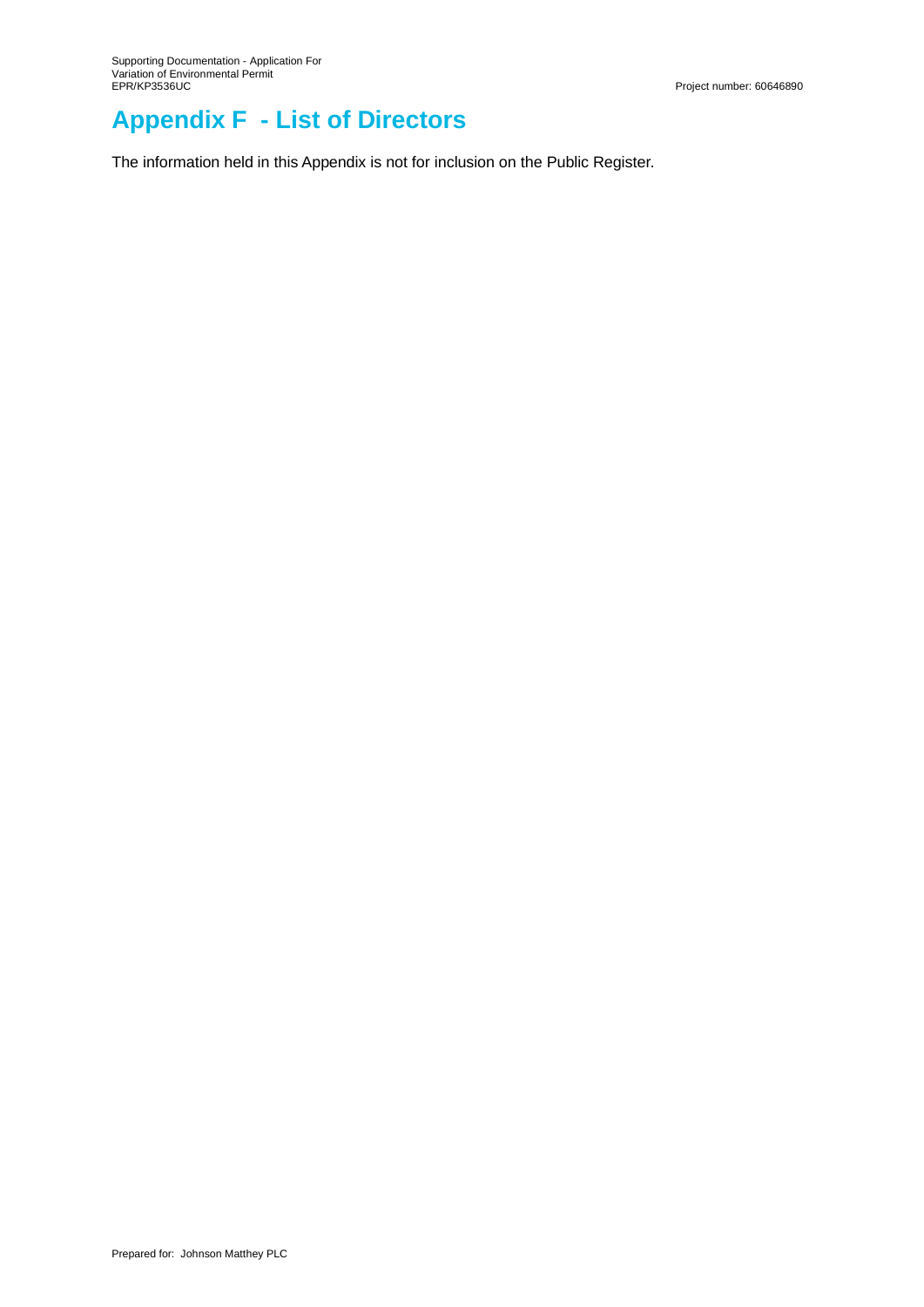# **Appendix G – Letter of Authority**